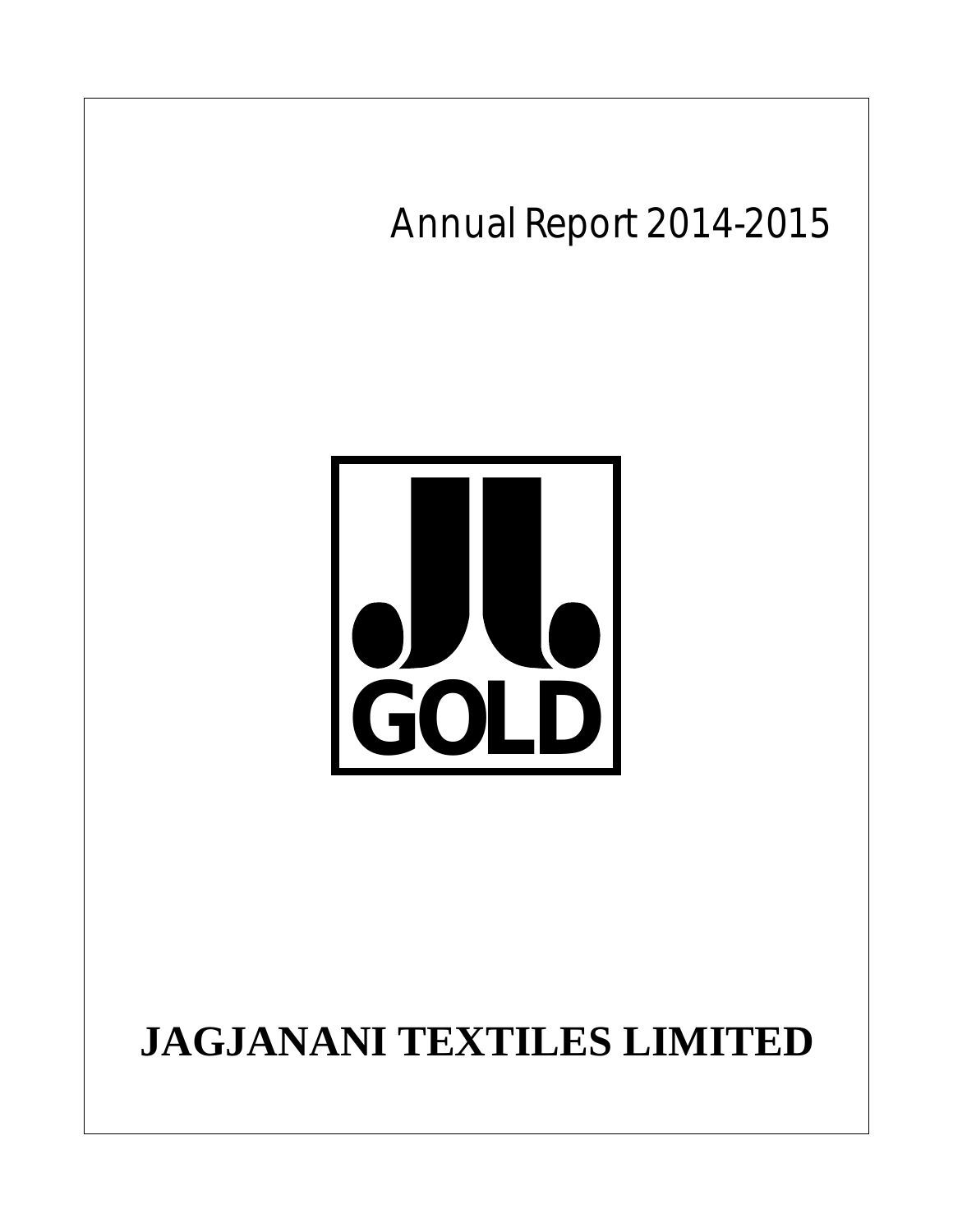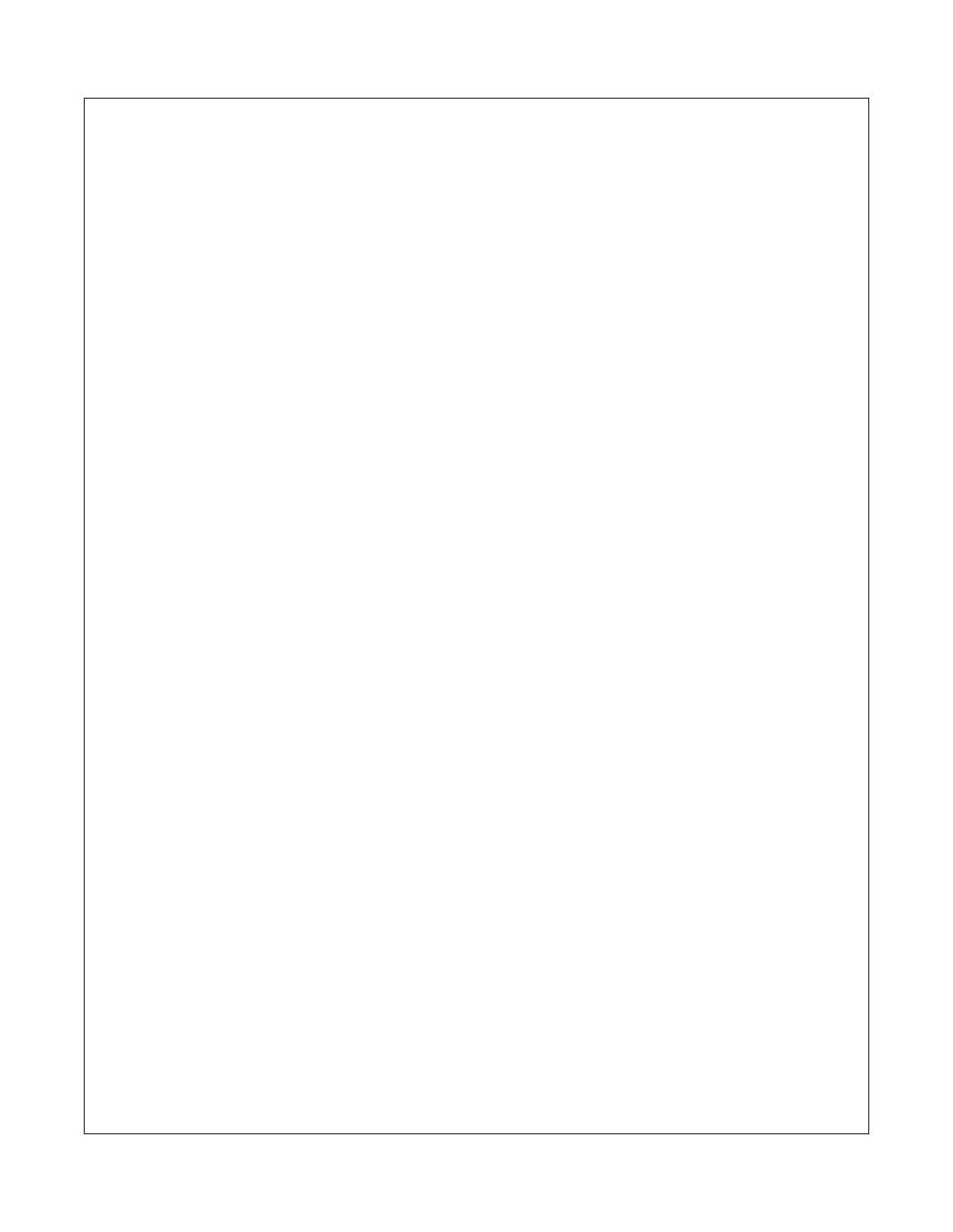

### **BOARD OF DIRECTORS**

S.G.Vyas (Managing Director) S. K. Singhal N. K. Khurana Akash B. Shah R. N. Swami Shakuntala Vyas

# **AUDITORS**

G. Dutta & Co. Chartered Accountants 36, New Colony, Jaipur

### **REGD. OFFICE & MILLS**

E-228,RIICO Industrial Area Bagru Extn-I, Bagru Jaipur – 303007 Phone : 0141-5123802 E-mail: compliance@jagjanani.com jtlsgv@gmail.com Web site: www.jagjanani.com

#### **REGISTRAR & TRANSFER AGENT**

Link Intime India Private Limited 44, Community Centre, 2nd Floor, Naraina Industrial Area,Phase-I, New Delhi-110028. Ph.: 011-41410592, 94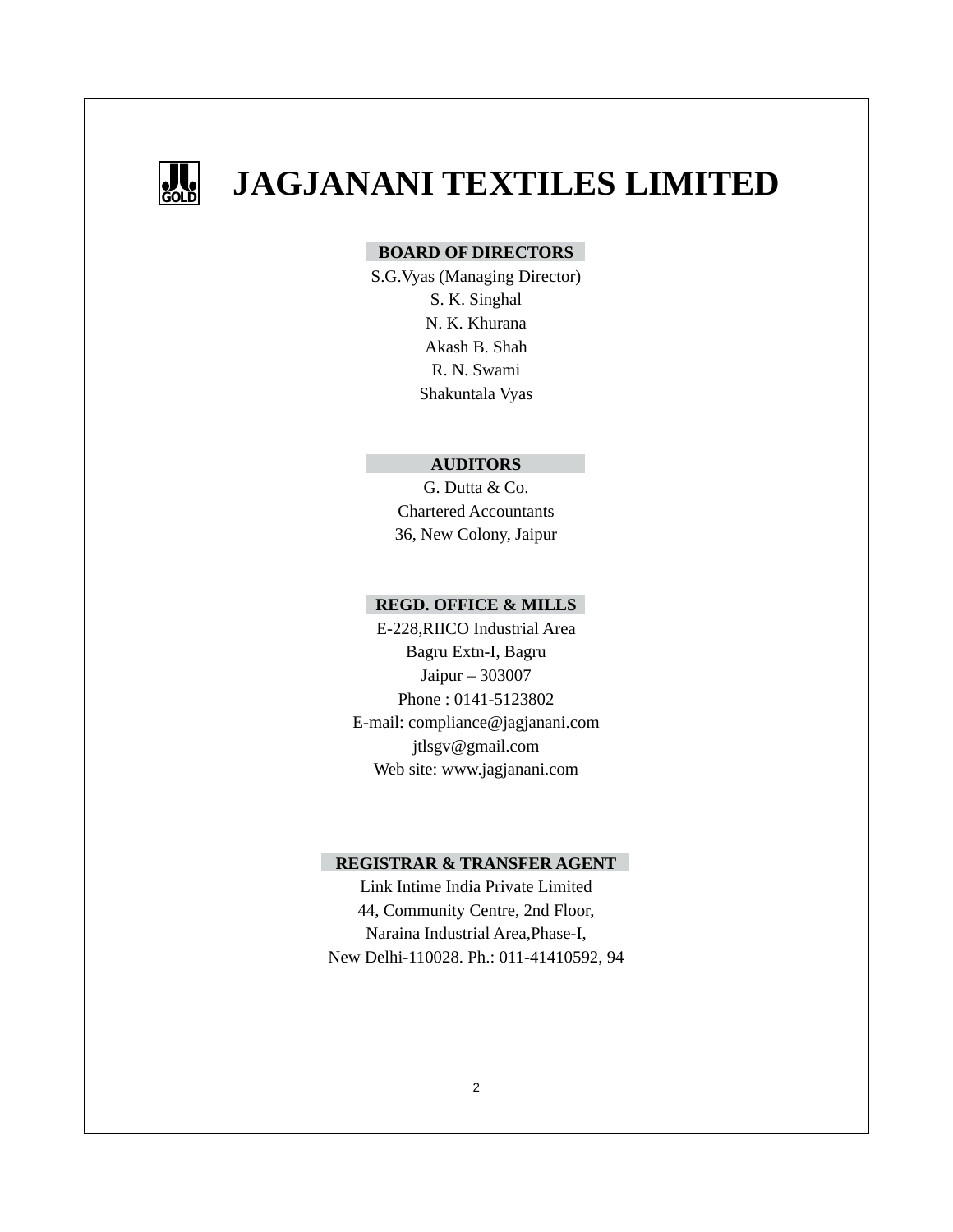

# **NOTICE**

NOTICE is hereby given that the 18th Annual General Meeting (hereinafter referred to as AGM) of the Members of JAGJANANI TEXTILES LIMITED will be held at E-228,RIICO Industrial Area Bagru Extn-I, Bagru, Jaipur-303007 on Wednesday 30th day of September, 2015 at 10.00 A.M. to transact the following business:

#### **ORDINARYBUSINESS:**

- 1. To receive, consider and adopt the audited Balance Sheet of the Company as at 31st March, 2015 and Profit & Loss Account for the year ended on that date along with the Reports of the Auditors and Directors thereon.
- 2. To appoint a Director in place of Mr. S. G. Vyas, who retires by rotation and being eligible, offers himself for re-appointment.
- 3. To appoint M/s G. Dutta & co., Chartered Accountants, Jaipur (ICAI Registration No. 002136 'C') the retiring auditors of the Company as Auditors, who shall hold office from the conclusion of this AGM until the conclusion of the next AGM and to fix their remuneration.

#### **SPECIALBUSINESS:**

4. To consider and if thought fit, to pass with or without modification(s), the following resolution as a Special Resolution:

"RESOLVED THAT pursuant to the provisions of Sections 196, 197 and 203 read with schedule V and other applicable provisions, if any, of the Companies Act, 2013 and the Rules made there under, (including any statutory modification(s) or re-enactment thereof for the time being in force) Mr. S.G. Vyas (DIN 01905310), Director of the Company be and is hereby appointed as Managing Director of the Company to hold office for a term up to five consecutive years commencing from 30th September, 2015.

5. To consider and if thought fit, to pass with or without modification(s), the following resolution as an Ordinary Resolution:

"RESOLVED THAT pursuant to the provisions of Section, 149 and other applicable provisions, if any, of the Companies Act, 2013 and the Rules made there under, (including any statutory modification(s) or re-enactment thereof for the time being in force) read with Schedule IV to the said Act, Mr. N.K. Khurana (DIN 00609987), Independent Director of the Company the term of office, be and is hereby ratified to hold office for a period of five years up to the AGM of 2019 with effect from 31st March,2015.

6. To consider and if thought fit, to pass with or without modification(s), the following resolution as an Ordinary Resolution:

"RESOLVED THAT pursuant to the provisions of Section, 149 and other applicable provisions, if any, of the Companies Act, 2013 and the Rules made there under, (including any statutory modification(s) or re-enactment thereof for the time being in force) read with Schedule IV to the said Act, Mr. R. N. Swami (DIN 03248417), Independent Director of the Company the term of their office, be and is hereby ratified to hold office for a period of five years up to the AGM of 2019 with effect from 31st March,2015.

 By Order of the Board Sd/- Jaipur (S. G. Vyas) MANAGING DIRECTOR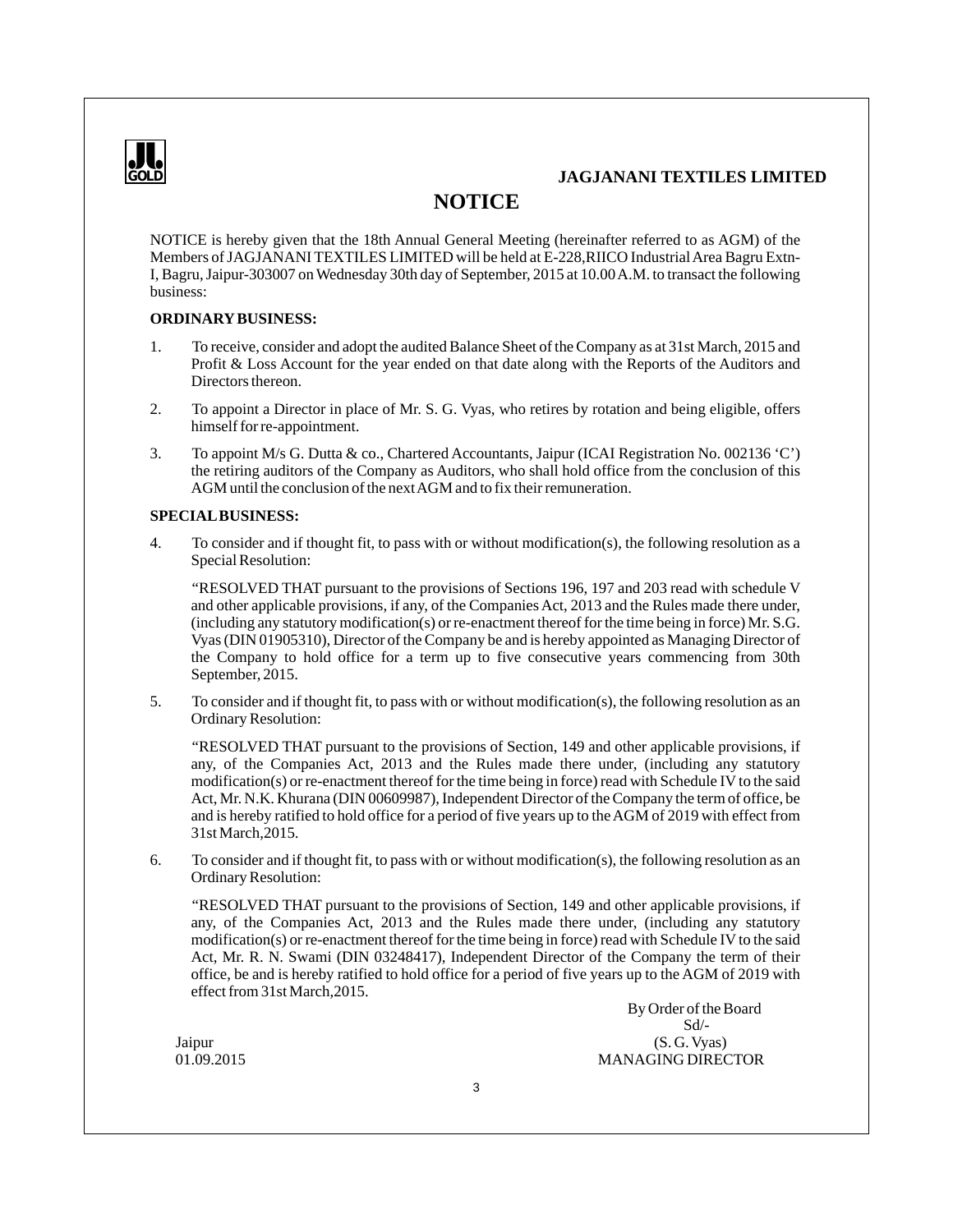

- (I) A member entitled to attend and vote is entitled to appoint a proxy to attend and vote instead of himself/ herself and the proxy need not be a member of the Company. The proxy form should be lodged with the Company at its Registered Office at least 48 hours before the time of the Meeting.
- (ii) Corporate Members are requested to send a duly certified copy of Board Resolution authorizing their representatives to attend and vote at the Annual General Meeting
- (iii) The Explanatory Statement pursuant to section 102 of the Companies Act, 2013, in respect of item no.4, 5 & 6 of the Notice set out above, is annexed hereto separately and forms part of the Notice.
- (iv) The Register of Members and the Share Transfer Books of the Company shall remain closed from 23th September, 2015 to 30th September, 2015 ( Both days inclusive )
- (v) Details under Clause 49 of the Listing Agreement with the Stock Exchanges in respect of the Directors seeking appointment/re-appointment at the Annual General Meeting, forms part of the Notice. The Directors have furnished the requisite declarations for their appointment/reappointment.
- (vi) Members holding shares in the same/identical name(s) under different folios are requested to apply for consolidation of such folios and send relevant share certificates to the Company/Registrar and Transfer Agent. The Members holding shares in physical mode are requested to notify the change in their address, if any, at the earliest to the Registrar & Transfer Agent/Company. However members, holding shares in electronic mode may notify the change in their address, if any, to their respective Depository Participants.
- (vii) Members desiring any information, as regards Accounts, are requested to write to the Company at its Regd. Office at least 10 days before the date of Annual General Meeting so as to enable the Management to compile the requisite information.
- (viii) Members are requested to bring their copy of Annual Report along with them to the Annual General Meeting.
- (ix) The Ministry of Corporate Affairs ("MCA") has vide Circular Nos. 17/2011 and 18/2011 dated April 21, 2011 and April 29, 2011, respectively, taken a 'Green Initiative in Corporate Governance', by allowing paperless compliances through electronic mode, allowing to send documents such as Notice convening General Meetings, Audited Financial Statements, Directors' Report, Auditors' Report, etc. and any other notice/documents, henceforth in electronic form in lieu of the paper form. You are requested to register your E-mail ID with your DP, if you hold the Company's shares in electronic form, under intimation to the Registrar & Transfer Agent through your registered E-mail ID. However, if you hold the shares in physical form, then you may register your E-mail ID with Registrar & Transfer Agent/ Company by sending a letter under your registered signature.
- (x) Electronic copy of the Annual Report is being sent to such Members whose email IDs are registered with the Company/ Registrar & Transfer Agent /Depository Participant(s) However, the Members may ask for a physical copy of the same.
- (xi ) Voting through electronic means:

In compliance with provisions of Section 108 of the Companies Act, 2013 and Rule 20 of the Companies (Management and Administration) Rules, 2014 The Company is pleased to offer evoting facility for its Members to enable them to cast their votes electronically and the business may be transacted through e-Voting Services provided by Central Depository Services (India) Limited (CDSL). The instructions for e-voting are as under: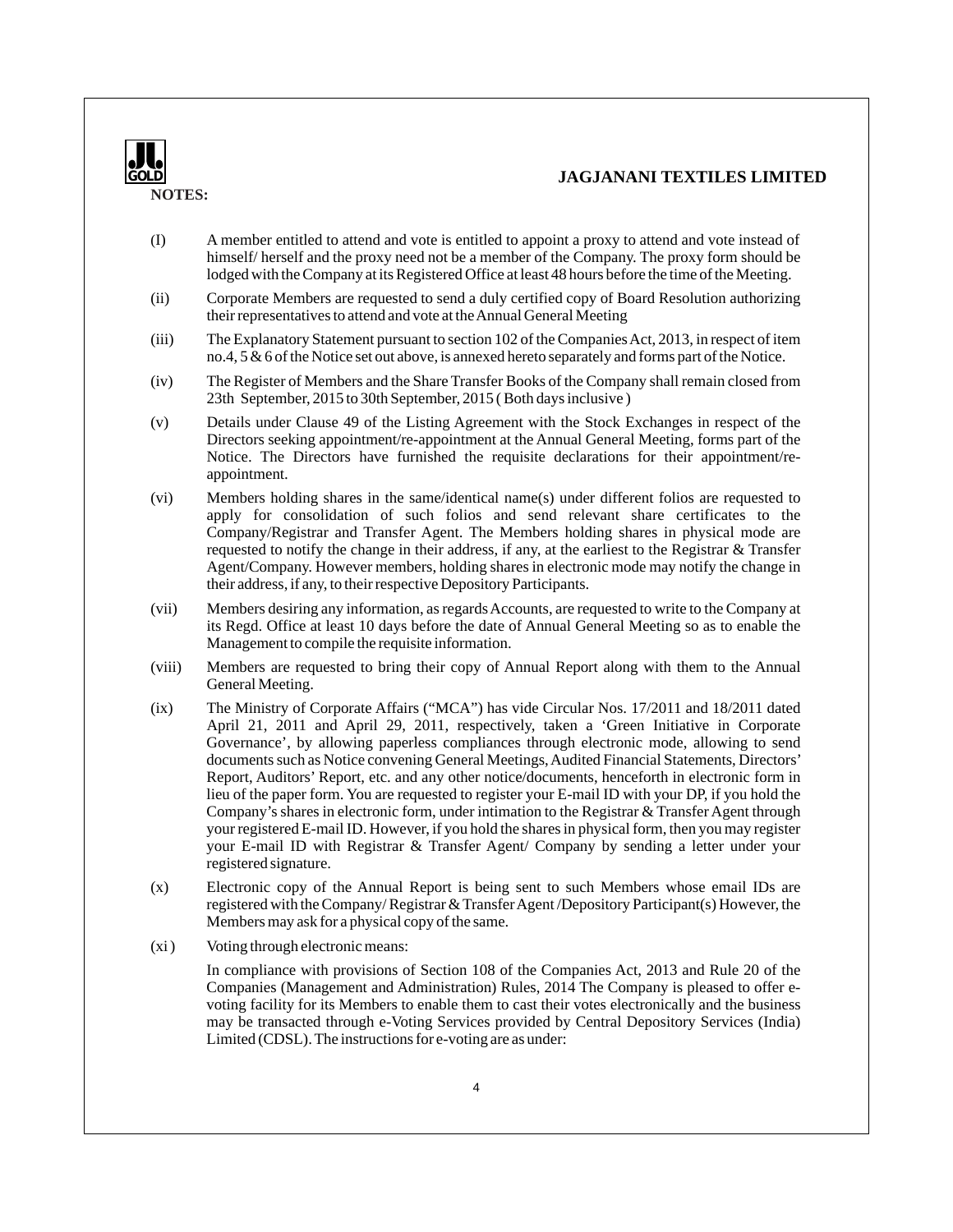

- Log on to the e-voting website www.evotingindia.com
- Click on "Shareholders" tab.
- Now, select the Electronic Voting Sequence Number "EVSN" along with "Jagjanani Textiles Limited" from the drop down.
- If you are holding shares in demat form and had logged on to www.evotingindia.com and voted on an earlier voting of any company, then your existing password is to be used  $&$  If you are a first time user follow the steps given below:

|                           | For Members holding shares in Demat Form                                                                                                                                                                                                                 | For Members holding shares in Physical Form |  |  |
|---------------------------|----------------------------------------------------------------------------------------------------------------------------------------------------------------------------------------------------------------------------------------------------------|---------------------------------------------|--|--|
| User ID                   | For NSDL: 8 Character followed by 8 Digits Client ID                                                                                                                                                                                                     |                                             |  |  |
|                           | For CDSL: 16 digits beneficiary ID                                                                                                                                                                                                                       | Folio Number registered with the Company    |  |  |
| PAN*                      | Enter your 10 digit alpha-numeric *PAN issued by Income Tax Department when prompted by the system<br>while e-voting (applicable for both demat shareholders as well as physical shareholders)                                                           |                                             |  |  |
| DOB#                      | Enter the Date of Birth as recorded in your demat account or in the company records for the said demat account<br>or folio in dd/mm/yyyy format.                                                                                                         |                                             |  |  |
| Dividend Bank<br>Detailes | Enter the Dividend Bank Detailes as recorded in your demat account or in the company records for the said<br>demat account or folio.                                                                                                                     |                                             |  |  |
|                           | • Please enter the DOB or Dividend Bank Details in order to login. If the details are not recorded with the<br>depository or company please enter the member id/folio number in the Dividend Bank details field as<br>mentioned above in user ID column. |                                             |  |  |

\*Members who have not updated their PAN with the Company/Depository Participant are requested to use the sequence number which is printed on Attendance Slip.

After entering these details appropriately, click on "SUBMIT" tab.

- Members holding shares in physical form will then reach directly the Company selection screen. However, members holding shares in demat form will now reach 'Password Creation'menu wherein they are required to mandatorily enter their login password in the new password field. Kindly note that this password is also to be used by the demat holders for voting for resolutions of any other company on which they are eligible to vote, provided that company opts for e-voting through CDSLplatform. It is strongly recommended not to share your password with any other person and take utmost care to keep your password confidential.
- For Members holding shares in physical form, the details can be used only for e-voting on the resolutions contained in this Notice.
- Click on the EVSN for the relevant "Jagjanani Textiles Limited" on which you choose to vote.
- On the voting page, you will see "RESOLUTION DESCRIPTION" and against the same the option "YES/NO" for voting. Select the option YES or NO as desired. The option YES implies that you assent to the Resolution and option NO implies that you dissent to the Resolution.
- Click on the "RESOLUTIONS FILE LINK" if you wish to view the entire Resolution details.
- After selecting the resolution you have decided to vote on, click on "SUBMIT". A confirmation box will be displayed. If you wish to confirm your vote, click on "OK", else to change your vote, click on "CANCEL" and accordingly modify your vote.
- Once you "CONFIRM" your vote on the resolution, you will not be allowed to modify your vote. You can also take out print of the voting done by you by clicking on "Click here to print" option on the Voting page.
- If Demat account holder has forgotten the changed password then Enter the User ID and the image verification code and click on Forgot Password & enter the details as prompted by the system.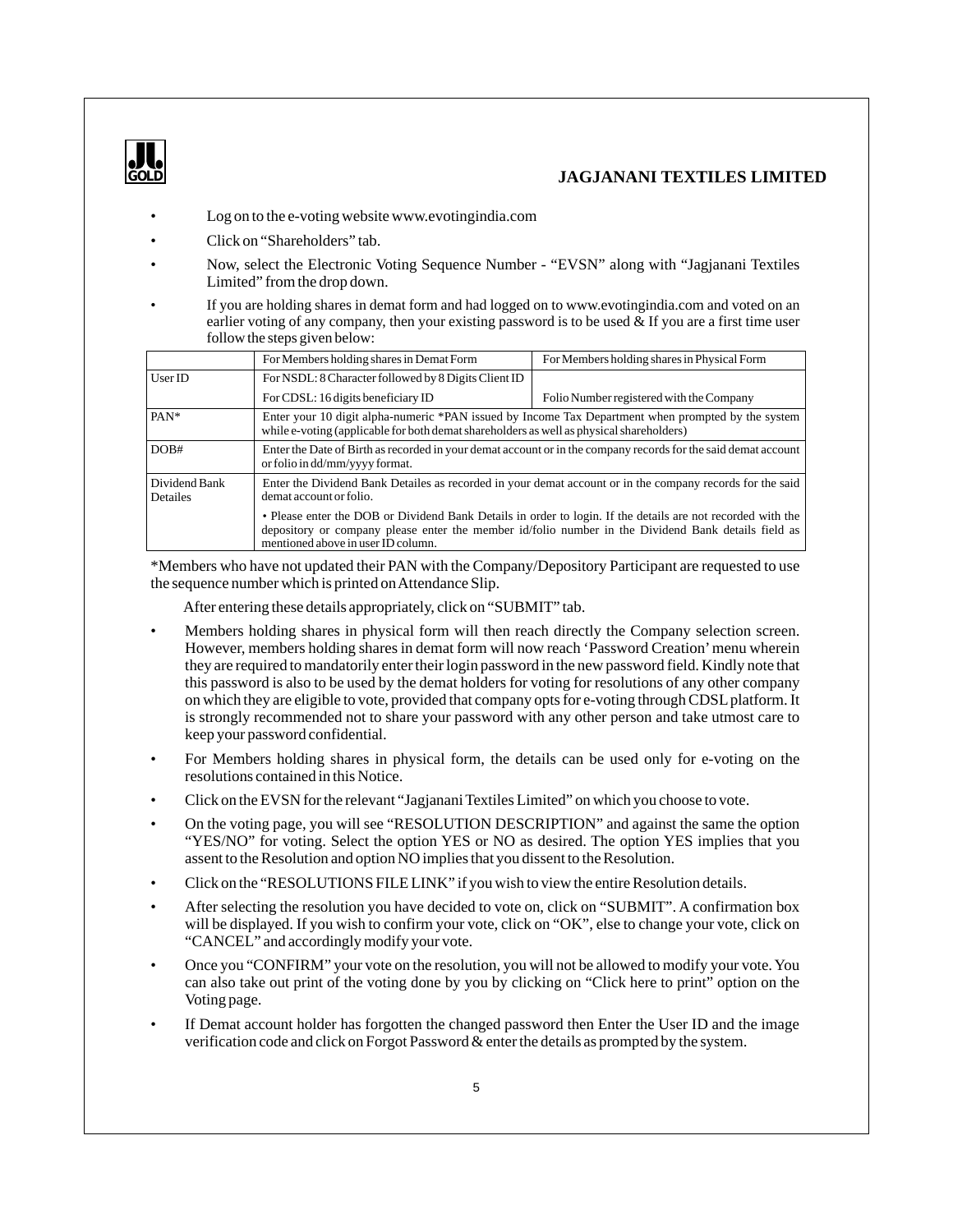

• Institutional shareholders (i.e. other than Individuals, HUF, NRI etc.) are required to log on to https://www.evotingindia.com and register themselves as Corporates. They should submit a scanned copy of the Registration Form bearing the stamp and sign of the entity to helpdesk.evoting@cdslindia.com. They should upload a scanned copy of the Board Resolution and POAin favour of the Custodian who they have authorised to vote on their behalf, in PDF format in the system for the scrutinizer to verify the vote

#### **General:**

- The voting period begins on 27th September, 2015 (10:00 am) and ends on 29th September, 2015 (5:00 pm) During this period shareholders'of the Company, holding shares either in physical form or in dematerialized form, may cast their vote electronically. The e-voting module shall be disabled by CDSLfor voting thereafter. The cut off date for e-voting will be 23rd September, 2015.
- Mr. Manish Sharma, Practising Company Secretary, (Membership No.FCS-4750), has been appointed as the Scrutinizer to scrutinize the e-voting.
- In case you have any queries or issues regarding e-voting, you may refer the Frequently Asked Questions ("FAQs") and e-voting manual available at www.evotingindia.com under help section or write an email to helpdesk.evoting@cdslindia.com.
- The Scrutinizer shall within a period not exceeding three working days from the date of close of evoting unlock the votes in the presence of at least two witnesses, not in the employment of the Company and make Scrutinizer's Report of the votes cast in favour of or against, if any, forthwith to the Chairman of the Company.
- The results of e-voting and poll on resolutions shall be aggregated and declared on or after the AGM of the Company and the resolutions will be deemed to be passed on the AGM date subject to receipt of the requisite numbers of votes in favour of the resolutions.
- The results declared along with the Scrutinizer's report shall be placed on the Company's website www.jagjanani.com and shall be communicated to BSE.
- Poll will also be conducted at the Annual General Meeting and members who has not cast his/her vote through e-voting facility may attend the Annual General Meeting and cast his/her vote.

 By Order of the Board Sd/- Jaipur (S. G. Vyas)

### 01.09.2015 **MANAGING DIRECTOR**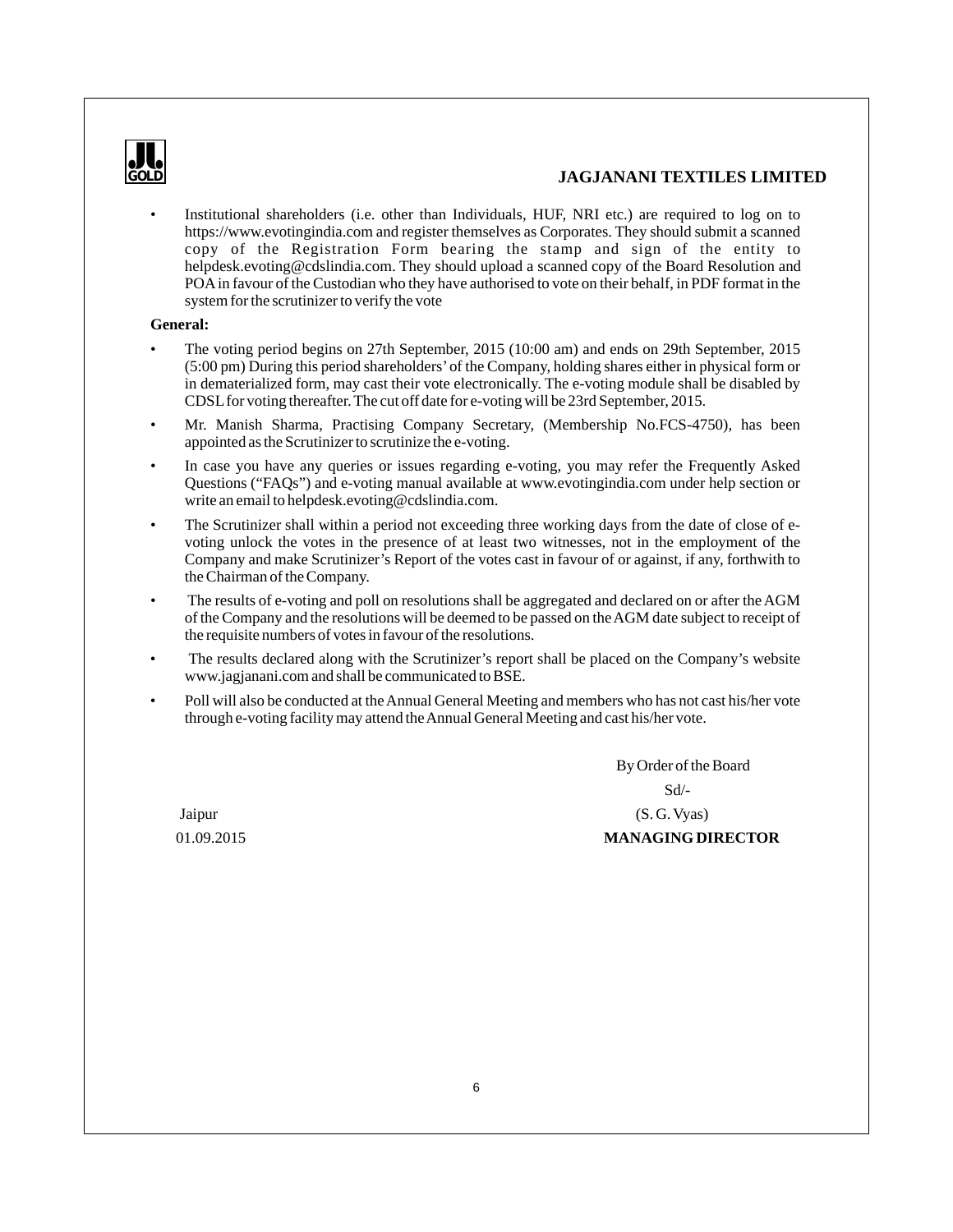

# **EXPLANATORYSTATEMENTPURSUANTTO SECTION 102 OFTHE COMPANIES ACT, 2013**

#### **Item- 4.**

As per the provision of section 196 and all other applicable provision Companies Act, 2013. Mr. S. G. Vyas being eligible for appointment as Managing Director of the company to hold office for a term up to five consecutive years commencing from 30th September, 2015. Accordingly Mr. S. G. Vyas Director of the Company is proposed to be reappointed as Managing Director of the Company on existing terms.

A brief profile of proposed Managing Director, including nature of his expertise, is annexed in this Annual Report.

Your Directors recommend the Special Resolution for your approval. Except Mr. S. G. Vyas being an appointee and Mrs. Shakuntala Vyas (his wife) none of the Directors are concerned or interested in the said resolution.

#### **Item- 5.**

The Board of Directors of the Company has decided to follow the amended provisions of section 149 of the Companies Act, 2013.

Accordingly, Mr. N.K. Khurana, who is already an Independent Director of the Company term of his office is ratified so as to hold office for a period of five years up to the AGM of 2019 with effect from 31st March,2015. Abrief profile of proposed Independent Director, including nature of his expertise, is annexed in this Annual Report. Your Directors recommend the Ordinary Resolution for your approval. None of the other Directors are concerned or interested in the said resolution.

#### **Item- 6.**

The Board of Directors of the Company has decided to follow the amended provisions of section 149 of the Companies Act, 2013. Accordingly, Mr. R. N. Swami who is already an Independent Director of the Company term of his office is ratified so as to hold office for a period of five years up to the AGM of 2019 with effect from 31st March, 2015. Abrief profile of proposed Independent Director including nature of his expertise, is annexed in this Annual Report.

Your Directors recommend the Ordinary Resolution for your approval.

None of the other Directors are concerned or interested in the said resolution

#### **INFORMATION PURSUANT TO CORPORATE GOVERNANCE CLAUSE OF THE LISTING AGREEMENT(s) REGARDING THE DIRECTORS SEEKING APPOINTMENT/ RE-APPOINTMNETIN THE ANNUALGENERALMEETING**

| Name of the Director     | Mr. S. G. Vyas              | Mr. N. K. Khurana     | Mr. R. N. Swami      |
|--------------------------|-----------------------------|-----------------------|----------------------|
| Date of Birth            | 05.04.1953                  | 14.08.1952            | 02.08.1949           |
| Date of appointment      | 01.04.1997                  | 23.07.1997            | 19.03.2012           |
| Expertise in specific or | Expert in management        | Business experience   | Banking experience   |
| more functional area     | of textile mills.           | of more than 33 years | of more than 35 year |
| <b>Qualification</b>     | <b>Chartered Accountant</b> | M.Com                 | B.A.                 |
| Directorships of other   | Nil.                        | L. D. Rangwala        | N <sub>i</sub>       |
| Companies as on          |                             | Private Limited       |                      |
| 31st March, 2015         |                             |                       |                      |
| Chairman/Member of       | N <sub>il</sub>             | <b>Nil</b>            | N <sub>i</sub> l     |
| Committees of other      |                             |                       |                      |
| Companies as on 31st     |                             |                       |                      |
| March, 2015.             |                             |                       |                      |
| No. of shares held       | 10,60,000                   | N <sub>il</sub>       | Nil                  |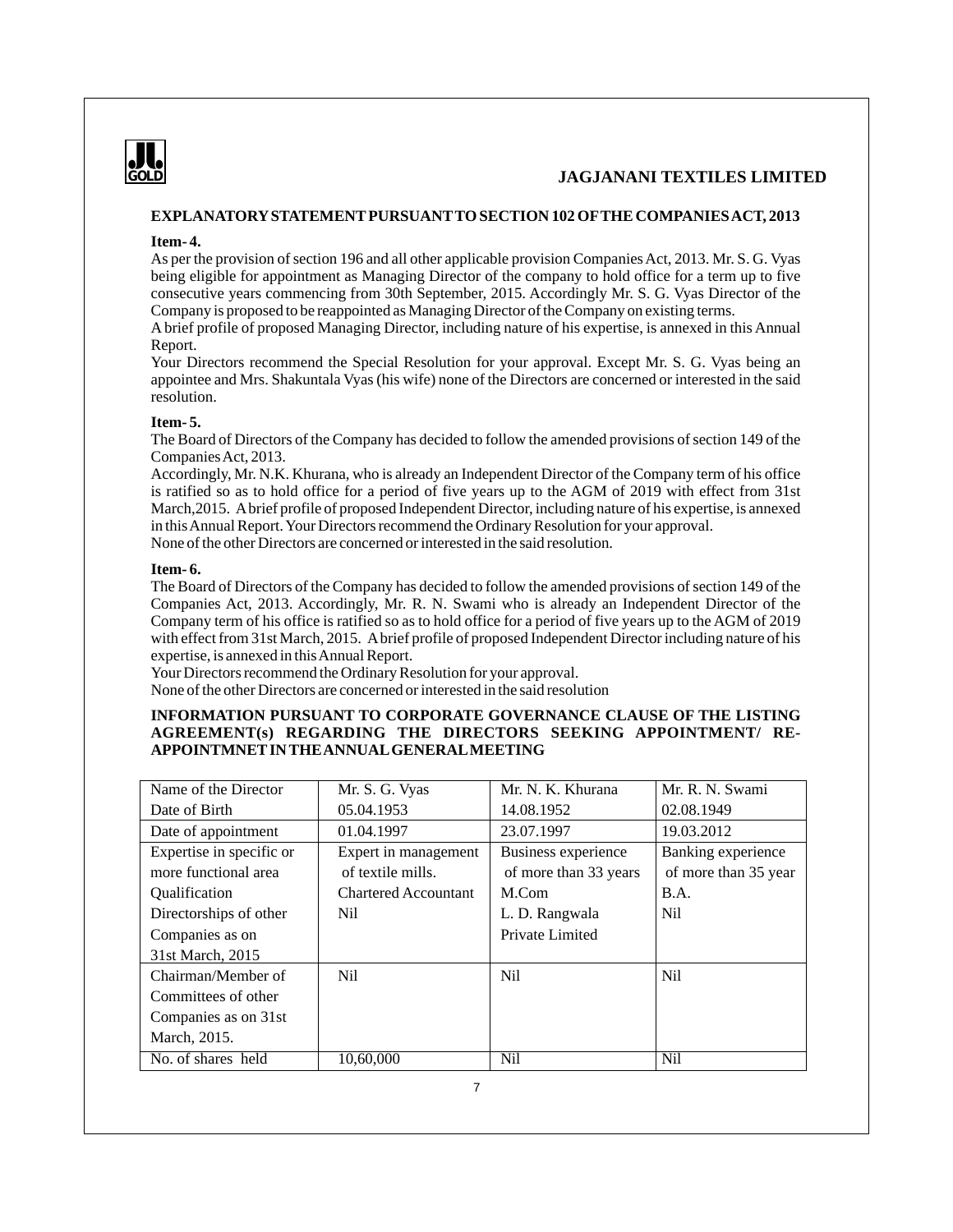

#### **CORPORATE GOVERNANCE REPORT**

#### **Company's Philosophy on Corporate Governance**

The Company fully subscribes to the principles and spirit of Corporate Governance. The Company has adopted transparency, disclosure, accountability and ethics as its business practices. The management believes that these principles will enable it to achieve the long-term objectives and goals. As part of its Corporate Governance philosophy, the Company focuses its energies in safeguarding the interests of its stakeholders and utilising its resources for maximizing the benefits to them.

A report on compliance with the Code of Corporate Governance as prescribed by the Securities and Exchange Board of India and incorporated in the Listing Agreement with the Stock Exchanges is given below.

### **1. BOARD OF DIRECTORS:**

#### **a) Board Meetings :**

During the financial year 2014-15 Board Meetings were held on 15.05.2014, 14.08.2014, 07.09.2014, 14.11.2014, 04.02.2015, 21.03.2015.

#### **b**) Composition as on March 31<sup>st</sup> March, 2015:

The Board of Directors comprises of Managing Director, one Non- executive Promoter Director, one non-executive non-Independent Director and three Non Executive Independent Directors. The composition of the Board of Directors and their attendance at the Board Meetings during the year and at last Annual General Meeting of the Company as also the number of Directorship/Chairmanship of Board and Chairmanship/Membership of Committees (as stipulated in clause 49 of the listing agreement) of other Indian Public Limited Companies are as follows:

| of<br><b>Name</b><br><b>Director</b> | <b>Designation</b><br>&<br>Category        | No.<br>of<br>Board<br>meetings<br>attended | <b>Attendan</b><br>ce at last<br>AGM | Total no. of<br>Directorship<br>s in other<br>companies | No.<br>of<br>committee<br>memberships<br>in<br>other<br>companies | No. of<br>Total<br><b>Board</b><br>Chairmanship<br>in<br>other<br>Companies | <b>Total No.of Committee</b><br>Chairmanship in other<br>Companies |
|--------------------------------------|--------------------------------------------|--------------------------------------------|--------------------------------------|---------------------------------------------------------|-------------------------------------------------------------------|-----------------------------------------------------------------------------|--------------------------------------------------------------------|
| Mr. S. G. Vyas                       | Promoter Director                          | 6                                          | Yes                                  | Ni1                                                     | Nil                                                               | Nil                                                                         | Nil                                                                |
| S.<br>K.<br>Mr.<br>Singhal           | Promoter Director                          | 6                                          | Yes                                  | Ni1                                                     | Nil                                                               | Nil                                                                         | Nil                                                                |
| $N_{\cdot}$<br>K.<br>Mr.<br>Khurana  | Non-Executive and<br>Independent Director  | $\overline{c}$                             | N <sub>o</sub>                       | Ni1                                                     | Nil                                                               | Nil                                                                         | Nil                                                                |
| Akash<br>Mr.<br>Bharatbhai Shah      | Non-Executive and<br>Independent Director  | $\overline{4}$                             | N <sub>o</sub>                       | Ni1                                                     | Nil                                                               | Nil                                                                         | Nil                                                                |
| R.<br>N.<br>Mr.<br>Swami             | Non-Executive and<br>Independent Director  | 6                                          | N <sub>o</sub>                       | Nil                                                     | Nil                                                               | Nil                                                                         | Nil                                                                |
| Mrs. Shakuntala<br>Vyas              | Non-executive non-<br>Independent Director | $\overline{2}$                             | N <sub>o</sub>                       | Nil                                                     | Nil                                                               | Nil                                                                         | Nil                                                                |

Notes:

a. None of the Directors of the Company were members of more than 10 committees or acted as Chairperson of more than 5 committees across all Public Limited Companies in which they were Directors in terms of Clause 49 of the Listing Agreement.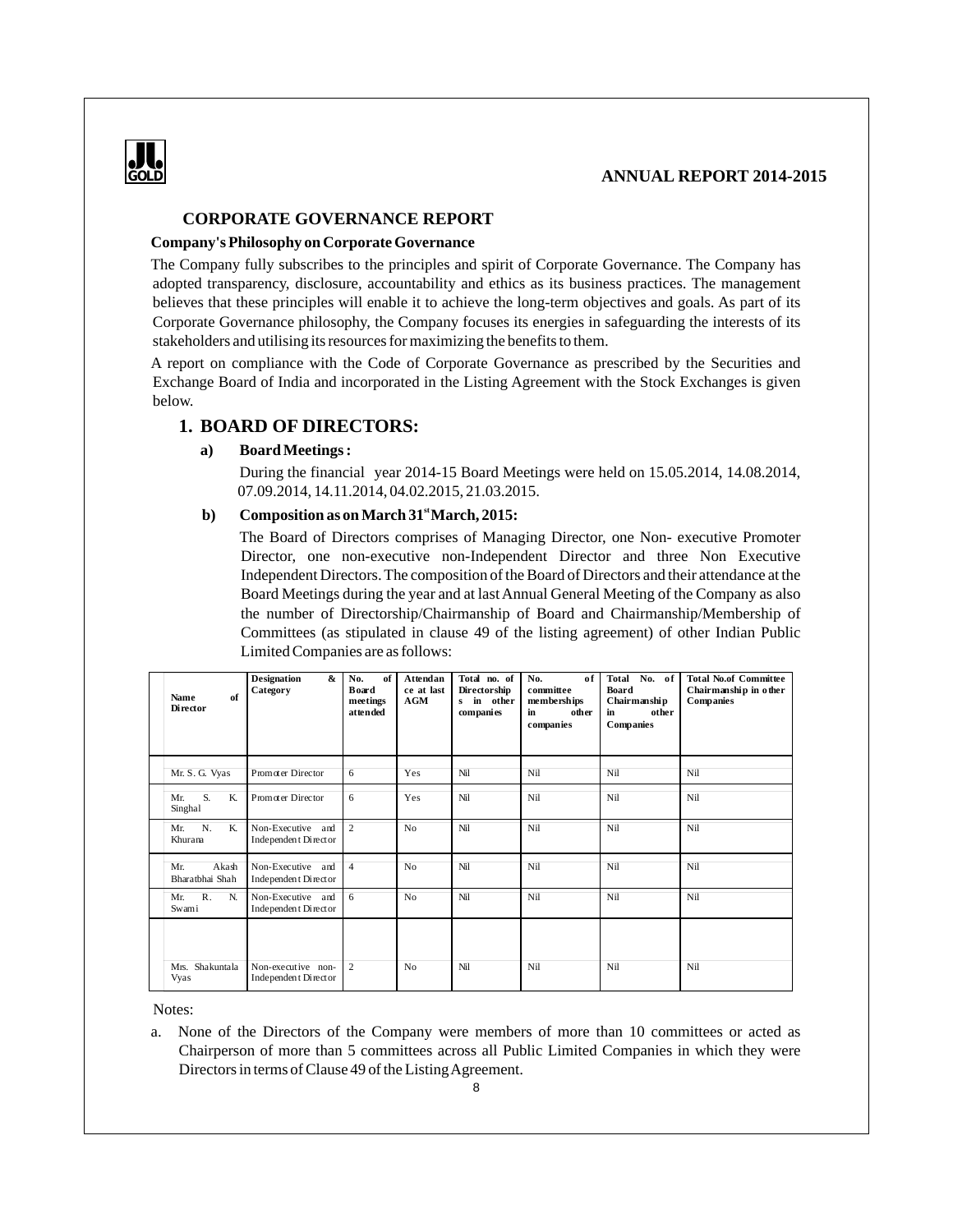

- b. None of the Directors held directorship in more than 10 Public Limited companies.
- c. None of the Independent Directors of the Company served as Independent Director in more than 7 listed companies.

#### **3. AUDITCOMMITTEE:**

As on 31st March, 2015 the Audit Committee comprised of three Non- Executive, Independent Directors and one Promoter Director. The terms of reference to the Audit Committee are wide enough to cover all matters specified under the Listing Agreement and the Companies Act, 2013.

The Audit Committee met Five times during the financial year 2014-15 on 14.05.2014, 13.08.2014, 03.09.2014, 13.11.2014 & 03.02.2015. The attendance of members at the meetings was as follows:

| Sr. No. | Name of Director | Designation       | No. of meetings attended |
|---------|------------------|-------------------|--------------------------|
|         | S.K. Singhal     | Chairman/Director |                          |
|         | N. K. Khurana    | Director          |                          |
|         | Akash B. Shah    | Director          |                          |
|         | R.N. Swami       | Chairman          |                          |

Note:- Mr. S.K. Singhal was the Chairman of the committee up to 14.11.2014 thereafter

Mr. R.N. Swami became Chairman of the Committee.

#### **4. Stakeholders Relationship Committee:**

The terms of reference of the Shareholders'/Investor`s Grievance Committee comprise of redressal of shareholders'/investor`s complaints. The Committee consists of two Non-Executive, Independent Directors and one Promoter Director. The Secretary of the Company acts as the Secretary to the Committee.

The Shareholders'/ Investors' Grievance Committee met Four times during the year 2014-15 on 15.05.2014, 14.08.2014, 14.11.2014 & 04.02.2015. The attendance of Members at the Meetings was as follows:

| Sr.No | Name of Director | Designation | No. of meetings attended |
|-------|------------------|-------------|--------------------------|
|       | S. K. Singhal    | Chairman    |                          |
|       | N. K. Khurana    | Director    |                          |
|       | Akash B. Shah    | Director    |                          |

During the financial year 2014-15, the Company received no complaint from investors.

#### **5. Nomination and Remuneration Committee:**

The Company constituted Remuneration committee. The terms of reference to the Nomination and Remuneration Committee are wide enough to cover all matters specified under the Listing Agreement and the Companies Act, 2013.

The Remuneration Committee as on date comprises of three members i.e. Mr. N. K. Khurana, Mr. Akash B. Shah, Mr. R. N. Swami. All of them are Non-Executive Independent Directors. The Chairman of the Committee is Mr. Akash B. Shah who is a Non-Executive and Independent Director. The Secretary of the Company acts as the Secretary to the Committee.

The Nomination and Remuneration Committee met three times during the year 2014-15 on 14.08.2014, 01.09.2014 & 16.03.2015.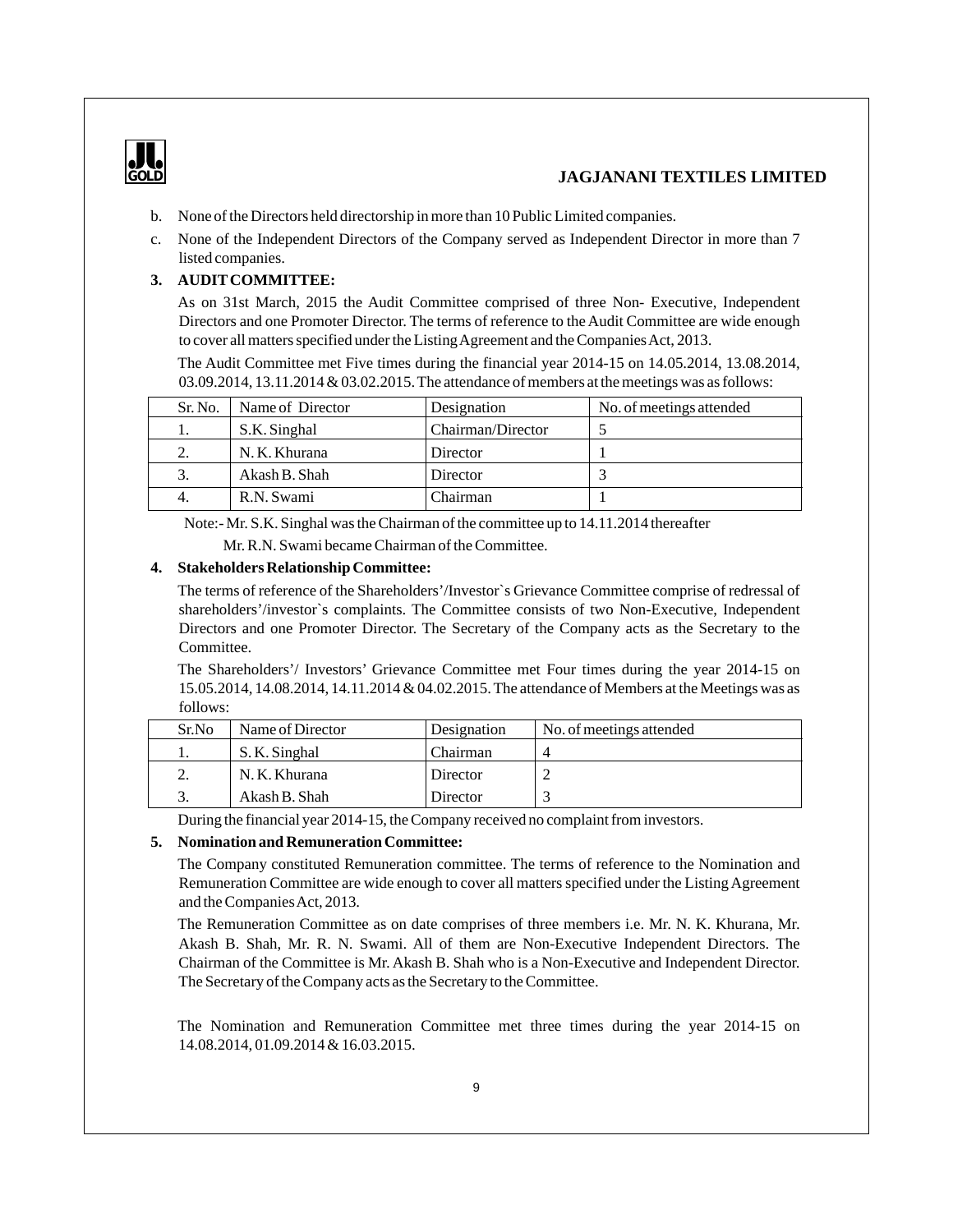

| Sr.No. | Name of Director    | Designation | No. of meeting attended |
|--------|---------------------|-------------|-------------------------|
|        | Akash B. Shah       | Chairman    |                         |
|        | N. K. Khurana       | Director    |                         |
|        | R.N. Swami Director |             |                         |

#### **SHAREHOLDING OFDIRECTORS AS ON 31.3.2015**

The shareholding of the Directors in the Equity Share Capital of the Company is given as follows:

| <b>Name of Directors</b> | <b>Number of Shares held</b> |
|--------------------------|------------------------------|
| $ S \, G \, V$ yas       | 10,60,000                    |
| <b>S</b> K Singhal       | 34,04,000                    |

No other Director holds any share in the Equity Share Capital of the Company.

### **6. GENERALBODYMEETINGS:**

The details of General Body Meetings held during the last three financial years are given as follows:

| Year          | Location                       | Date               | Time     | $\circ$ f<br>$N_{0}$ . |
|---------------|--------------------------------|--------------------|----------|------------------------|
|               |                                |                    |          | $S$ p e c i a $1$      |
|               |                                |                    |          | Resolutions            |
| $ 2013 - 14 $ | 138, Laxman Path, Shyam Nagar, | 29th September,    | 10.00 AM |                        |
|               | Jaipur-302019 (Rajasthan)      | 2014               |          |                        |
| $ 2012-13 $   | 138, Laxman Path, Shyam Nagar, | 27th September,    | 11.00 AM |                        |
|               | Jaipur-302019 (Rajasthan)      | 2013               |          |                        |
| $ 2011-12 $   | S-25, Shyam Nagar,             | 31st January, 2013 | 11.00 AM |                        |
|               | Jaipur-302019 (Rajasthan)      |                    |          |                        |

Details of resolution passed through Postal Ballot is given as follows;

| Year        | <b>Location Of Result</b>                                                 | <b>Date</b> | <b>No. Resolutions</b> |
|-------------|---------------------------------------------------------------------------|-------------|------------------------|
| $ 2014-15 $ | 138, Laxman Path, Shyam Nagar, Jaipur-302019 (Rajasthan) 16th March, 2015 |             |                        |

#### **DISCLOSURES:**

During the year, there was no transaction of material nature with the Directors, management and their relatives etc. that have any potential conflict with the interest of the Company at large except, as disclosed under the related party transaction as per the Accounting Standard 18 Related Party Disclosures'issued by the Institute of Chartered Accountants of India which are set out in the Annual Report. The significant accounting policies which are consistently applied have been set out in the Notes to the Accounts.

Further, the Company has complied with all mandatory requirements of Clause 49 of the Listing Agreement. The Company may also take up the non-mandatory requirements of Clause 49 in due course of time.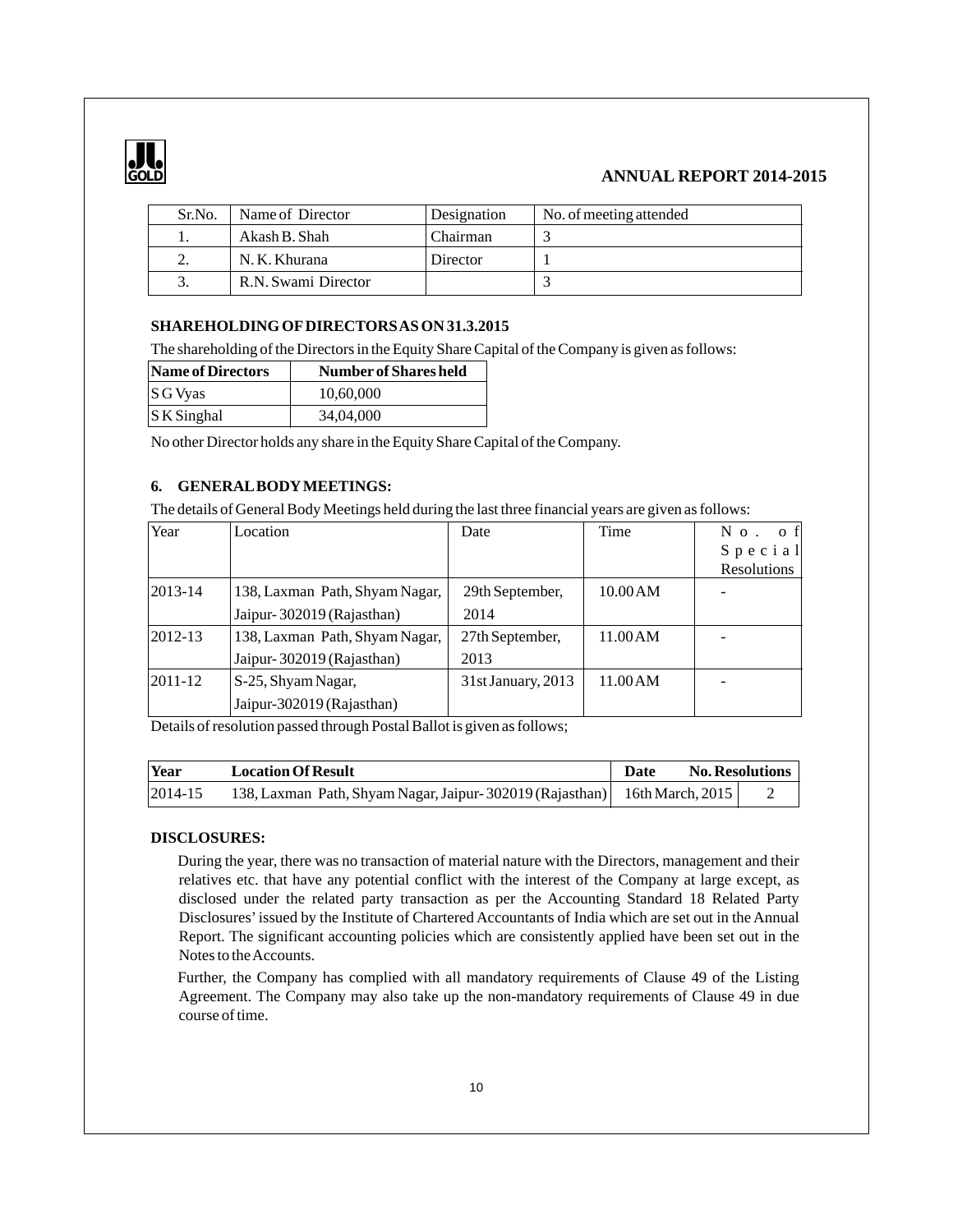

#### **7. MEANS OFCOMMUNICATION:**

The Company communicates with the shareholders at large through its Annual Reports, publication of financial results, press releases in leading newspapers and by filing of various reports and returns with the Statutory Bodies like Stock Exchanges and the Registrar of Companies. The Quarterly Financial Results are published in prominent daily newspapers.

#### **8. BOARD LEVELPERFORMANCE EVALUATION**

The Companies Act, 2013 and revised Clause 49 of the Listing Agreement entered with the Stock Exchange stipulates the performance evaluation of the Directors, Board and its Committees. Considering the said provisions, the Company has devised the process and the criteria for the performance evaluation which has been recommended by the Nomination & Remuneration Committee and approved by the Board at their meetings

The process for performance evaluation is as under:

- Independent Directors evaluates the performance of Non- Independent Directors of the Company taking into account the views of the Board as a whole and submit its report to the Nomination & Remuneration Committee (N&RC).
- The Board evaluates the performance of the Independent Directors excluding the director being evaluated and submit its report to the N&RC.
- Self Assessment of Performance Evaluation of the Board level committees are done by the respective committees and reported to the Board.
- Nomination & Remuneration Committee reviews the reports of the Independent Directors and Board and accordingly, recommends the appointment/re-appointment/continuation of Directors to the Board.
- Based on the recommendation of N&RC, Board takes appropriate action.

The criteria for performance evaluation are as under

#### **Performance Evaluation of Non-Executive Directors & MD**

Attendance at the meetings; Participation and contribution; Responsibility towards stakeholders; Contribution in Strategic Planning; Compliance and Governance; Participation; Performance Evaluation and Updation of Knowledge.

In addition to the above criteria, following are the parameters for the performance evaluation of MD.

Performance of the Company; Recognition and awards to the Company; Recognition and awards to the MD; Leadership; Relationships and Communications; Resources; Conduct of Meetings; Resources.

#### **Performance Evaluation of Board**

Composition and Diversity; Committees of the Board; Board & Committee meetings; Induction Program; Team Work; Cohesiveness of Board decisions; Board Procedure; Performance Culture; Succession planning; Discussions at Board Meetings; Understanding of the business of the Company; Understanding the role and effectiveness; Foresight to avoid crisis and effectiveness in crisis management; Understanding of the regulatory environment; Strategy and Growth; Risk Management and Financial Controls; Quality of Decision making and Board's Communication, AGM & Annual Report.

#### **Self Assessment of the Performance by the Board Level Committees**

Composition and Balance of skill sets; Frequency and duration; Overall contribution; Relationships; Communication; Understanding of regulatory environment and developments; Interaction with the board; Justice to the role of committee and Procedure.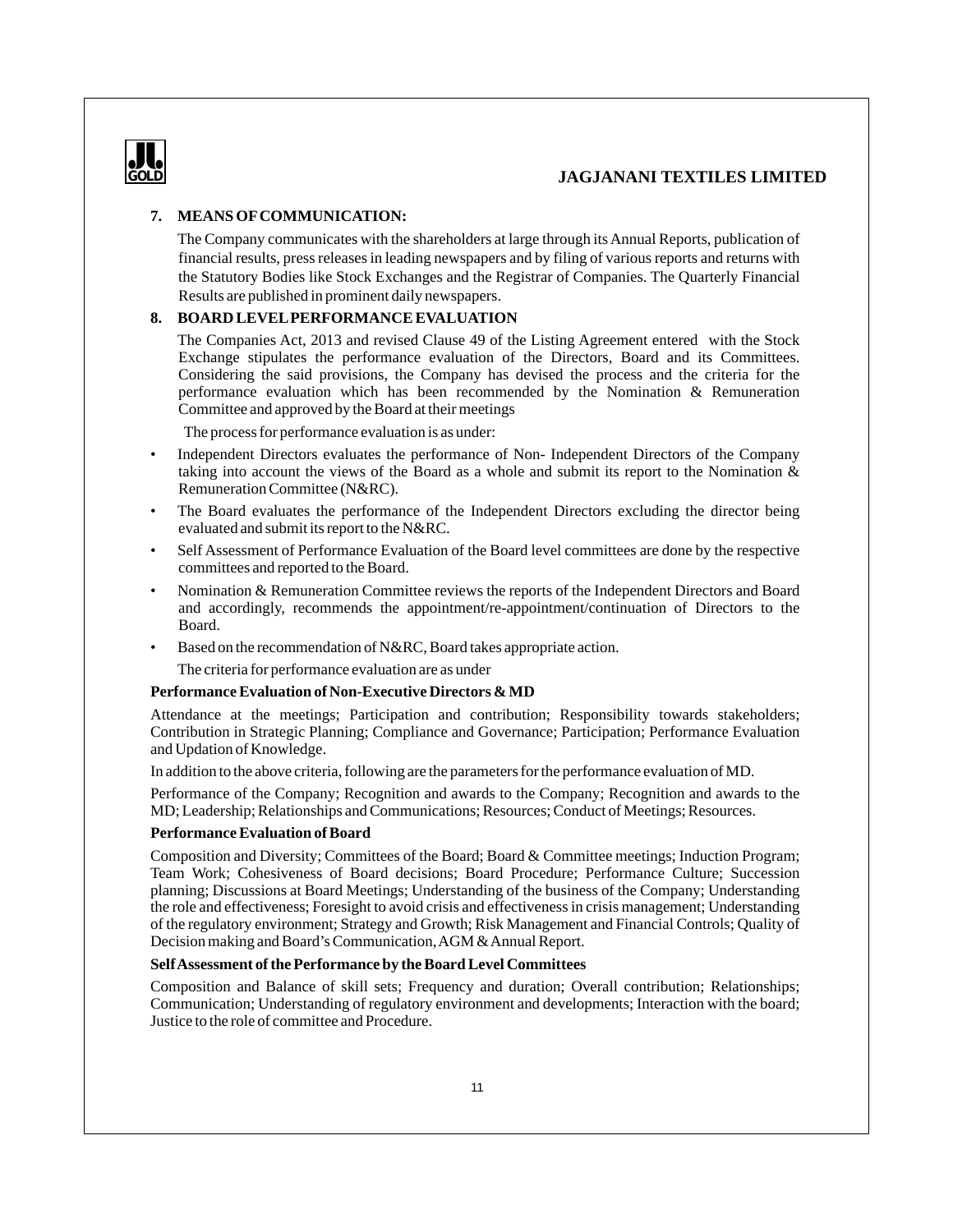

#### **9. GENERALSHAREHOLDERS'INFORMATION**

# **i) 18th Annual General Meeting**

| Date  | : 30th September, 2015                       |
|-------|----------------------------------------------|
| Time  | : 10.00 AM                                   |
| Venue | : E-228, RIICo Industrial Area Bagru Extn-I, |
|       | Bagru, Jaipur-303007                         |

#### **ii) Financial Calendar 2015-16**

| <b>First Quarter Results</b> | : August, $2015$                                |
|------------------------------|-------------------------------------------------|
| Second Quarter Results       | : November, $2015$                              |
| <b>Third Quarter Results</b> | : February, $2016$                              |
| <b>Annual Results</b>        | : May, 2016.                                    |
|                              |                                                 |
| iii) Dates of Book Closure   | $\div$ 23.09.2015 to 30.09.2015                 |
| iv) Dividend                 | : No dividend has been recommended by the       |
|                              | <b>Board of Directors</b>                       |
| v) Listing                   | : The equity shares of the company are          |
|                              | listed on Bombay Stock Exchange Limited, Mumbai |
|                              | (BSE). Stock Code: <b>532825</b> .              |

The Company has duly paid the listing fee to the aforesaid Stock Exchange for the financial year 2015-16.

| <b>Financial Year</b><br>Share prices |              |              | <b>BSE</b> Sensex |          |
|---------------------------------------|--------------|--------------|-------------------|----------|
| 2014-15                               |              |              |                   |          |
|                                       | Highest      | Lowest       | Highest           | Lowest   |
|                                       | $^{\prime})$ | $^{\prime})$ |                   |          |
|                                       |              |              |                   |          |
| April, 14                             | 0.79         | 0.70         | 22939.31          | 22197.51 |
| May, 14                               | 0.84         | 0.68         | 25375.63          | 22277.04 |
| June, $14$                            | 0.92         | 0.76         | 25735.87          | 24270.20 |
| July, 14                              | 1.77         | 0.92         | 26300.17          | 24892.00 |
| Aug., 14                              | 1.61         | 1.20         | 26674.38          | 25232.82 |
| Sept., 14                             | 1.31         | 0.95         | 27354.99          | 26220.49 |
| Oct., 14                              | 1.32         | 0.80         | 27894.32          | 25910.77 |
| Nov.14                                | 1.06         | 0.80         | 28822.37          | 27739.56 |
| Dec., 14                              | 1.31         | 1.00         | 28809.64          | 26469.42 |
| Jan., 15                              | 0.99         | 0.75         | 29844.16          | 26776.12 |
| Feb., 15                              | 1.03         | 0.87         | 29560.32          | 28044.49 |
| Mar., 15                              | 1.02         | 0.86         | 30024.74          | 27248.45 |

vii) Stock Market Data: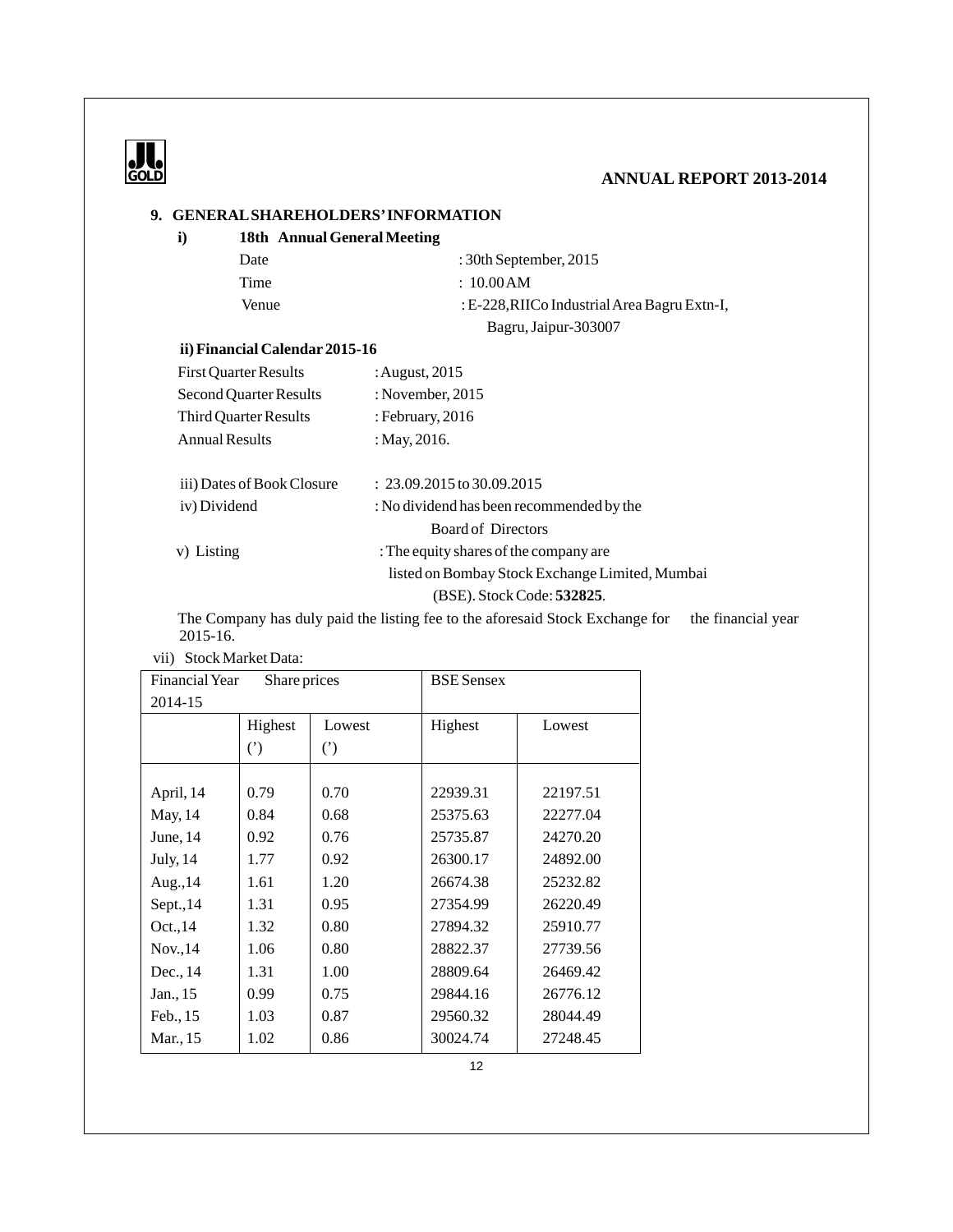

#### viii) Registrar & Transfer Agent:

The work related to Share Transfer Registry in terms of both physical and electronic mode is being dealt with by M/s Link Intime India Private Limited at the address given below:

Link Intime India Private Limited

44, Community Centre, 2nd Floor, Naraina Industrial Area, Phase-I, Near PVR Naraina New Delhi-110028, Ph.: 011-41410592, 94

ix) Share Transfer System:

The share transfer activities under physical mode are carried out by the RTA. Shares in physical mode which are lodged for transfer are processed and returned within the stipulated time.

Physical shares received for dematerialization are processed and completed within a period of 21 days from the date of receipt. Bad deliveries are promptly returned to Depository Participants (DP's) under advice to the shareholders.

| Category     | No. of shares | As percentage of shares |
|--------------|---------------|-------------------------|
| 1. Promoters | 4576715       | 29.34                   |
| 2. Public    | 11023285      | 70.66                   |
| <b>TOTAL</b> | 15600000      | 100.00                  |

x) Shareholding Pattern as on 31st March, 2015:

#### xi) Distribution of Shareholding as on 31st March, 2015:

| Range           | <b>SHAREHOLDERS</b> |            | <b>SHARES</b>    |            |
|-----------------|---------------------|------------|------------------|------------|
| (No. of Shares) | Number of total     | % to Total | HoldersNumber to | % to Total |
|                 | holders             |            | total shares     |            |
| $Up$ to $-5000$ | 2842                | 58.2855    | 6986250          | 4.4784     |
| 5001-10000      | 932                 | 19.114     | 7957930          | 5.1012     |
| 10001-20000     | 548                 | 11.2387    | 8736110          | 5.6001     |
| 20001-30000     | 190                 | 3.8966     | 4951120          | 3.1738     |
| 30001-40000     | 77                  | 1.5792     | 2788080          | 1.7872     |
| 40001-50000     | 77                  | 1.5792     | 3673960          | 2.3551     |
| 50001-100000    | 113                 | 2.3175     | 8530540          | 5.4683     |
| Above 100000    | 97                  | 1.9893     | 112376010        | 72.0359    |
| Total           | 4876                | 100,000    | 156000000        | 100.000    |

xii) Dematerialization of shares:

As on 31st March, 2015, 87.531 % of the Capital comprising 1, 36, 54,985 shares out of total 15600000 were dematerialized.

xiv)Addressfor correspondence:E-228,RIICOIndustrialArea,BagruExtn.-I,Bagru,Jaipur-303007(Raj.)

| Telephone | $: 0141 - 5123802$ |
|-----------|--------------------|
|-----------|--------------------|

E-mail : compliance@jagjanani.com

xv) Corporate Identity Number : L17124RJ1997PLC013498

xiii) Plant Location: E228, RIICO Industrial Area, Bagru Extension, Bagru, Jaipur (Rajasthan)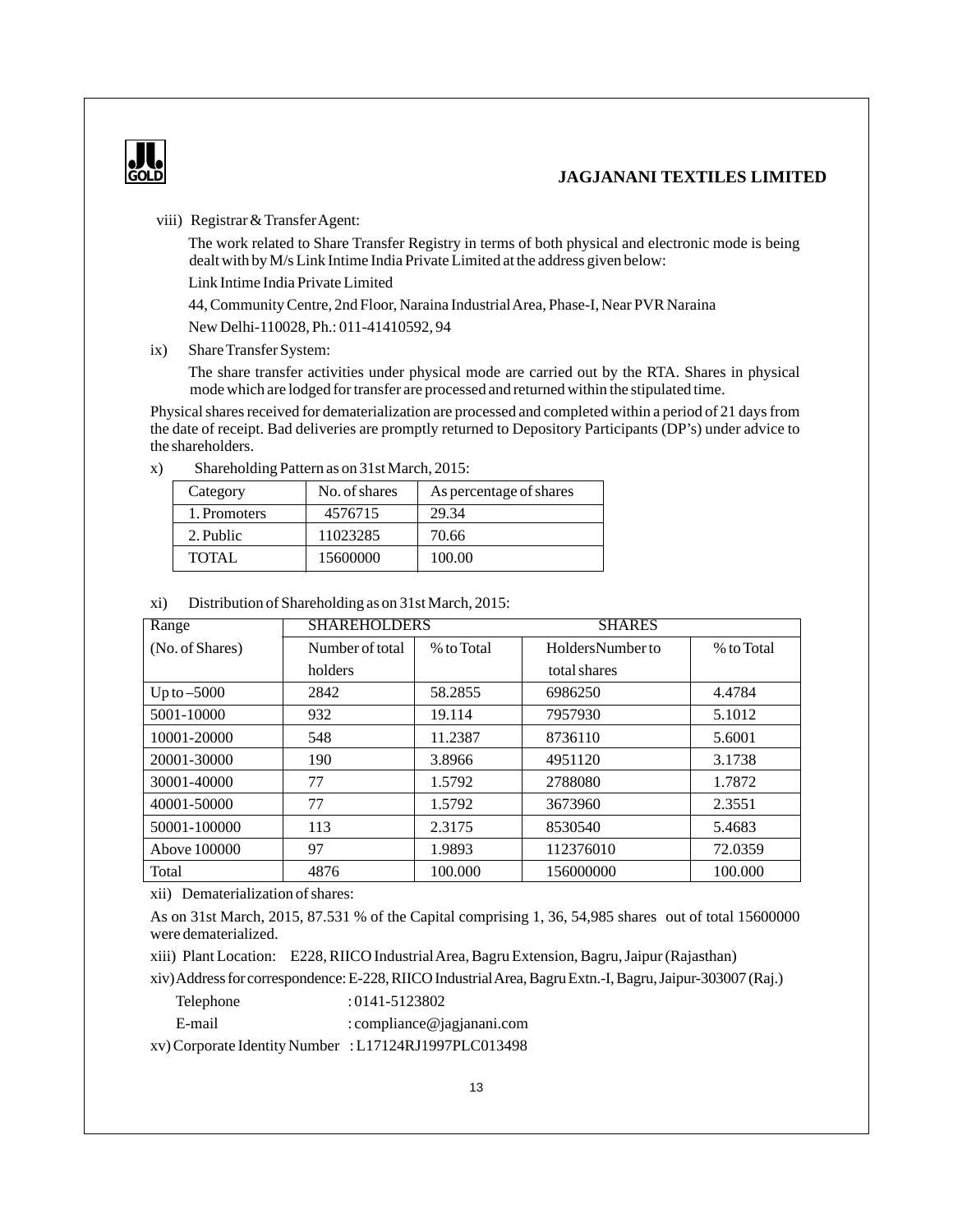

#### **CEO/CFO certification**

We the undersigned, to the best of our knowledge and belief certify that:

- a) We have reviewed financial statements and the cash flow statement for the year ended March 31, 2015 and that to the best of our knowledge and belief:
	- i. These statements do not contain any materially untrue statement or omit any material fact or contain statements that might be misleading;
	- ii. These statements together present a true and fair view of the company's affairs and are in compliance with existing accounting standards, applicable laws and regulations.
- b) There are, to the best of our knowledge and belief, no transactions entered into by the Company during the year which are fraudulent, illegal or violative of the Company's code of conduct.
- c) We accept responsibility for establishing and maintaining internal controls for financial reporting and that we have evaluated the effectiveness of internal control systems of the Company pertaining to financial reporting and we have disclosed to the auditors and the Audit Committee, deficiencies in the design or operation of such internal controls, if any, of which we are aware and the steps we have taken or propose to take to rectify these deficiencies.
- d) We have indicated to the auditors and the Audit Committee:
	- i. Significant changes in internal control over financial reporting during the year;
	- ii. Significant changes in accounting policies during the year and that the same have been disclosed in the notes to the financial statements; and
	- iii. Instances of significant fraud of which we have become aware and the involvement therein, if any, of the management or an employee having a significant role in the Company's internal control system over financial reporting.

#### **S G VYAS**

#### **(MANAGING DIRECTOR)**

#### (DIN-01905310)

#### **DECLARATION AS REQUIRED UNDER CLAUSE 49 OFTHE LISTING AGREEMENT**

All the Directors and Senior Management personnel of the Company have affirmed compliance with the code of conduct of Jagjanani Textiles Limited as adopted by the Company for the financial year ended 31st March, 2015.

#### **S G VYAS**

#### **(MANAGING DIRECTOR)**

(DIN-01905310)

#### **REVIEWOFDIRECTOR`S RESONSIBILITYSTATEMENT**

The Board in its report have confirmed that the annual accounts for the year ended March 31, 2015 have been prepared as per applicable accounting standards and policies and that sufficient care has been taken for maintaining adequate accounting records.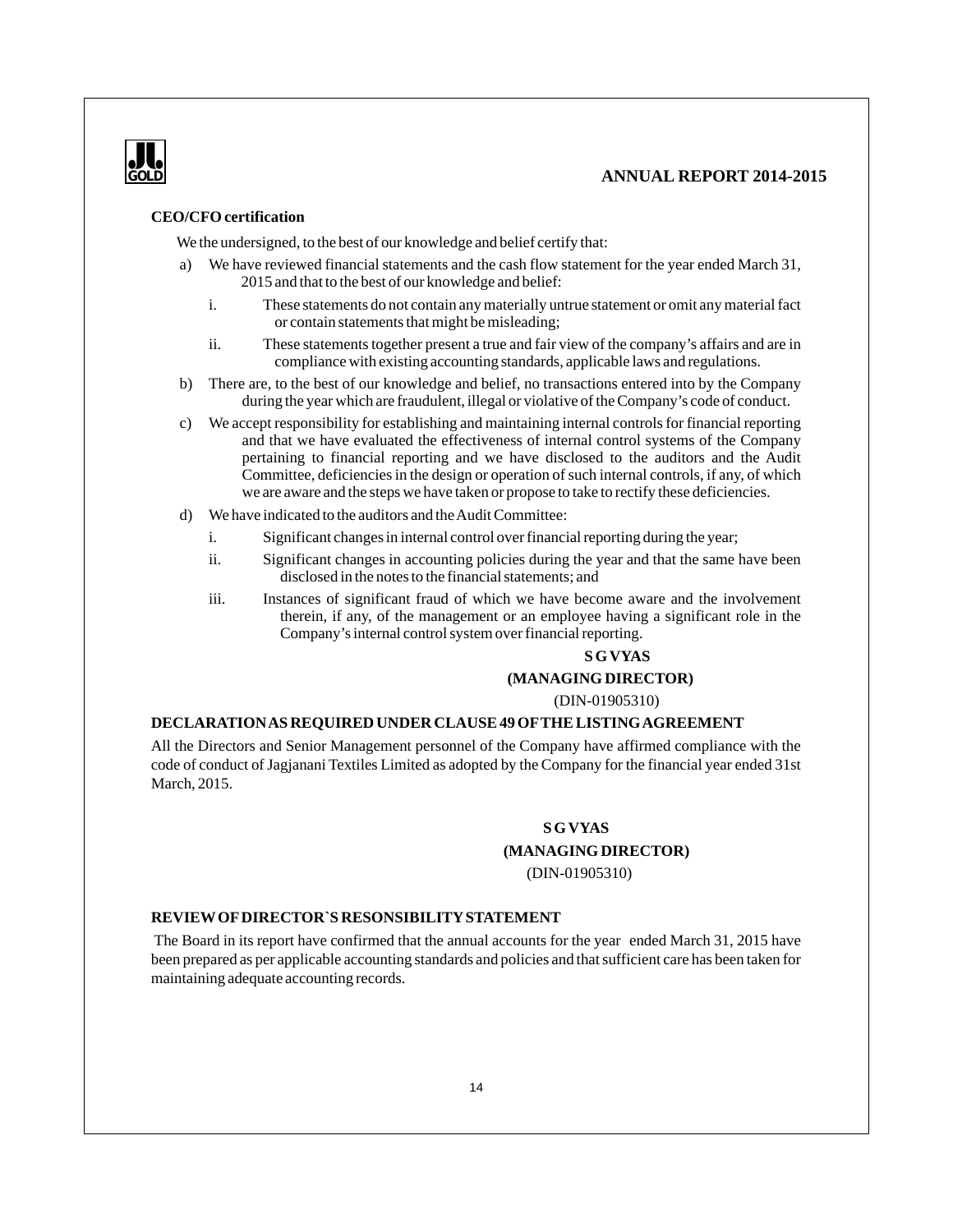

#### **DIRECTORS'REPORT**

Dear Shareholders,

We have pleasure in presenting the 18th Annual Report of the Company and the audited statement of accounts for the year ended 31st March, 2015. Asummary of the financial results is given below.

#### **FINANCIALRESULTS**

|                                    | (900)                | (000)                |
|------------------------------------|----------------------|----------------------|
|                                    | <b>Year ended on</b> | <b>Year ended on</b> |
|                                    | 31/03/2015           | 31/03/2014           |
| Gross sales including other income | 88000                | 1,76,947             |
| Gross Profit(Loss)                 | (3548)               | 63,871               |
| Depreciation                       | 23709                | 18.744               |
| Profit/Loss for the year           | (27257)              | 45.127               |
|                                    |                      |                      |

#### **MANAGEMENTDISCUSSION AND ANALYSIS**

Textile industry is one of the oldest and vitally important industry for the economy of the country After agriculture it employs the maximum number of persons in India. Its contribution to GDP and export earnings make it play a pivotal role in India's economy.

You are aware of the difficulties being faced by your Company and efforts being made to pay off the high cost borrowings by selling the assets. The Company is making all efforts to settle the dues of creditors and reshape the business model. However, the present market conditions are not conducive for such an exercise.

Your Company also attracts provisions of Section 23 (1) (a) (i) of The Sick Industrial Companies Act, 1985 due to erosion of Net worth.

#### **MANAGEMENTPERCEPTION OFRISK AND CONCERN(DISCUSSION TO VYAS SIR)**

- 1. Agriculture in India is largely dependent on rains for irrigation As agriculture contributes substantially to our GDP, any downfall in agri production affects economy. Monsoon this year has not been up to the mark and large areas particularly in cotton growing regions have not received adequate rains. It will have its impact not only on quality of cotton but also on its prices during the current year. Consumption of manmade fibers is still low in our country as compared to global standards.
- 2. China has been a major buyer for Indian textiles yarn and fabrics. That country is facing economic problems and its import from India has reduced.

#### **INTERNALCONTROLSYSTEM**

Your Company has developed a well defined internal control system over a period which meets its requirement. The system is reviewed periodically to keep with the times and ensure optimal utilization and protection of company's resources. Audit Committee of the Board monitors the internal control system.

#### **HUMAN RESOURCES/INDUSTRIALRELATIONS**

Your Company encourages innovation and performance. It appreciates and values the Human asset of the Company. In spite of difficult situation on operational front, the morale of employees is high and they have been working hard to turn the tide in favour of better working of your Company. The Company has developed an environment of harmonious and cordial relations with its employees.

As the Company is in Textile business only, segment reporting is not required.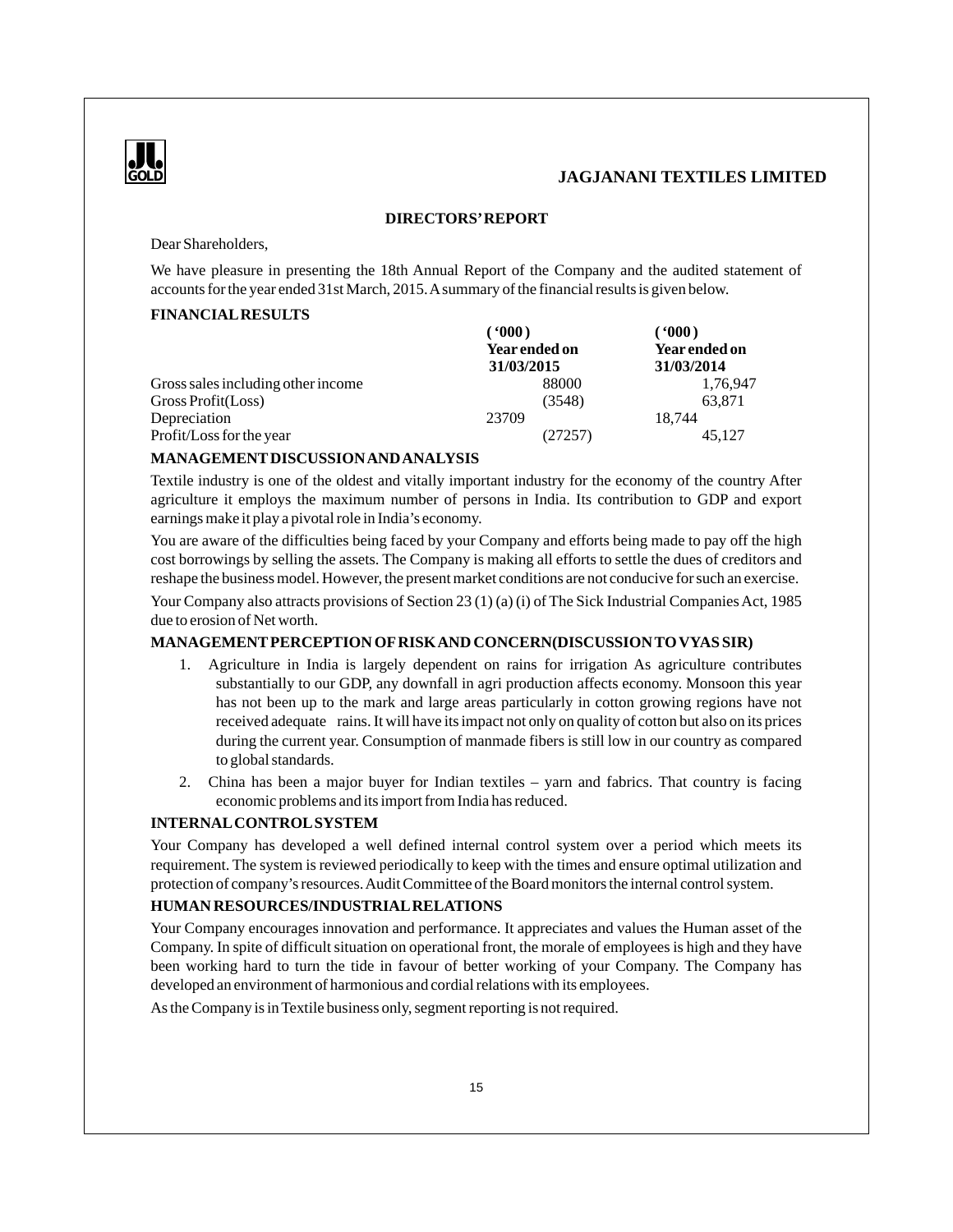

#### **GOLD ANNUAL REPORT 2014-2015**

#### **DIVIDEND**

No dividend is being recommended for the year under review in view of the accumulated losses.

#### **DIRECTORS'RESPONSIBILITYSTATEMENT**

On the basis of compliance certificates received from the concerned executives of the Company and subject to disclosures in the annual accounts, as also on the basis of the discussion with the Statutory Auditors of the Company from time to time, as required under Section 134(3)© of the Companies Act 2013, the Directors hereby confirm that:

- i) in the preparation of the annual accounts, the applicable accounting standards have been followed along with proper explanation relating to material departures;
- ii) the Directors have selected such accounting policies and applied them consistently and made judgments and estimates that are reasonable and prudent so as to give a true and fair view of the state of affairs of the Company at the end of the financial year and of the Profit of the Company for that period ;
- iii) the Directors have taken proper and sufficient care to the best of their knowledge and ability for the maintenance of adequate accounting records in accordance with provisions of this Act for safeguarding the assets of the Company and for preventing and detecting fraud and other irregularities, if any ;
- iv) the Directors have prepared the annual accounts on a going concern basis.
- v) the directors, in the case of a listed company, had laid down internal financial controls to be followed by the company and that such internal financial controls are adequate and were operating effectively.
- vi) the directors had devised proper systems to ensure compliance with the provisions of all applicable laws and that such systems were adequate and operating effectively.

#### **DIRECTORS**

Your company has Six(6) Directors consisting of Three (3) Non-Executive and Independent director, One (1) Promoter Director, One (1) Woman director and One (1) Managing Director(MD) as on March 31, 2015.

#### **NON-EXECUTIVE AND INDEPENDENTDIRECTOR**

In terms of the definition of 'Independence' of Directors as prescribed under Clause 49 of the Listing Agreement entered with Stock Exchanges and Section 149(6) of the Companies Act, 2013 and based on the confirmation/ disclosures received from the Directors, the following Non-Executive Directors are Independent Directors:-

1. Mr. N. K. Khurana

2. Mr. Akash Bharatbhai Shah

3. Mr. R. N. Swami

#### **WOMAN DIRECTOR**

In terms of the provisions of Section 149 of the Companies Act, 2013 and Clause 49 of the Listing Agreement, a company shall have at least one Woman Director on the Board of the company. Your Company has Ms. Shakuntala Vyas as Director on the Board of the Company since September 2014.

#### **MANAGING DIRECTOR**

Mr. S. G. Vyas has been serving as the Managing Director of the Company since 1st April, 1997 with the approval of the shareholders from time to time.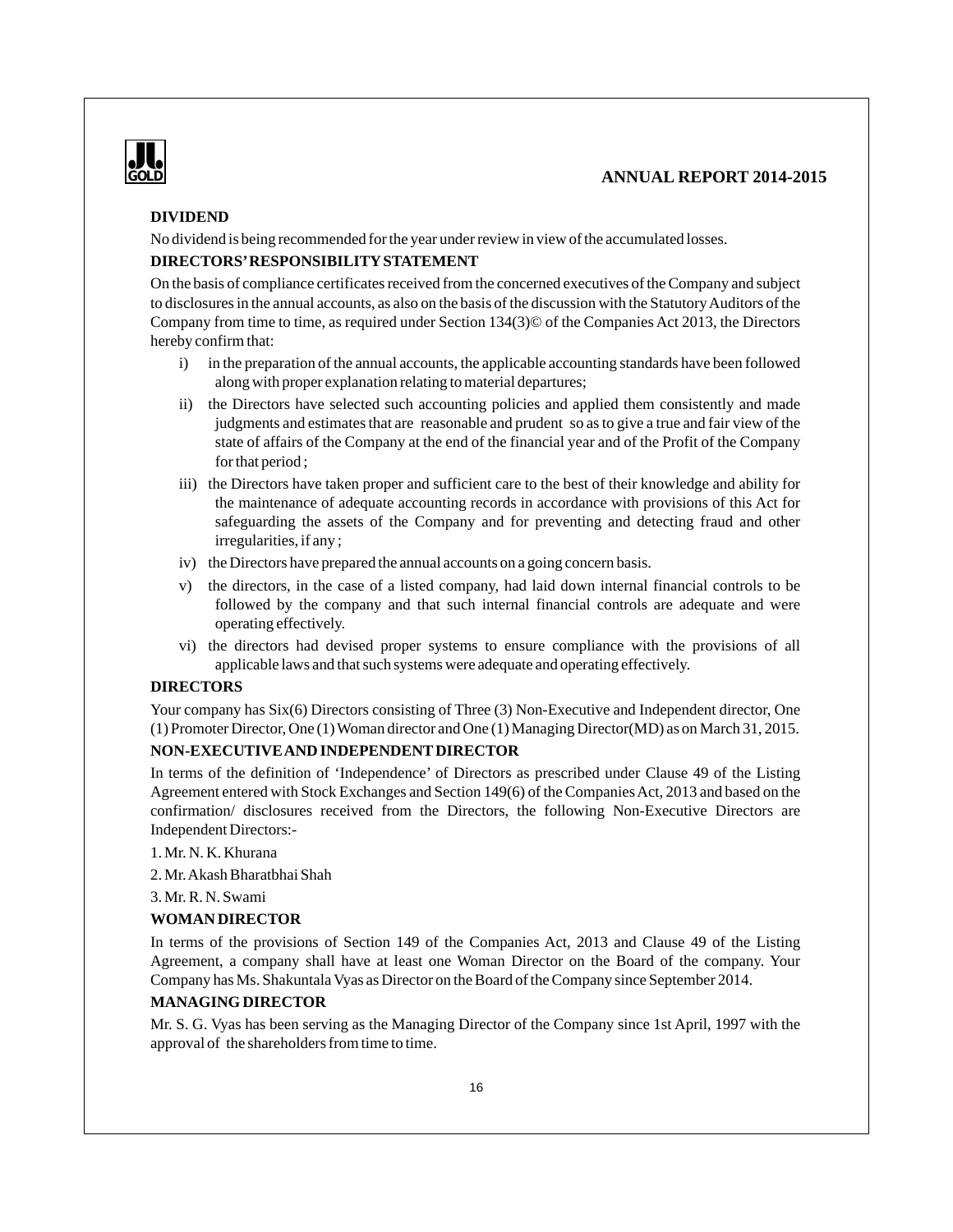

The Board of Directors of the Company at their meeting held on September 1, 2015 has approved the reappointment of Mr. S. G. Vyas as MD subject to the approval of the shareholders.

#### **APPOINTMENT/RESIGNATION OFTHE KEYMANAGERIALPERSONNEL**

Mr. Manish Kumar Jain has been appointed as CFO of the company and Mrs. Manu Agarwal, Company Secretary of the Company has resigned from the services of the Company for personal reasons.

#### **DIRECTORS RETIRING BYROTATION**

In terms of section 152 of the Companies Act, 2013 Mr. S.G Vyas being longest in the office shall retire at the ensuing AGM and being eligible for re-appointment, offers himself for re-appointment.

#### **NUMBER OFMEETINGS OFTHE BOARD**

Regular meetings of the Board are held to discuss and decide on various business policies, strategies and other business.

The Board met six (6) times during the FY 2014-2015 viz. on May 15, 2014, August 14, 2014, September 04, 2014, November 14, 2014, February 02, 2015 and March 21, 2015. Detailed information on the meetings of Board are included in the report on Corporate Governance, which forms part of this Annual Report.

#### **COMMITTEES OFTHE BOARD**

The Company has several committees which have been established as a part of the best corporate governance practices and are in compliance with the requirements of the relevant provision of applicable laws and statutes.

The Company has following committees of the Board:

- Audit Committee
- Nomination and Remuneration Committee
- Shareholders Relationship Committee

The details with respect to the composition, power, roles, terms of reference, etc. of relevant committees are given in details in the ' Report on Corporate Governance'of the Company which forms part of this Annual Report.

#### **PERFORMANCE EVALUTION OFTHE BOARD**

The Nomination and Remuneration Committee at its meeting and Board of Directors at its meeting had laid down criteria for performance evaluation of Directors, MD and Board Level Committees and Board as a whole and also the evaluation process for the same.

The statement indicating the manner in which formal annual evaluation of the Directors, the Board and Board level Committees are given in detail in the report on Corporate Governance, which forms part of this Annual Report.

The performance of the member of the Board, the Board Level Committees and the Board as a whole were evaluated at the meeting of Independent Directors and the Board of Directors.

#### **CORPORATE GOVERNANCE**

Your Company is committed to achieve the highest standards of Corporate Governance and adheres to the Corporate Governance requirements set by the Regulators/applicable laws.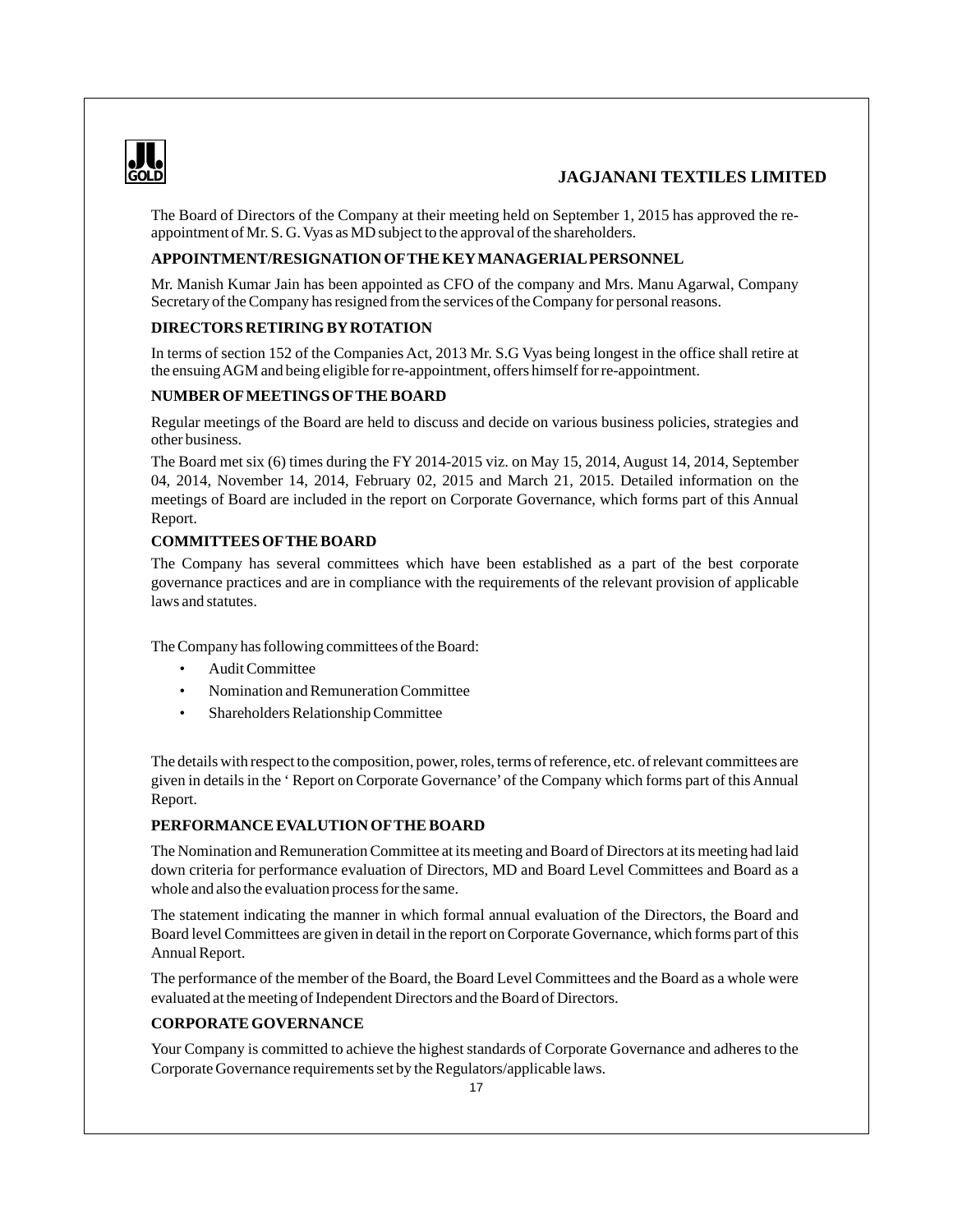

A Separate Report on Corporate Governance is enclosed as a part of this Annual Report. A certificate from M/s G. Dutta & co., Chartered Accountants, Jaipur regarding compliance with Corporate Governance norms stipulated under Clause 49 of the Listing Agreement is annexed to the Report on Corporate Governance as Annexure-1.

#### **EXTRACT OF ANNUAL RETURN AND OTHER DISCLOSURE UNDER COMPANIES (APPONITMENT& REMUNERATION) Rules, 2014**

The Extract of Annual Return in form MGT-9 as per section 134(3)(a) of the Companies Act, 2013read with rule 8 of the Companies Act (Accounts) Rules, 2014 and Rule 12 of Companies (Management & Administration) Rules, 2014 duly certified by the Practising Company Secretary is annexed hereto and forms part of this report as Annexure-2.

#### **PARTICULARS OFLOANS, GUARANTEES OR INVESTMENTS**

Your company has not directly or indirectly given any loan to any person or other body corporate other than usual advances envisaged in business contracts for supply of materials etc. if any, given any guarantee or provide security in connection with a loan to any other body corporate or person and acquired by way of subscription purchase or otherwise, the securities of any other body corporate except as stated.

#### **VIGILMECHANISM**

The Company has implemented a Whistle Blower Policy pursuant to which Whistle Blowers can raise concerns relating to Reportable Matters (as defined in the policy) such as breach of Code of Conduct, misuse or abuse of authority, fraud or suspected fraud, violation of company rules, manipulations, negligence causing danger to public health and safety, misappropriation of monies, genuine concerns or grievances and provides for adequate safeguards against victimization of Whistle Blower who avail of such mechanism and also provides for direct access to the Chairman of the Audit Committee, in exceptional cases. The functioning of the Vigil mechanism is reviewed by the Audit Committee from time to time. None of the Whistle Blowers have been denied access to the Audit Committee of the Board. The details of the Whistle Blower Policy are explained in the Report on Corporate Governance and also available on the website of the Company (www.jagjanajni.com).

#### **RELATED PARTYTRANSECTION**

Under Section 188 and other applicable provision, if any, of the Companies Act, 2013 and rule 15 of Companies (Meeting of Board and its Power)Rule, 2014 Your company does not enter in any related party transaction during the F.Y2014-2015.

#### **DISCLOSER UNDER THE SEXUAL HARASSMENT OF WOMEN AT WORKPLACE (PREVENTION, PROHIBITION AND REDRESSAL) ACT, 2013**

The Company has been employing one women employee. There was no complaint received form women employees during the financial year 2014-15 and hence no complaint is outstanding as on 31.03.2015 for redressal.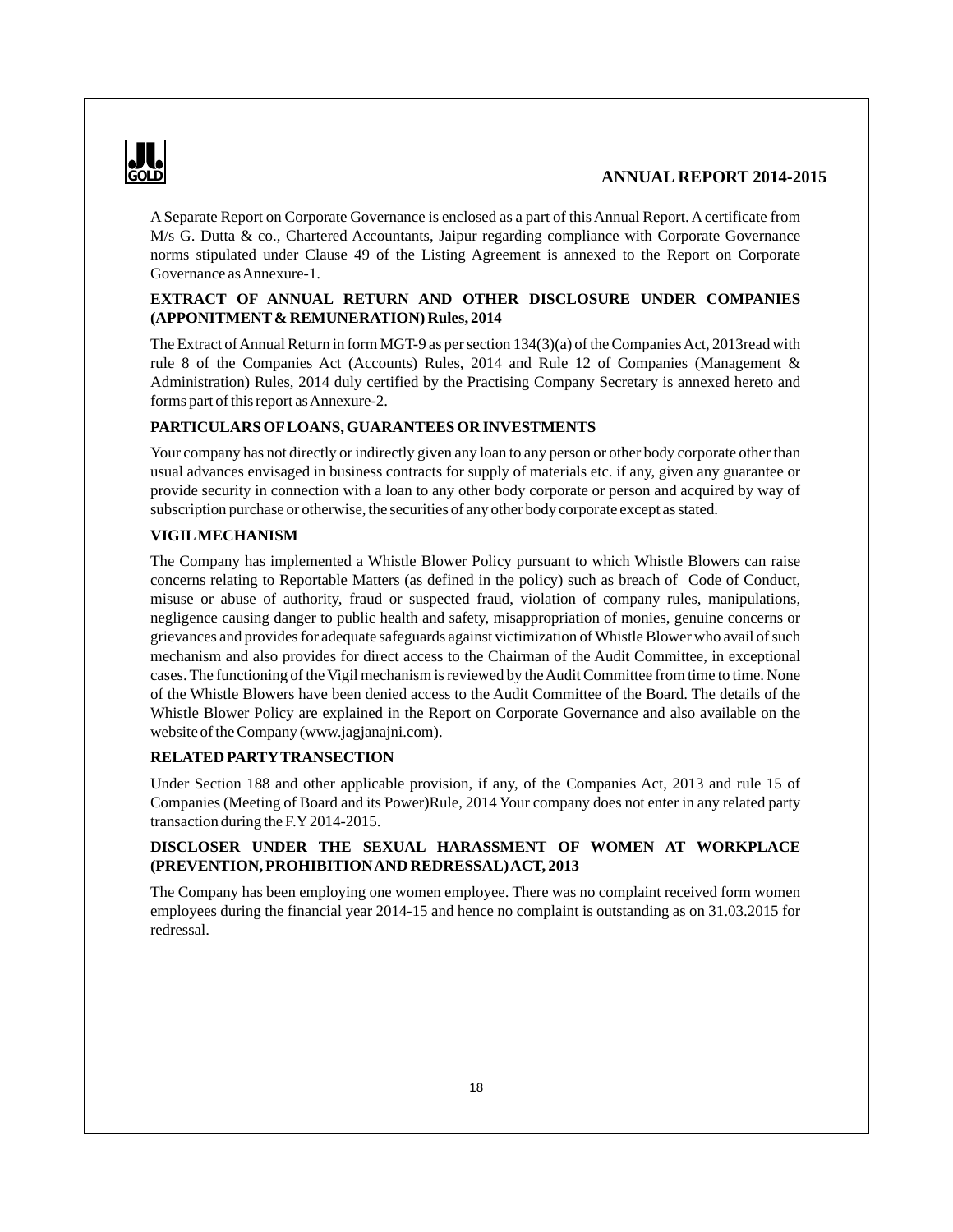

#### **OTHER INFORMATION**

#### **Auditors**

M/s G. Dutta & Co., Chartered Accountants, (ICAI Registration No. 002136 'C') who are Statutory Auditors of the Company will hold office till the conclusion of the ensuing Annual General Meeting and are recommended for re-appointment to audit the accounts of the Company for the Financial Year 2015-16. As required under the provisions of Section 139 of the Companies Act, 2013 the Company has obtained written confirmation from M/s G. Dutta & Co., Chartered Accountants, that their appointment, if made, would be in conformity with the limits specified in the said Section.

The observations made by the Auditors in their Report are adequately explained in the notes to the Accounts and significant Accounting Policies and need no further elaboration. The Report of Statutory Auditors for the Financial year 2014-15 is annexed hereto and forms part of this report as Annexure-3.

#### **Cost Auditor& Cost Audit Report**

The Company does not fall under the ambit of provisions of Section 233B of the Companies Act, 1956, read with The Companies (Cost Accounting Records) Rules, 2011. Thus there is no requirement of appointment of Cost Auditor for your Company.

**Information as per section 197 (12) of the Companies Act, 2013 read with rule 5(1) of the Companies (Appointment and Remuneration of Managerial Personnel) Rules, 2014:**

None of the employee was in receipt of remuneration in excess of limit prescribed under Section 197 (12) of the Companies Act, 2013.

#### **Secretarial Auditors And Secretarial Audit Report**

Pursuant to Section 204 of the Companies Act, 2013 our Company has appointed M/s Manish Sharma & Associates Practicing Company Secretary, Jaipur as its Secretarial Auditors to conduct the secretarial audit of the Company for the FY 2014-15. The Company provided all assistance and facilities to the Secretarial Auditor for conducting their audit. The Report of Secretarial Auditor for the FY 2014-15 is annexed hereto and forms part of this report as Annexure-4.

#### **Energy Conservation, Technology Absorption & Foreign Exchange**

Astatement giving details of conservation of energy, technology absorption, foreign exchange earnings and outgo, in accordance with the Companies (Disclosure of Particulars in the Report of Board of Directors) Rules, 1988 is annexed hereto and forms part of this report as Annexure-5.

#### **CASH FLOWANALYSIS**

In conformity with the provisions of clause 32 of the Listing Agreement the Cash Flow Statement for the year ended 31.03.2015 is annexed hereto.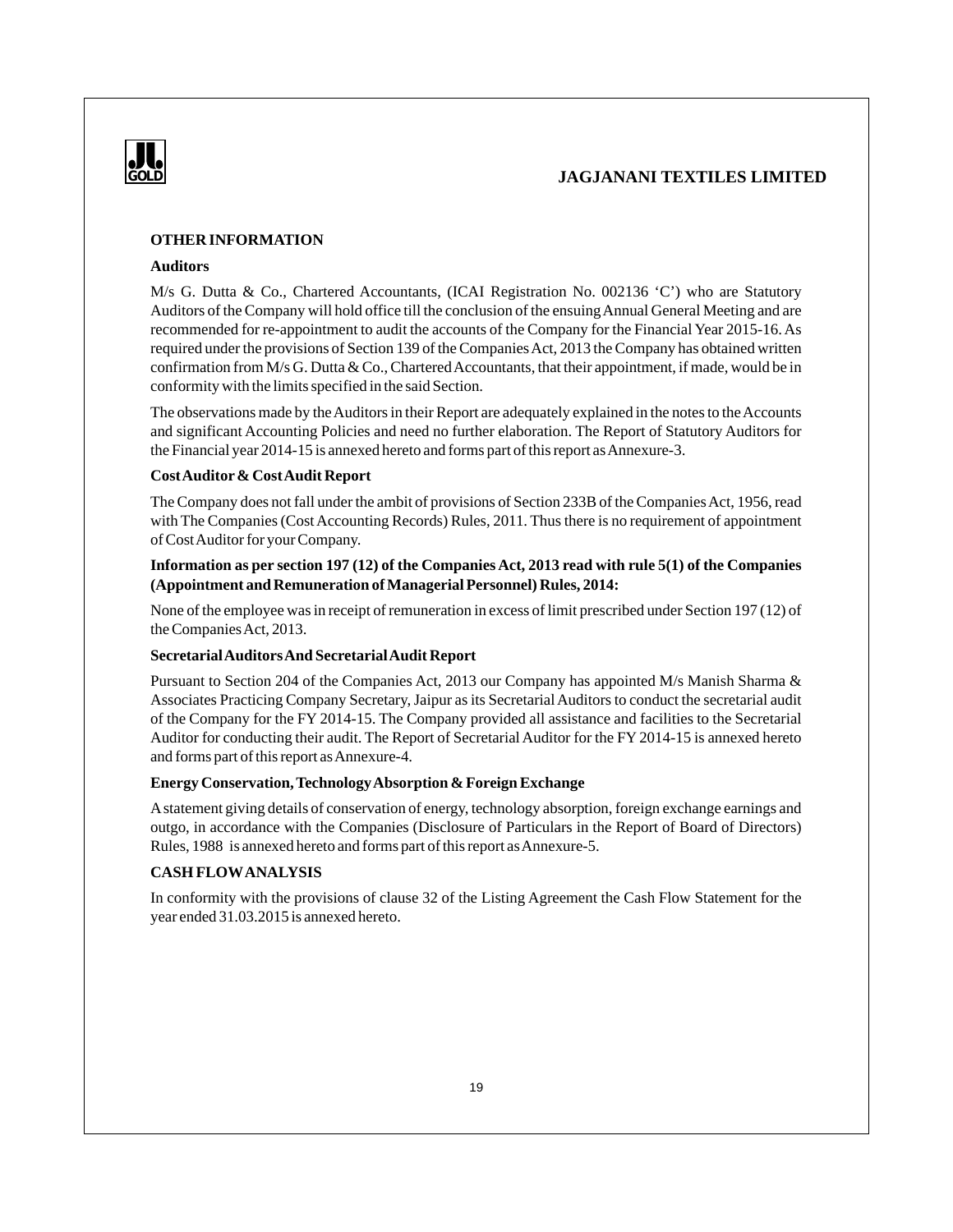

#### **ACKNOWLEDGEMENT**

The Board acknowledges with deep sense of gratitude for the valuable assistance and cooperation extended and guidance provided by Government Authorities, and Business associates and looks forward for their continued support. Your Directors are also grateful to the customers & suppliers for their trust and support. Your Directors would like to appreciate dedication and hard work put in by every employee of your company. Last but not the least, your Directors are deeply grateful for the confidence and faith shown by the members of the Company in them.

 $Sd$ - $Sd$ -

On behalf of the Board,<br>Sd/-<br>Sd/-S.K.Singhal S.G.Vyas<br>
Director Managing Director Jaipur. Director Managing Director  $(DIN-01905310)$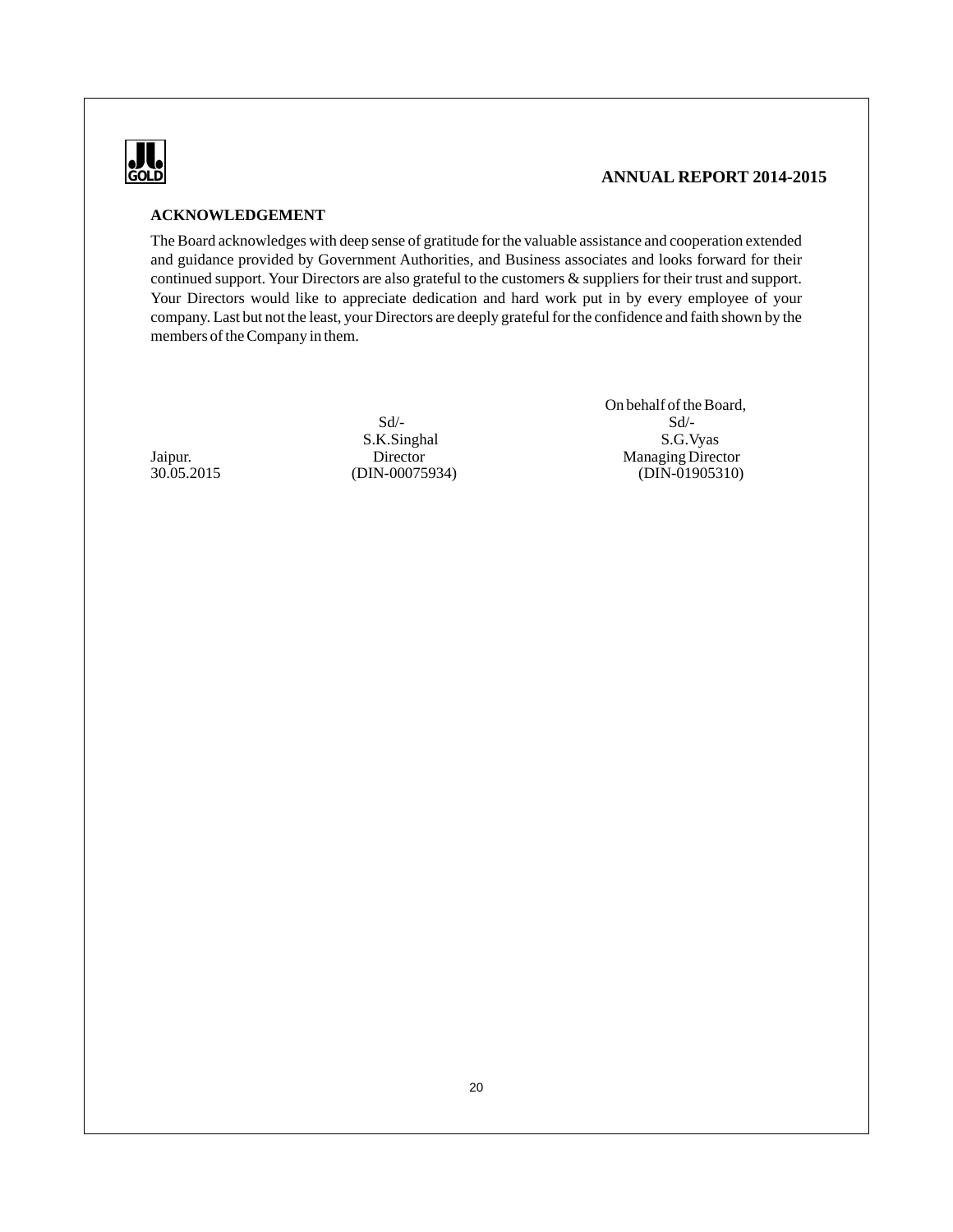

#### **ANNEXURES TO THE REPORT**

#### **ANNEXURE-1**

#### **CERTIFICATE OF COMPLIANCE FROM AUDITORS AS STIPULATED UNDER CLAUSE 49 OFTHE LISTING AGREEMENT**

To,

The Members of

Jagjanani Textiles Limited

We have examined the compliance of conditions of Corporate Governance by Jagjanani Textiles Limited for the year ended on 31st March, 2015, as stipulated in clause 49 of the Listing Agreement of the Company with stock exchange.

The compliance of conditions of Corporate Governance is the responsibility of the management. Our examination was limited to procedures and implementation thereof, adopted by the company for ensuring the compliance of the conditions of Corporate Governance. It is neither an audit nor an expression of opinion on the financial statements of the company.

In our opinion and to the best of our information and according to the explanations given to us, we certify that the company has complied with the conditions of Corporate Governance as stipulated in the abovementioned Listing Agreement.

As per records maintained by the Company, no investor grievance is pending for a period exceeding one month.

We further state that such compliance is neither an assurance as to the future viability of the company nor the efficiency or effectiveness with which the management has conducted the affairs of the company.

> For G. Dutta & Co. Chartered Accountants F.R. No.: 002136C

 (Gopal Dutta) **Partner** M.No. 071312

Place: Jaipur Date: 30.05.2015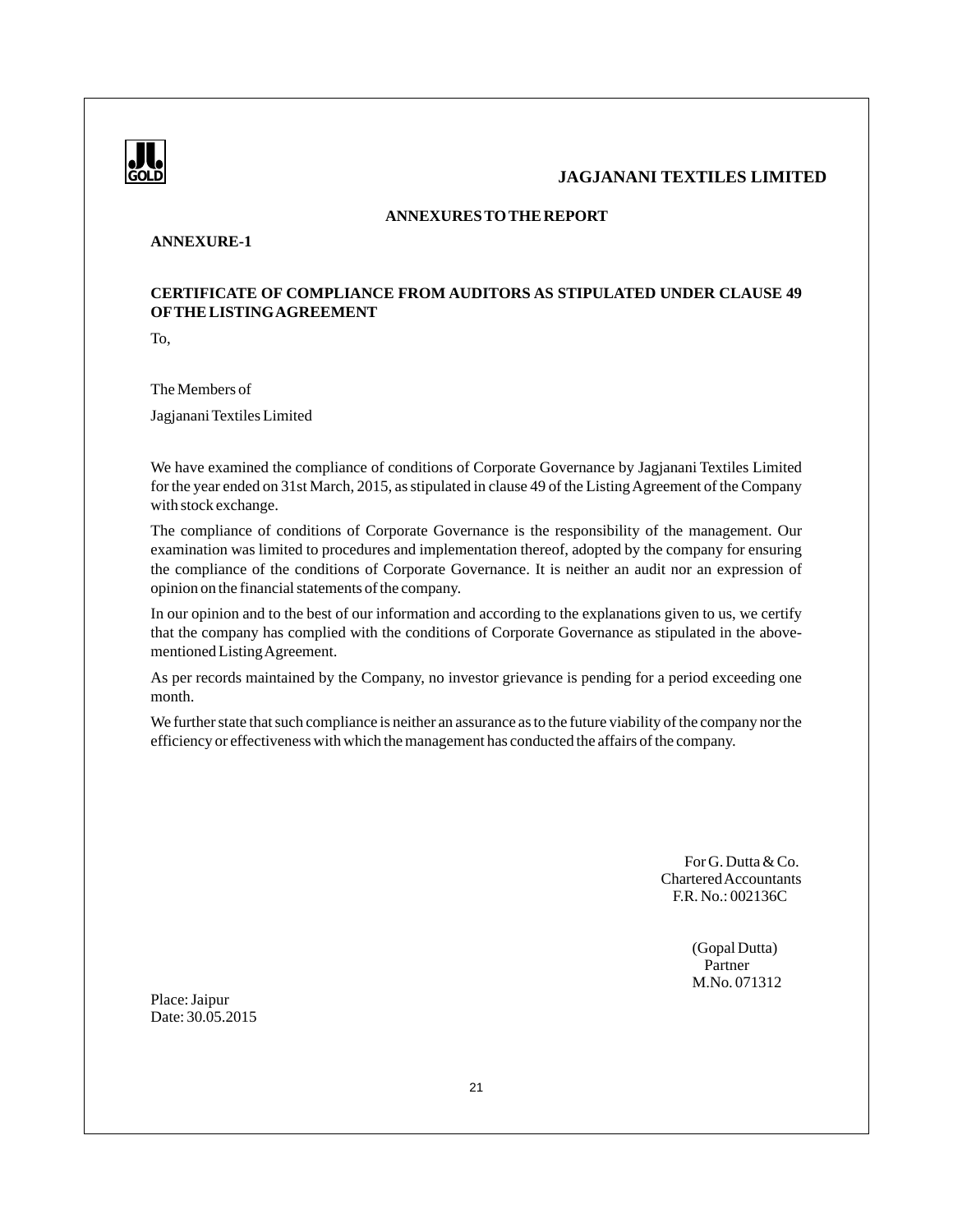



#### **ANNEXURE-2**

#### **Form No. MGT-9 EXTRACTOFANNUALRETURN As on the financial year ended on 31STMARCH 2015** [Pursuant to section 92(3) of the Companies Act, 2013 and rule 12(1) of the

Companies (Management and Administration) Rules, 2014]

#### **I. REGISTRATION AND OTHER DETAILS:**

|   | CIN:                                                             | L17124RJ1997PLCO13498             |
|---|------------------------------------------------------------------|-----------------------------------|
|   | Registration Date:- 1STAPRIL, 1997                               |                                   |
| 3 | Name of the Company:-                                            | <b>JAGJANANI TEXTILES LIMITED</b> |
| 4 | Category of the company:-                                        | <b>PUBLIC</b>                     |
|   | Sub-category of the company:-                                    |                                   |
|   | Address of the registered office and Contact Detail:-            | E-228, RIICO IND. AREA, BAGRU     |
|   |                                                                  | EXTN.-I, BAGRU, JAIPUR-303007     |
| 6 | Whether Listed or Not LISTED                                     |                                   |
|   | Name, Address and Contact details of                             | LINK INTIME INDIA PRIVATE         |
|   | Registrar and Transfer Agent, if any                             | <b>LIMITED</b>                    |
|   | 44, COMMUNITY CENTER, 2ND FLOOR, NARAINA INDUSTRIAL AREA PHASE-I |                                   |
|   |                                                                  | NEAR PVR NARAINA, NEW DELHI-      |
|   |                                                                  | 110028                            |

#### **II. PRINCIPALBUSINESS ACTIVITIES OFTHE COMPANY**

All the business activities contributing 10 % or more of the total turnover of the company shall be stated:-

| Sr. No. 1 | Name and Description of main | NIC Code of the | % to total turnover of the company |
|-----------|------------------------------|-----------------|------------------------------------|
|           | products/services            | Product/service |                                    |
|           | Manufacture of cotton and    | 13121           | 100%                               |
|           | blended fabrics.             |                 |                                    |

#### **III. PARTICULARS OFHOLDING, SUBSIDIARYAND ASSOCIATE COMPANIES -**

| Sr. No. I | <b>NAME AND ADDRESS</b><br>OF THE COMPANY | CIN/GLN | HOLDING/<br><b>SUBSIDIARY</b><br><b>ASSOCIATE</b> | I S HEI D | '% OF SHARE   APPLICABLE<br><b>SECTION</b> |
|-----------|-------------------------------------------|---------|---------------------------------------------------|-----------|--------------------------------------------|
| NIL       |                                           |         |                                                   |           |                                            |

IV. SHARE HOLDING PATTERN (Equity Share Capital Breakup as percentage of Total Equity) i) Category-wise Share Holding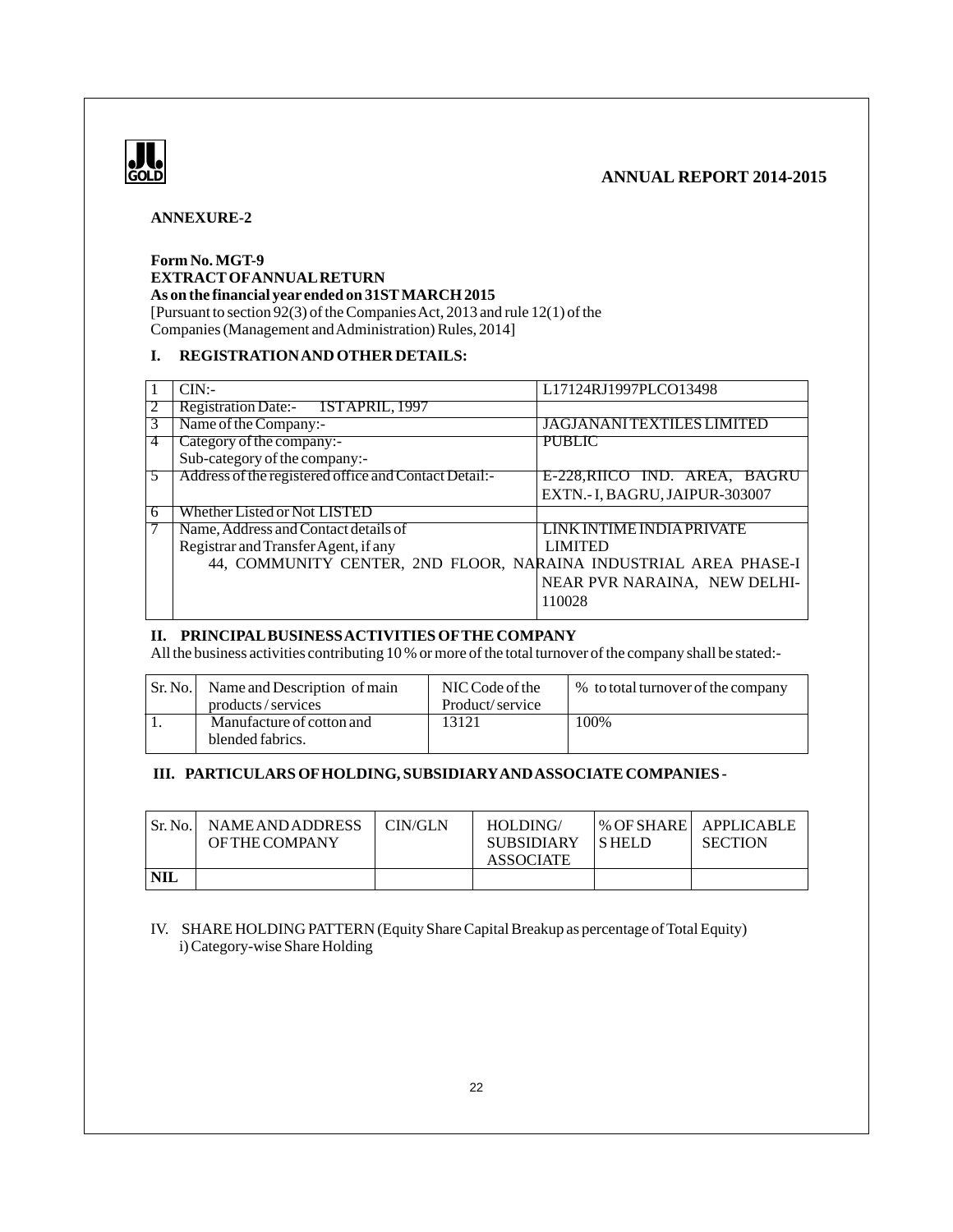

| category of<br>Shareholders                                       | No. of Shares held at the beginning<br>of the year [As on 31-March-2014] |              |              | No. of Shares held at the end of the<br>year [As on 31-March-2015] |            |                |              | $\%$<br>Change<br>buring<br>the year |      |
|-------------------------------------------------------------------|--------------------------------------------------------------------------|--------------|--------------|--------------------------------------------------------------------|------------|----------------|--------------|--------------------------------------|------|
|                                                                   | Demat                                                                    | Physical     | Total        | % of<br>Total<br><b>Shares</b>                                     | Demat      | Physical       | Total        | $%$ of<br>Total<br><b>Shares</b>     |      |
| A. Promoters                                                      |                                                                          |              |              |                                                                    |            |                |              |                                      |      |
| $(1)$ Indian                                                      |                                                                          |              |              |                                                                    |            |                |              |                                      |      |
| a) Individual/HUF                                                 | 3420000                                                                  | $\mathbf{0}$ | 3420000      | 21.92                                                              | 4576715    | $\overline{0}$ | 4576715      | 29.34                                | 7.4  |
| b) Central Govt                                                   | <b>NIL</b>                                                               | NIL          | NIL          | NIL                                                                | NIL        | NIL            | NIL          | NIL                                  | NIL  |
| c) State Govt $(s)$                                               | NIL                                                                      | <b>NIL</b>   | NIL          | NIL                                                                | NIL        | NIL            | $\mbox{NIL}$ | NIL                                  | NIL  |
| d) Bodies Corp.                                                   | NIL                                                                      | $\text{NIL}$ | NIL          | NIL                                                                | <b>NIL</b> | NIL            | NIL          | NIL                                  | NIL  |
| e) Banks/FI                                                       | $\text{NIL}$                                                             | $\text{NIL}$ | NIL          | NIL                                                                | <b>NIL</b> | NIL            | <b>NIL</b>   | NIL                                  | NIL  |
| f) Any other                                                      | $\text{NIL}$                                                             | $\text{NIL}$ | NIL          | NIL                                                                | NIL        | NIL            | NIL          | NIL                                  | NIL  |
| $SUB-Total(A)(1):$                                                | 3420000                                                                  | $\bf{0}$     | 3420000      | 21.92                                                              | 4576715    | $\bf{0}$       | 4576715      | 29.34                                | 7.4  |
| $(2)$ Foreign                                                     |                                                                          |              |              |                                                                    |            |                |              |                                      |      |
| a) NRIs - Individuals                                             | <b>NIL</b>                                                               | <b>NIL</b>   | NIL          | <b>NIL</b>                                                         | NIL        | NIL            | NIL          | NIL                                  | NIL  |
| b) Other-Individuals                                              | NIL                                                                      | <b>NIL</b>   | NIL          | NIL                                                                | NIL        | NIL            | $\rm NIL$    | NIL                                  | NIL  |
| c) Bodies Corp.                                                   | NIL                                                                      | <b>NIL</b>   | NIL          | NIL                                                                | NIL        | NIL            | NIL          | NIL                                  | NIL  |
| d) Banks/FI                                                       | NIL                                                                      | <b>NIL</b>   | NIL          | NIL                                                                | NIL        | NIL            | NIL          | NIL                                  | NIL  |
| e) Any Other                                                      | NIL                                                                      | NIL          | NIL          | <b>NIL</b>                                                         | NIL        | NIL            | NIL          | NIL                                  | NIL  |
| $SUB-Total(A)(2)$ :-                                              | NIL                                                                      | <b>NIL</b>   | NIL          | NIL                                                                | NIL        | NIL            | NIL          | NIL                                  | NIL  |
| <b>Total shareholding</b><br>of Promoter<br>$(A) = (A)(1)+(A)(2)$ | 3420000                                                                  | $\bf{0}$     | 3420000      | 21.92                                                              | 4576715    | 0              | 4576715      | 29.34                                | 7.4  |
| <b>B. Public Shareholding</b>                                     |                                                                          |              |              |                                                                    |            |                |              |                                      |      |
| 1. Institutions                                                   |                                                                          |              |              |                                                                    |            |                |              |                                      |      |
| a) Mutual Funds                                                   | NIL                                                                      | <b>NIL</b>   | NIL          | $\text{NIL}$                                                       | NIL        | NIL            | NIL          | NIL                                  | NIL  |
| b) Banks/FI                                                       | NIL                                                                      | <b>NIL</b>   | NIL          | NIL                                                                | NIL        | NIL            | NIL          | NIL                                  | NIL  |
| c) Central Govt                                                   | NIL                                                                      | <b>NIL</b>   | NIL          | NIL                                                                | NIL        | NIL            | NIL          | NIL                                  | NIL  |
| $d)$ State Govt $(s)$                                             | $\mbox{NIL}$                                                             | NIL          | <b>NIL</b>   | NIL                                                                | <b>NIL</b> | NIL            | NIL          | <b>NIL</b>                           | NIL  |
| e) Venture Capital Funds                                          | NIL                                                                      | <b>NIL</b>   | NIL          | NIL                                                                | NIL        | NIL            | NIL          | <b>NIL</b>                           | NIL  |
| f) Insurance Companies                                            | NIL                                                                      | NIL          | NIL          | NIL                                                                | NIL        | <b>NIL</b>     | NIL          | NIL                                  | NIL  |
| $g$ ) FIIs                                                        | NIL                                                                      | $\text{NIL}$ | NIL          | NIL                                                                | <b>NIL</b> | NIL            | <b>NIL</b>   | <b>NIL</b>                           | NIL  |
| h) Foreign Venture                                                | NIL                                                                      | $\mbox{NIL}$ | $\text{NIL}$ | $\rm NIL$                                                          | <b>NIL</b> | NIL            | $\mbox{NIL}$ | $\mbox{NIL}$                         | NIL  |
| Capital Funds                                                     |                                                                          |              |              |                                                                    |            |                |              |                                      |      |
| i) Others (specify)                                               | $\mbox{NIL}$                                                             | NIL          | NIL          | NIL                                                                | NIL        | NIL            | NIL          | NIL                                  | NIL  |
| Sub-total $(B)(1)$ :-                                             |                                                                          |              |              |                                                                    |            |                |              |                                      |      |
| 2. Non-Institutions                                               |                                                                          |              |              |                                                                    |            |                |              |                                      |      |
| a) Bodies Corp.                                                   |                                                                          |              |              |                                                                    |            |                |              |                                      |      |
| i) Indian                                                         | 3154618                                                                  | 1280030      | 4434648      | 28.43                                                              | 2277800    | 1280030        | 3557830      | 22.81                                | 5.62 |
| ii) Overseas                                                      | NIL                                                                      | NIL          | $\rm NIL$    | NIL                                                                | NIL        | NIL            | NIL          | $\rm NIL$                            | NIL  |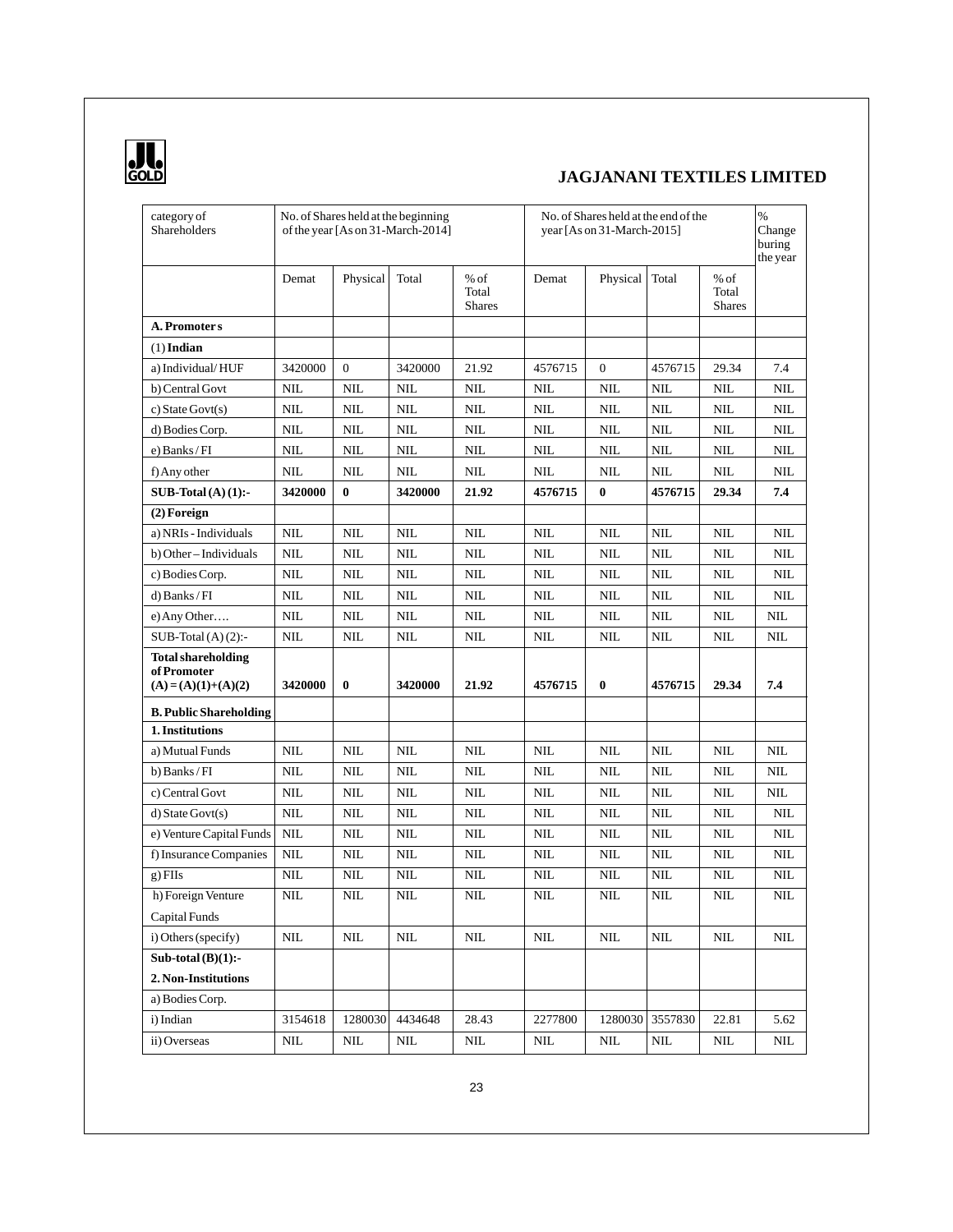

| b) Individuals              |          |          |          |       |          |         |          |       |              |
|-----------------------------|----------|----------|----------|-------|----------|---------|----------|-------|--------------|
| i) Individual               | 3834667  | 156455   | 3991122  | 25.58 | 4016495  | 156455  | 4172950  | 26.75 | 1.17         |
| shareholders holding        |          |          |          |       |          |         |          |       |              |
| nominal share capital       |          |          |          |       |          |         |          |       |              |
| upto Rs. 1 lakh             |          |          |          |       |          |         |          |       |              |
| ii) Individual              | 2916687  | 508530   | 3425217  | 21.96 | 2705962  | 508530  | 3214492  | 20.61 | $-1.35$      |
| shareholders holding        |          |          |          |       |          |         |          |       |              |
| nominal share capital       |          |          |          |       |          |         |          |       |              |
| in excess of Rs 1 lakh      |          |          |          |       |          |         |          |       |              |
| c) Others                   | 329013   | $\Omega$ | 329013   | 2.11  | 78013    | NII.    | 78013    | 0.5   | $-1.61$      |
| (Clearing Members,          |          |          |          |       |          |         |          |       |              |
| All NRI's, Trusts, huf etc) |          |          |          |       |          |         |          |       |              |
| Sub-total $(B)(2)$ :-       | 10234985 | 1945015  | 12180000 | 78.08 | 9078270  | 1945015 | 11023285 | 70.66 | $-7.4$       |
| <b>Total Public</b>         | 10234985 | 1945015  | 12180000 | 78.08 | 9078270  | 1945015 | 11023285 | 70.66 | $-7.4$       |
| Shareholding $(B)=(B)$      |          |          |          |       |          |         |          |       |              |
| $(1)+(B)(2)$                |          |          |          |       |          |         |          |       |              |
| C. Shares held by           | NII.     | NIL      | NII.     | NII.  | NII.     | NII.    | NII.     | NII.  | NII.         |
| <b>Custodian for</b>        |          |          |          |       |          |         |          |       |              |
| <b>GDRs &amp; ADRs</b>      |          |          |          |       |          |         |          |       |              |
| Grand Total $(A+B+C)$       | 13654985 | 1945015  | 15600000 | 100   | 13654985 | 1945015 | 15600000 | 100   | $\mathbf{0}$ |

#### **ii) Shareholding of Promoters/promoters group**

| Sl. Nol          | Shareholder's Name | Shareholding at the beginning of the year<br>[As on 31-March-2014] |                                    |                                                          | Share holding at the end of the year<br>[As on 31-March-2015] | % change<br>in share<br>holding<br>during<br>the year |                                                          |            |
|------------------|--------------------|--------------------------------------------------------------------|------------------------------------|----------------------------------------------------------|---------------------------------------------------------------|-------------------------------------------------------|----------------------------------------------------------|------------|
|                  |                    | No. of<br><b>Shares</b>                                            | % of total share<br>of the company | % of Shares<br>pledged/<br>encumbered<br>to total shares | No. of Shares                                                 | % of total<br>Shares of<br>Company                    | % of Shares<br>Pledged/<br>encumbered<br>to total shares |            |
|                  | S. K. Singhal      | 2350000                                                            | 15.0641                            | 0                                                        | 3404000                                                       | 21.8205                                               | $\theta$                                                 | 6.7564     |
| $\overline{2}$ . | Shiv Kumar Singhal | 10000                                                              | 0.06410                            | 0                                                        |                                                               |                                                       |                                                          | $-0.06410$ |
| 3.               | Shri Gopal Vyas    | 1060000                                                            | 6.79487                            | 0                                                        | 1060000                                                       | 6.7949                                                | $\theta$                                                 |            |
| 4.               | Ayush Singhal      | Nil                                                                | Nil.                               | Nil                                                      | 110000                                                        | 0.7051                                                | $\theta$                                                 | 0.7051     |
| 5.               | Megha Singhal      | Nil                                                                | Nil                                | Nil                                                      | 2715                                                          | 0.0174                                                | $\Omega$                                                 | 0.0174     |
|                  | <b>TOTAL</b>       | 3420000                                                            | 21.9231                            | $\Omega$                                                 | 4576715                                                       | 29.3379                                               | $\theta$                                                 | 7.4148     |

(iii) Change in Promoters'Shareholding (please specify, if there is no change)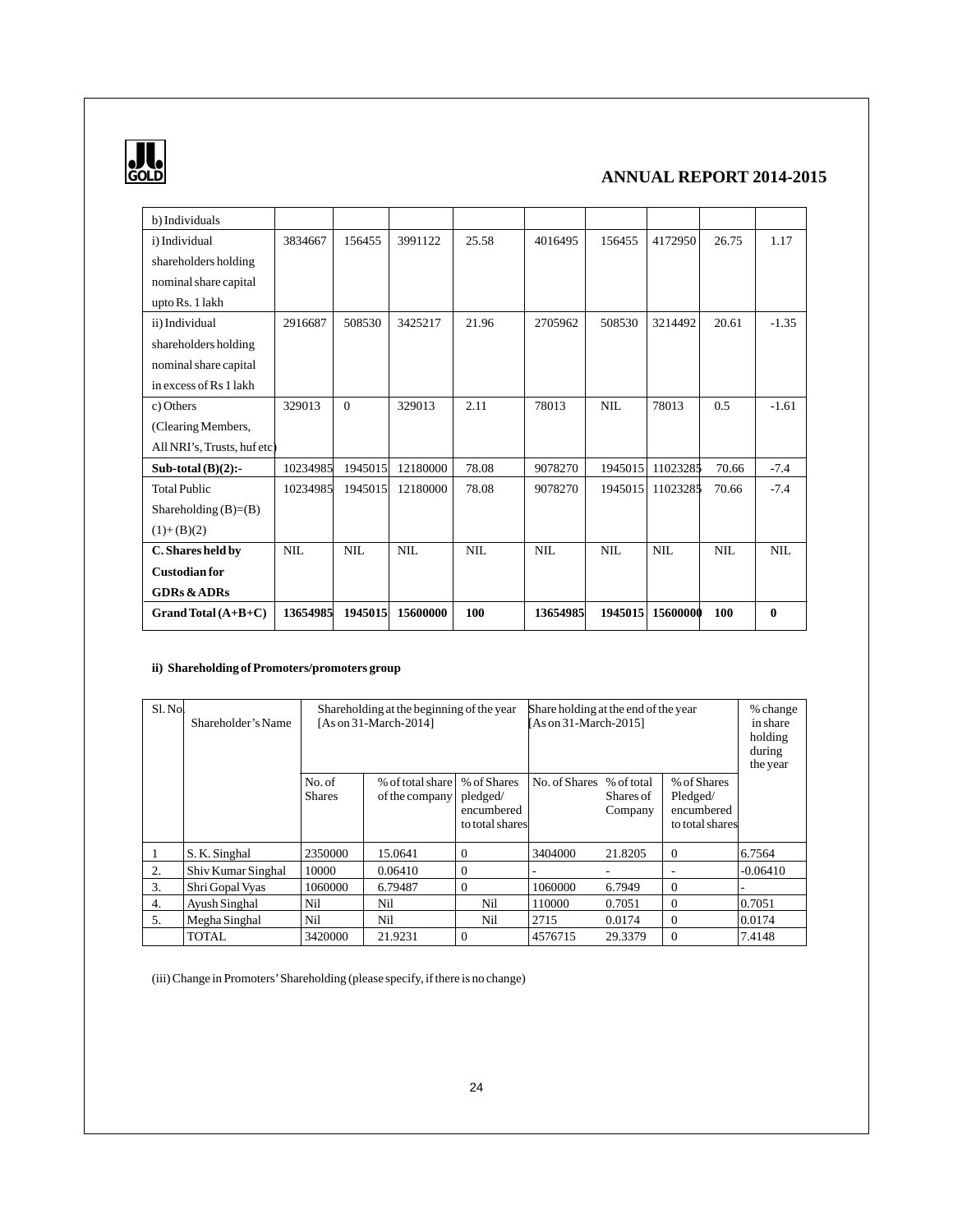

| Sr. No. | Name of<br>Shareholder | Shareholding at the<br>beginning of the year |                                        | Change in Shareholding<br>(No., of Share) |          | Shareholding at the<br>end of the year |                                     |  |
|---------|------------------------|----------------------------------------------|----------------------------------------|-------------------------------------------|----------|----------------------------------------|-------------------------------------|--|
|         |                        | No. of<br>Share                              | % of total<br>shares in<br>the company | Increase                                  | Decrease | No. of<br><b>Share</b>                 | % of total<br>shares in the company |  |
| 1.      | S.K. Singhal           | 2350000                                      | 15.0641                                | 1054000                                   | $\Omega$ | 3404000                                | 21.8205                             |  |
| 2.      | S.G. Vyas              | 1060000                                      | 6.79487                                | $\Omega$                                  | $\Omega$ | 1060000                                | 6.79487                             |  |
| 3.      | Ayush Singhal          | 110000                                       | 0.7051                                 | 0                                         | $\Omega$ | 110000                                 | 0.7051                              |  |
| 4.      | Megha Singhal          | 2715                                         | 0.0174                                 | $\theta$                                  | $\theta$ | 2715                                   | 0.0174                              |  |

(iv) Shareholding Pattern of top ten Shareholders (other than Directors, Promoters and Holders of GDRs and ADRs):

|                  | Sr. No. Name of Shareholder                | Shareholding at the | beginning of the year   | Change in Shareholding<br>(No., of Share) |              | Shareholding at the end<br>of the year |                                     |  |
|------------------|--------------------------------------------|---------------------|-------------------------|-------------------------------------------|--------------|----------------------------------------|-------------------------------------|--|
|                  |                                            | No. of<br>Share     | % of total<br>shares in | Increase                                  | Decrease     | No. of<br>Share                        | % of total<br>shares in the company |  |
| 1.               | Shree ganesh projects<br>pvt. Ltd.         | 2437366             | 15.62414                | $\theta$                                  | 750000       | 1687366                                | 10.8164                             |  |
| $\overline{2}$ . | BSAholdings pvt. Ltd.                      | 1030030             | 6.60275                 | $\Omega$                                  | $\Omega$     | 1030030                                | 6.60275                             |  |
| 3.               | Ms. Madhavi                                | 508530              | 3.25980                 | $\Omega$                                  | $\mathbf{0}$ | 508530                                 | 3.25980                             |  |
| $\overline{4}$ . | Ramakant & Co. P. Ltd.                     | 311701              | 1.99808                 | $\mathbf{0}$                              | $\mathbf{0}$ | 311701                                 | 1.99808                             |  |
| 5.               | Penny securities &<br>Investment pvt. Ltd. | 250000              | 1.60256                 | $\theta$                                  | $\Omega$     | 250000                                 | 160256                              |  |
| 6.               | Mukut Behari Agarewal                      | 199317              | 1.27767                 | $\Omega$                                  | $\Omega$     | 199317                                 | 1.27767                             |  |
| 7.               | Hemangbhi<br>nainchandra patel             | 118000              | 0.75641                 | $\theta$                                  | $\Omega$     | 118000                                 | 0.75641                             |  |
| 8.               | Renu Jain                                  | 100000              | 0.64102                 | $\mathbf{0}$                              | $\mathbf{0}$ | 100000                                 | 0.64102                             |  |
| 9.               | Sarjeevan Singh                            | 82530               | 0.52903                 | $\Omega$                                  | $\Omega$     | 82530                                  | 0.52903                             |  |
| 10.              | Radhey Shyam                               | 60000               | 0.3846                  | $\Omega$                                  | $\Omega$     | 60000                                  | 0.3846                              |  |

(v) Shareholding of Directors and Key Managerial Personnel:

| S.No. | Shareholding of each Directors and<br>each Key Managerial Personnel | Shareholding at the beginning of the year<br>during the year |                             | Cumulative Shareholding<br>during the year |                                     |
|-------|---------------------------------------------------------------------|--------------------------------------------------------------|-----------------------------|--------------------------------------------|-------------------------------------|
|       |                                                                     | No. of shares                                                | % of total shares<br>of the | No. of shares                              | % of total shares<br>of the company |
|       | <b>Director</b>                                                     |                                                              |                             |                                            |                                     |
|       | 1. Shri Gopal Vyas                                                  | 1060000                                                      | 6.794                       | 0                                          | $\Omega$                            |
|       | 2. S.K. Singhal                                                     | 2350000                                                      | 15.0641                     |                                            |                                     |
|       | Change in Shareholding (No. of Shares) 0                            |                                                              |                             |                                            | 0                                   |
|       | At the end of the year                                              |                                                              |                             |                                            |                                     |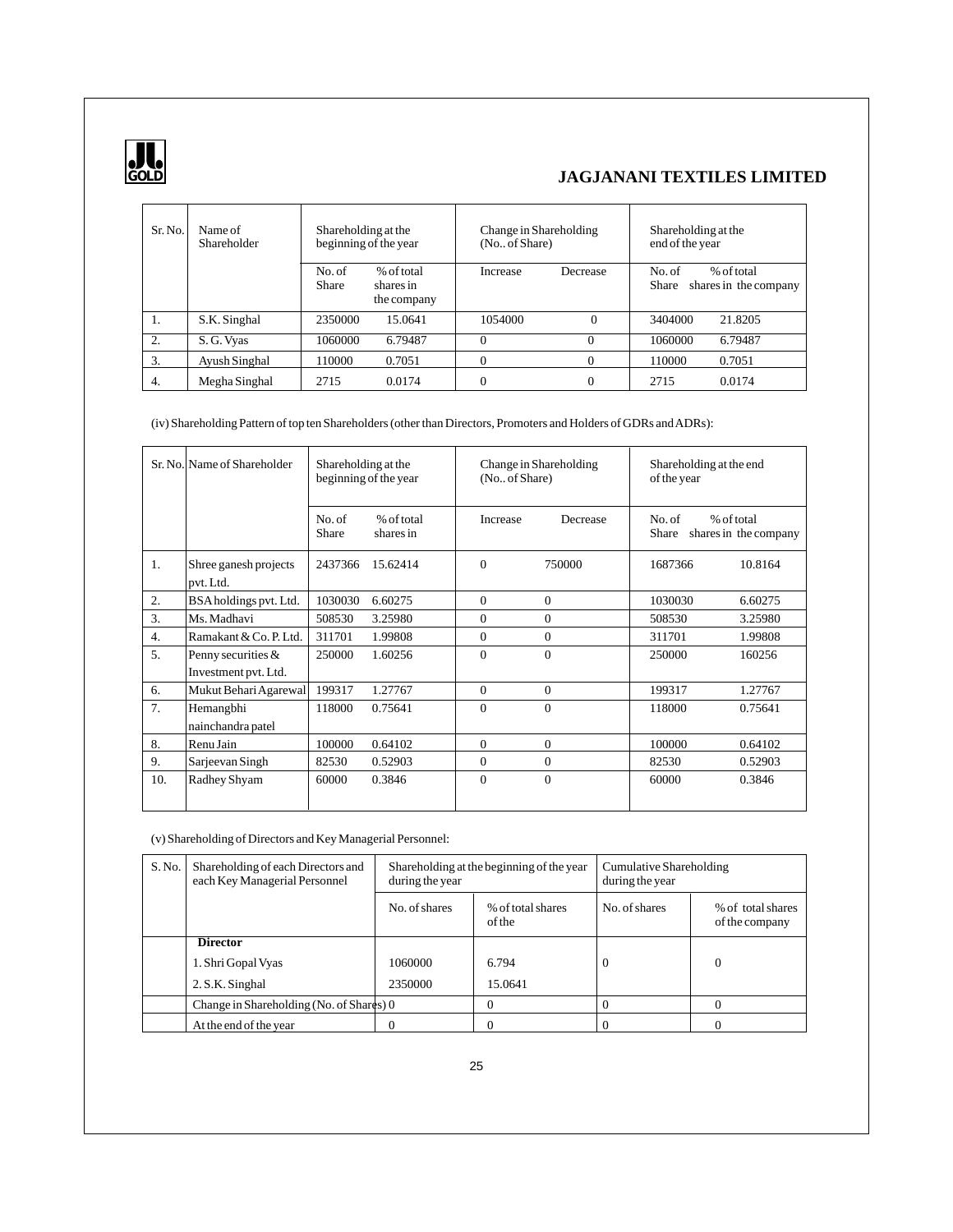

#### V**. INDEBTEDNESS**

**Indebtedness of the Company including interest outstanding/accrued but not due forpayment** 

| ×      |        | . .<br>۰. |  |
|--------|--------|-----------|--|
| $\sim$ | $\sim$ | $\sim$    |  |

|                                      | $\degree$ 000                    |                 |          |                           |  |
|--------------------------------------|----------------------------------|-----------------|----------|---------------------------|--|
|                                      | Secured Loans excluding deposits | Unsecured Loans | Deposits | <b>Total Indebtedness</b> |  |
| Indebtedness at the beginning of     |                                  |                 |          |                           |  |
| the financial yea                    |                                  |                 |          |                           |  |
| i) Principal Amount                  | 124500                           | 69064           |          | 193564                    |  |
| ii) Interest due but not paid        | 4713                             |                 |          | 4713                      |  |
| iii) Interest accrued but not due    |                                  |                 |          |                           |  |
| $Total(i+ii+iii)$                    | 129213                           | 69064           |          | 198277                    |  |
| <b>Change in Indebtedness during</b> |                                  |                 |          |                           |  |
| the financial year                   |                                  |                 |          |                           |  |
| * Addition                           |                                  |                 |          |                           |  |
| * Reduction                          | 65483                            | 1510            | $\theta$ | 66993                     |  |
| <b>Net Change</b>                    |                                  |                 |          |                           |  |
| Indebtedness at the end of           |                                  |                 |          |                           |  |
| the financial yeari)                 |                                  |                 |          |                           |  |
| Principal Amount                     | 63730                            | 67554           |          | 131284                    |  |
| ii) Interest due but not paid        |                                  |                 |          |                           |  |
| iii) Interest accrued but not due    |                                  |                 |          |                           |  |
| $Total(i+ii+iii)$                    | 63730                            | 67554           |          | 131284                    |  |

**VI. REMUNERATION OFDIRECTORS AND KEYMANAGERIALPERSONNEL**

A. Remuneration to Managing Director, Whole-time Directors and/or

| SN.            | Particulars of Remuneration                                                            |                  | Name of MD/WTD/Manager |               |               |  |
|----------------|----------------------------------------------------------------------------------------|------------------|------------------------|---------------|---------------|--|
|                |                                                                                        | S.G Vyas<br>(MD) | <b>WTD</b>             | Manager       |               |  |
| $\mathbf{1}$   | Gross salary                                                                           |                  |                        |               |               |  |
|                | (a) Salary as per provisions contained in<br>section 17(1) of the Income-tax Act, 1961 | 12,00,000        | $\Omega$               | $\Omega$      | 12,00,000     |  |
|                | (b) Value of perquisites u/s 17(2)<br>Income-tax Act, 1961                             | 6,00,000         | $\Omega$               | $\Omega$      | 6,00,000      |  |
|                | (c) Profits in lieu of salary under section<br>17(3) Income- tax Act, 1961             | $\Omega$         | $\Omega$               | $\Omega$      | $\Omega$      |  |
| $\mathfrak{D}$ | <b>Stock Option</b>                                                                    | $\Omega$         | $\Omega$               | $\Omega$      | $\Omega$      |  |
| 3              | Sweat Equity                                                                           | $\Omega$         | $\Omega$               | $\Omega$      | $\Omega$      |  |
| $\overline{4}$ | Commission<br>- as % of profit<br>- others, specify                                    | 0<br>$\Omega$    | $\Omega$<br>$\Omega$   | 0<br>$\Omega$ | 0<br>$\Omega$ |  |
| 5              | Others, please specify                                                                 | $\Omega$         | $\Omega$               | $\Omega$      | $\Omega$      |  |
|                | Total (A)                                                                              | 18,00,000        | $\Omega$               | $\Omega$      | 18,00,000     |  |
|                | Ceiling as per the Act                                                                 |                  |                        |               | 'Refer Note'  |  |

**Note:** In terms of the provision of the Companies Act, 2013 and Schedule V Part II Section II Remuneration of Director is within the said limit.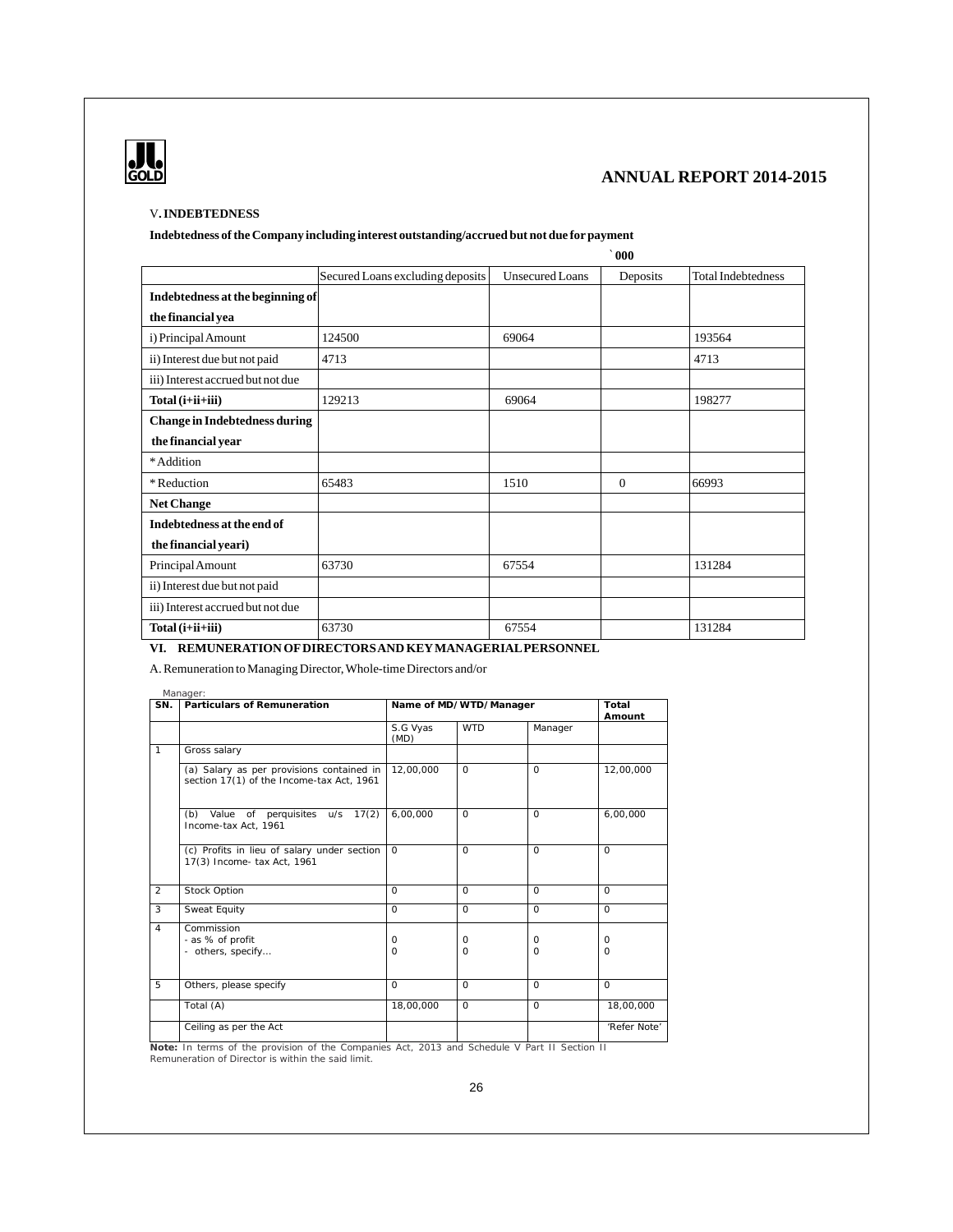

#### *B. Remuneration to other directors:*

| SN.            | Particulars of Remuneration                               | Name of Directors<br>Total |
|----------------|-----------------------------------------------------------|----------------------------|
| $\mathbf{1}$   | <b>Independent Directors</b>                              | Amount                     |
|                | attending<br>board<br>committee<br>for<br>Fee<br>meetings |                            |
|                | Commission                                                |                            |
|                | Others, please specify                                    |                            |
|                | Total (1)                                                 | N.A.                       |
| $\overline{2}$ | Other Non-Executive Directors                             |                            |
|                | committee<br>board<br>Fee for<br>attending<br>meetings    |                            |
|                | Commission                                                |                            |
|                | Others, please specify                                    |                            |
|                | Total $(2)$                                               |                            |
|                | Total $(B) = (1 + 2)$                                     |                            |
|                | Total<br>Managerial<br>Remuneration                       |                            |
|                | Overall Ceiling as per the Act                            |                            |

C. REMUNERATION TO KEYMANAGERIALPERSONNELOTHER THAN MD/MANAGER/WTD

| SN             | <b>Particulars of Remuneration</b>                                                       | <b>Key Managerial Personnel</b> |            |              |  |
|----------------|------------------------------------------------------------------------------------------|---------------------------------|------------|--------------|--|
|                |                                                                                          | CS                              | <b>CFO</b> | <b>Total</b> |  |
| 1              | Gross salary                                                                             |                                 |            |              |  |
|                | (a) Salary as per provisions contained in section $17(1)$ of<br>the Income-tax Act, 1961 | 146400                          | 1,83,600   | 330000       |  |
|                | (b) Value of perquisites $u/s$ 17(2) Income-tax Act, 1961                                | 72000                           | 104400     | 176400       |  |
|                | (c) Profits in lieu of salary under section $17(3)$ Income-                              | $\Omega$                        | $\Omega$   | $\Omega$     |  |
|                | tax Act, 1961                                                                            |                                 |            |              |  |
| 2              | <b>Stock Option</b>                                                                      | $\Omega$                        | $\Omega$   | $\Omega$     |  |
| 3              | <b>Sweat Equity</b>                                                                      | 0                               | $\Omega$   | $\Omega$     |  |
| $\overline{4}$ | Commission                                                                               |                                 |            |              |  |
|                | - as % of profit                                                                         | $\Omega$                        | $\Omega$   | $\Omega$     |  |
|                | others, specify                                                                          | 0                               | $\Omega$   | $\Omega$     |  |
| 5              | Others, please specify                                                                   | $\theta$                        | $\Omega$   | $\Omega$     |  |
|                | Total                                                                                    | 218400                          | 288000     | 506400       |  |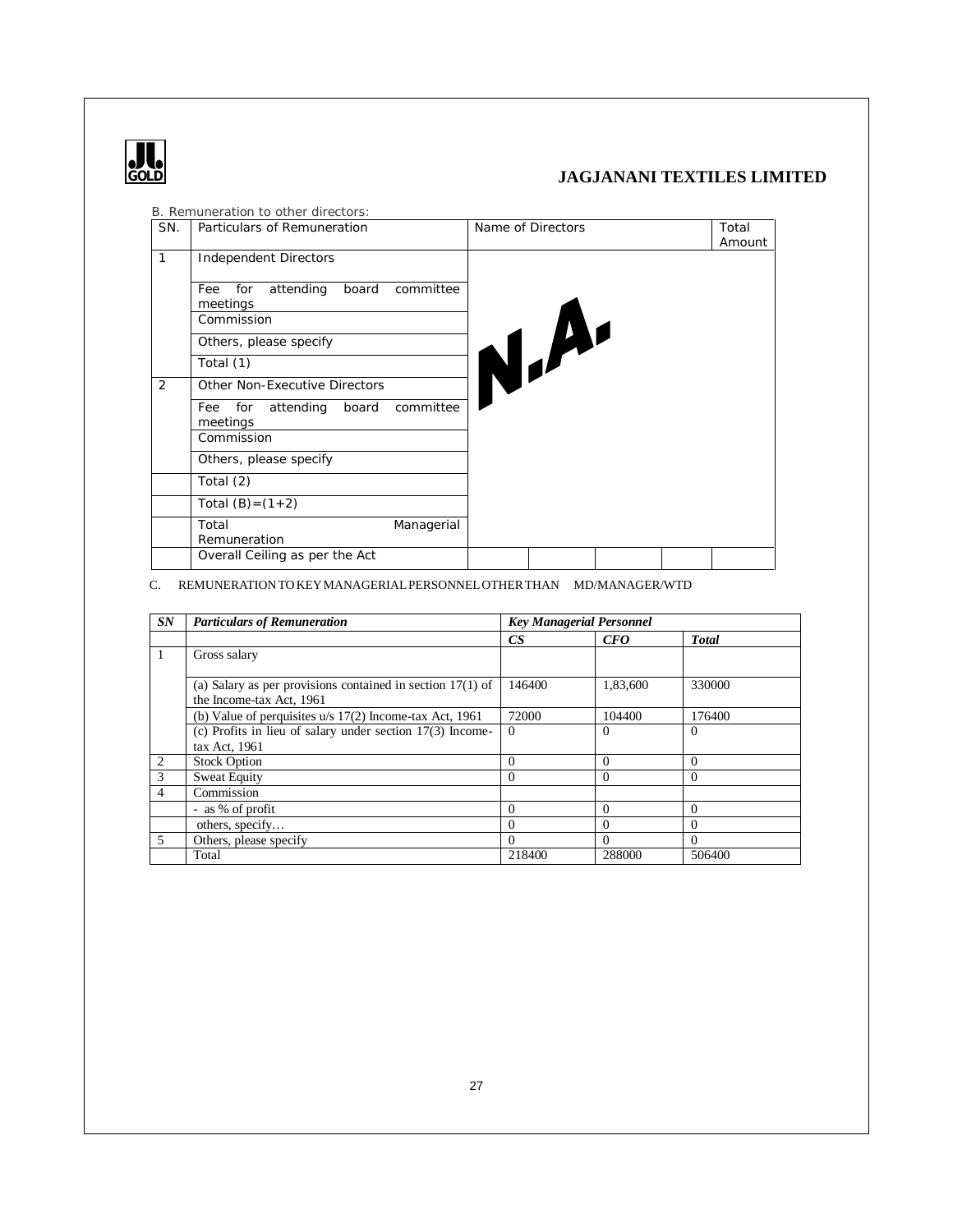

**VII. PENALTIES / PUNISHMENT/ COMPOUNDING OF OFFENCES:**

| <b>Type</b>         | Section of<br>the<br><b>Companies Act</b> | <b>Brief</b><br><b>Description</b> | Details of Penalty /<br>Punishment/<br>Compounding fees<br>imposed | <b>Authority</b><br>[RD / NCLT]<br><b>COURT1</b> | made,<br>Appeal<br>if any (give Details) |  |  |  |
|---------------------|-------------------------------------------|------------------------------------|--------------------------------------------------------------------|--------------------------------------------------|------------------------------------------|--|--|--|
| A. COMPANY          |                                           |                                    |                                                                    |                                                  |                                          |  |  |  |
| Penalty             | <b>NONE</b>                               | <b>NONE</b>                        | <b>NONE</b>                                                        | <b>NONE</b>                                      | <b>NONE</b>                              |  |  |  |
| Punishment          | <b>NONE</b>                               | <b>NONE</b>                        | <b>NONE</b>                                                        | <b>NONE</b>                                      | <b>NONE</b>                              |  |  |  |
| Compounding         | <b>NONE</b>                               | <b>NONE</b>                        | <b>NONE</b>                                                        | <b>NONE</b>                                      | <b>NONE</b>                              |  |  |  |
| <b>B. DIRECTORS</b> |                                           |                                    |                                                                    |                                                  |                                          |  |  |  |
| Penalty             | <b>NONE</b>                               | <b>NONE</b>                        | <b>NONE</b>                                                        | <b>NONE</b>                                      | <b>NONE</b>                              |  |  |  |
| Punishment          | <b>NONE</b>                               | <b>NONE</b>                        | <b>NONE</b>                                                        | <b>NONE</b>                                      | <b>NONE</b>                              |  |  |  |
| Compounding         | <b>NONE</b>                               | <b>NONE</b>                        | <b>NONE</b>                                                        | <b>NONE</b>                                      | <b>NONE</b>                              |  |  |  |
|                     | <b>C. OTHER OFFICERS IN DEFAULT</b>       |                                    |                                                                    |                                                  |                                          |  |  |  |
| Penalty             | <b>NONE</b>                               | <b>NONE</b>                        | <b>NONE</b>                                                        | <b>NONE</b>                                      | <b>NONE</b>                              |  |  |  |
| Punishment          | <b>NONE</b>                               | <b>NONE</b>                        | <b>NONE</b>                                                        | <b>NONE</b>                                      | <b>NONE</b>                              |  |  |  |
| Compounding         | <b>NONE</b>                               | <b>NONE</b>                        | <b>NONE</b>                                                        | <b>NONE</b>                                      | <b>NONE</b>                              |  |  |  |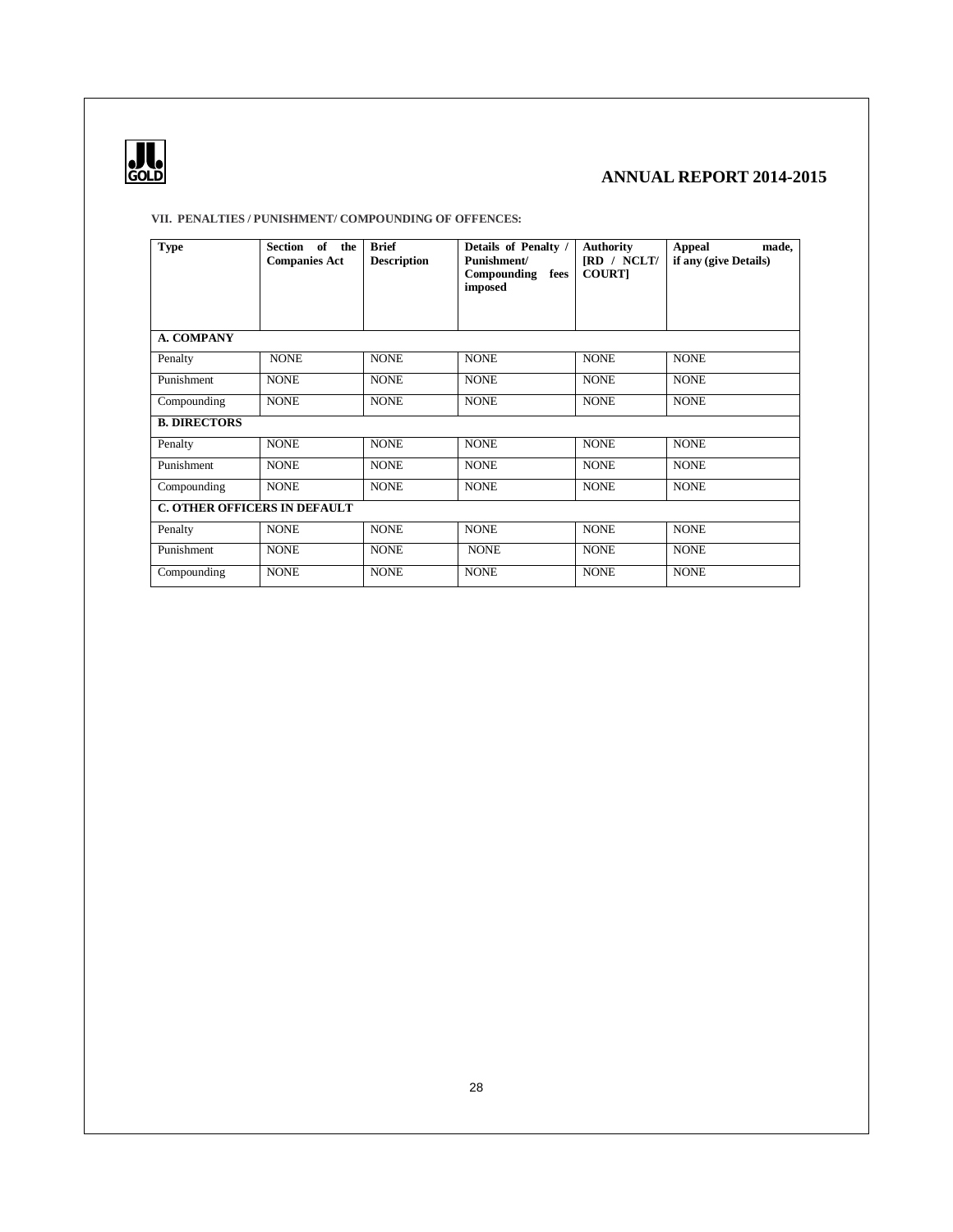

#### **ANNEXURE-3.**

#### **INDEPENDENTAUDITOR'S REPORT**

#### To the Members of **Jagjanani Textiles Limited,**

#### **Report on the Financial Statements**

We have audited the accompanying financial statements of Jagjanani Textiles Limited ("the Company") which comprise the Balance Sheet as at March 31, 2015, and the Profit & Loss Statement for the year then ended, and a summary of significant accounting policies and other explanatory information.

#### **MANAGEMENT'S RESPONSIBILITYFOR THE FINANCIALSTATEMENTS**

The Company's Board of Directors is responsible for the matters stated in Section 134(5) of Companies Act 2013("the Act") with respect to the preparation of these financial statements that give a true and fair view of the financial position, financial performance of the Company in accordance with the accounting principles generally accepted in India including the Accounting Standards specified under Section 133 of Act, read with Rule 7 of Companies (Accounts) Rules 2014. This responsibility also includes maintenance of adequate accounting records in accordance with the Provision of the Act for safeguarding the assets of the company and for preventing and detecting frauds and other irregularities; selection and application of appropriate accounting policies; making judgments and estimates that are reasonable and prudent; and design, implementation and maintenance of adequate internal financial controls, that were operating effectively for ensuring the accuracy and completeness of the accounting records, relevant to the preparation and presentation of the financial Statements that give a true and fair view and are free from material misstatement, whether due to fraud or error.

#### **AUDITOR'S RESPONSIBILITY**

Our responsibility is to express an opinion on these financial statements based on our audit.

We have taken into account the provision of the Act, the accounting and auditing standards and matters which are required to be included in the audit report under the provisions of the Act and Rules there under.

We Conducted our audit in accordance with the Standards on Auditing specified under section 143(10) of the Act. Those Standards require that we comply with ethical Requirements and plan and perform the audit to obtain reasonable assurance about whether the financial statements are free from material misstatement.

An audit involves performing procedures to obtain audit evidence about the amounts and Disclosures in the financial statements. The procedures selected depend on the auditor's Judgment, including the assessment of the risks of material misstatement of the financial Statements, whether due to fraud or error. In making those risk assessments, the auditor Considers internal financial control relevant to the Company's preparation of the financial statements that give a true and Fair view in order to design audit procedures that are appropriate in the Circumstances, but not for the purpose of expressing an opinion on whether the Company has in place an adequate internal financial controls system over financial reporting and the operating effectiveness of such controls. An audit also includes evaluating the appropriateness of accounting policies used and the reasonableness of the accounting estimates made by Company's directors, as well as evaluating the overall presentation of the financial statements.

We believe that the audit evidence we have obtained is sufficient and appropriate to provide a basis for our audit opinion on the financial statements.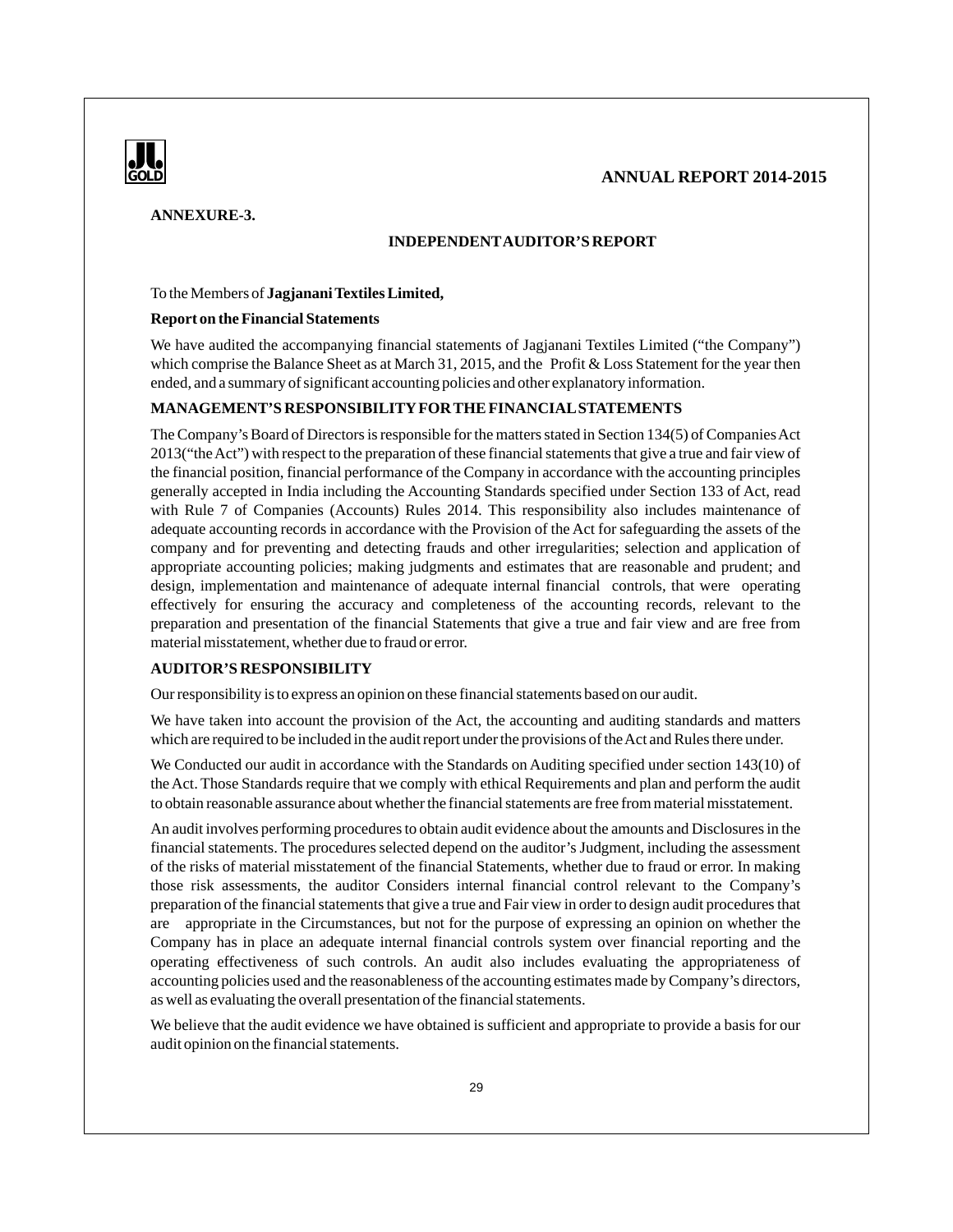

#### Opinion

In our opinion and to the best of our information and according to the explanations given to us, the aforesaid financial statements give the information required by the Act in the manner so required and give a true and fair view in conformity with the accounting principles generally accepted in India, of the state of affairs of the Company as at March31, 2015, and its Profit for the year ended on that date.

Report on other legal and regulatory requirement

- 1. As required by the Companies (Auditor's Report) Order, 2015 ("the Order") issued by the Central Government of the India in terms of sub-section (11) of section 143 of the Act, we give in the Annexure a statement on the matter specified in the paragraph 3 and 4 of the Order, to the extent applicable.
- 2. As required by Section 143(3) of the Act, we report that:
- a) We have sought and obtained all the information and explanations which to the best of our knowledge and belief were necessary for the purposes of our audit;
- b) In our opinion, proper books of account as required by law have been kept by the Company so far as it appears from our examination of those books.
- c) The Balance Sheet, the Profit and Loss Statement, dealt with by this report are in agreement with books of account.
- d) In our opinion, the aforesaid financial statements comply with the Accounting Standards specified under Section 133 of the Act, read with Rule 7 of Companies (Accounts) Rules 2014.
- e) On the Basis of written Representations received from the directors as on March31, 2015, taken on record by the board of directors, none of the director is disqualified as on March31, 2015, from being appointed as a director in terms of Section 164(2) of the Act.

 For G. Dutta & Co. **Chartered Accountants** FRN No.: 002136C

 (**Gopal Dutta) Partner Partner** M.No. 071312

Place: Jaipur Date: 30.05.2015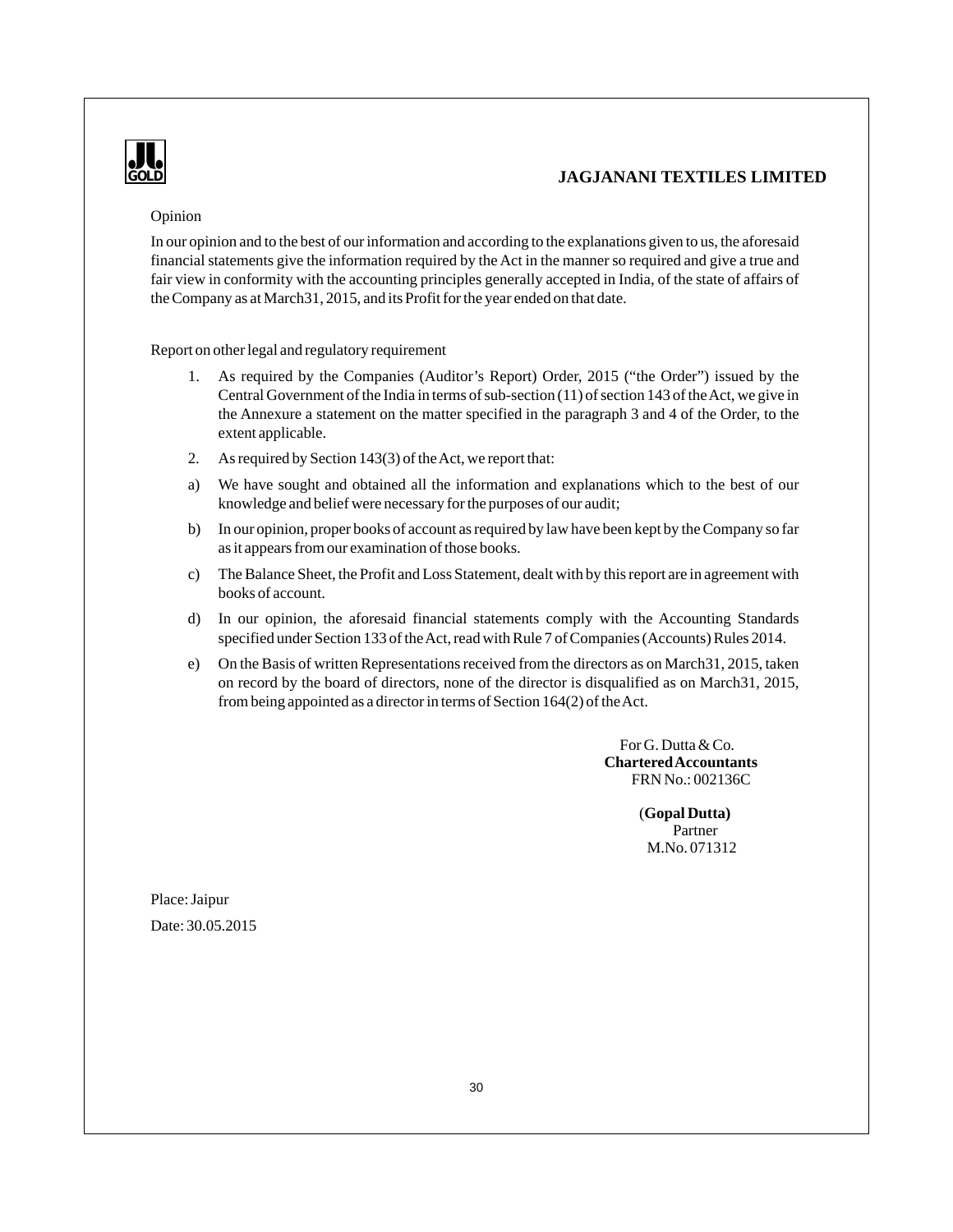

#### **Annexure to Independent Auditors'Report**

Referred to in paragraph 1 under the heading of "Report on Other Legal and Regulatory Requirements" of our report of even date:

- 1. The Company has maintained proper records showing full particulars including quantitative details and situation of the fixed assets. All the fixed assets have been physically verified during the year by the Management. Further, we are informed that no material discrepancies were noted during such verification.
- 2. Inventory:-
- a) The Company has maintained records pertaining to finished goods, stores, spares, raw material, purchases, sale of goods, by-products, scrap and book debts.
- b) Inventories have been physically verified by the management during the year and in our opinion the frequency of verification is reasonable to the extent clarified to us.
- c) The procedures of physical verification of inventories followed by the management are reasonable and adequate in relation to the size of the Company and the nature of its business.
- d) The discrepancies noticed on physical verification of stocks as compared to book records which were not material, have been properly dealt with in the books of accounts.
- e) In our opinion the valuation of stock is fair and proper and in accordance with generally accepted accounting principles.
- 3. The Company has not granted any loan to companies, firms and other parties listed in the register maintained under section 189 of the Companies Act, 2013. According to the information and explanation given to us, no loans and advances in the nature of loans have been given to the parties including the employees.
- 4. In our opinion and according to the information and explanations given to us, there is an adequate internal control system commensurate with the size of the company and the nature of its business with regards to purchases of stores, raw material including components, plant and machinery, equipment and other assets and for the sale of goods.
- 5. According to the information and explanations given to us, the Company has not accepted any deposits from the public under directives issued by Reserve Bank of India and the provisions of section 73 to 76 or any other relevant provisions of the Companies Act and rules framed there under, during the year. Accordingly the clause is not applicable.
- 6. The Central Government has not prescribed the maintenance of cost records under section 148(1) of the Act of the Companies Act,2013 read with the companies (cost records and audit) Rules, 2014 for any of the products manufactured/services rendered by the Company.
- 7. The Company has been regular paying dues under the E.S.I. Act with the appropriate authorities. According to the books and records examined by us and the information and explanation given to us, no undisputed amount payable in respect of income tax, wealth tax, sales tax, VAT, custom duty, service tax, excise duty cess & other material statutory dues applicable to it were in arrears as at 31st March, 2015 for a period of more than six months from the date they became payable. However, Rs. 27,45,893/-pertaining to TDS remained unpaid for a period of more than six months from the date they became payable.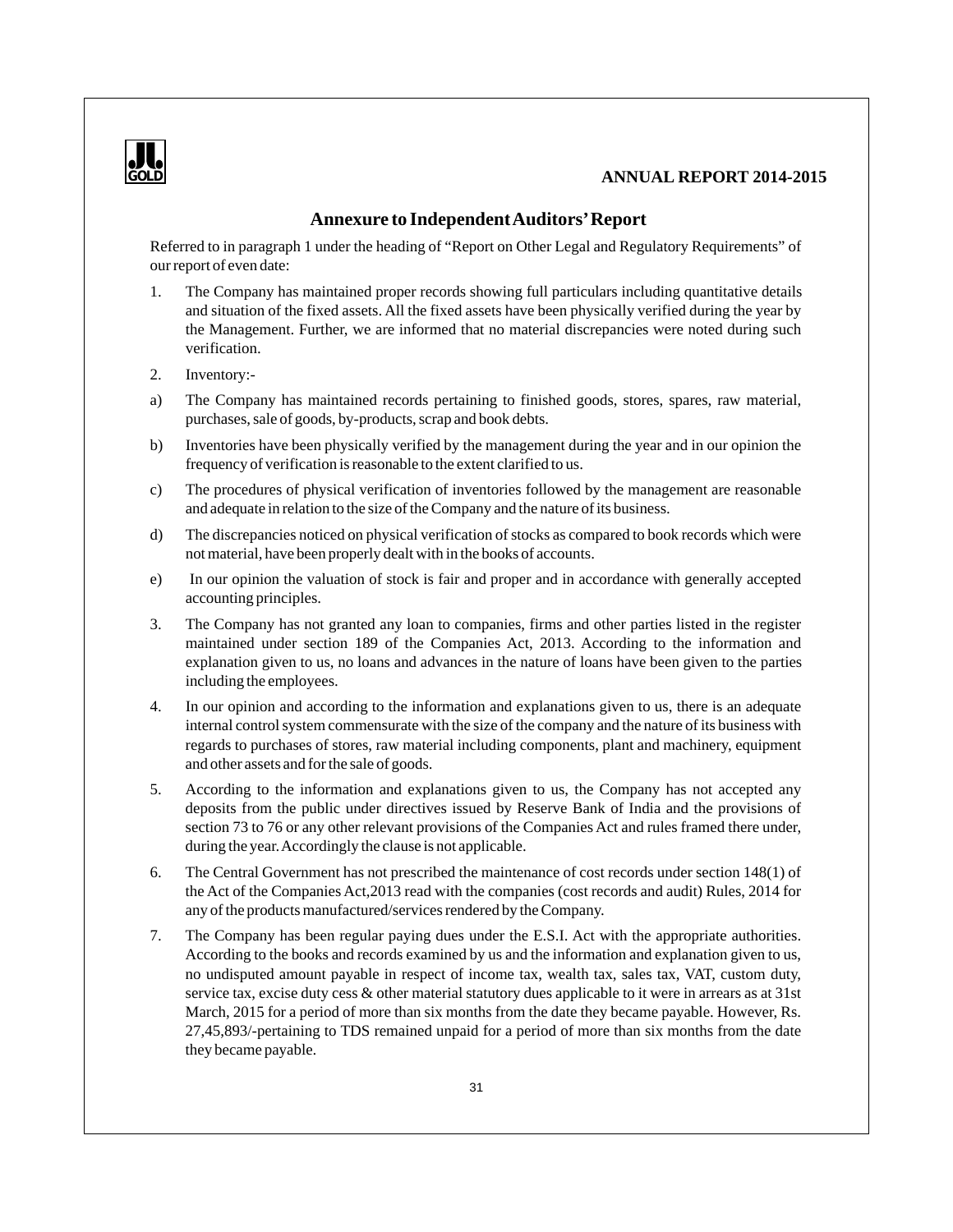

- 8. The Company has Rs. 2136.57 Lacs, accumulated losses as at 31st March, 2015. The company has incurred a loss of Rs. 272.57 Lacs in the financial year 2014-15. under report and has not incurred any cash losses in the immediately preceding financial year 2013-14.
- 9. The company has been regular in repayment of dues to financial institutions and have not defaulted in repayment of such dues.
- 10. According to the information and explanations given to us, the Company has not given any guarantee for loans taken by others from banks or financial institutions. Accordingly, this clause is not applicable.
- 11. On the basis of information and explanation given to us term loan raised during the year has been applied for the purpose for which they were raised.
- 12. To the best of our knowledge and belief and according to the information and explanations given to us, no fraud on or by the Company was noticed or reported during the year that causes the financial statements to be materially misstated.

**ForG.Dutta & Co. Firm Regn. No. - 002136C Chartered Accountants**

> **(Gopal Dutta) Partner**

Place: Jaipur **M.No. 071312** Date: 30-05-2015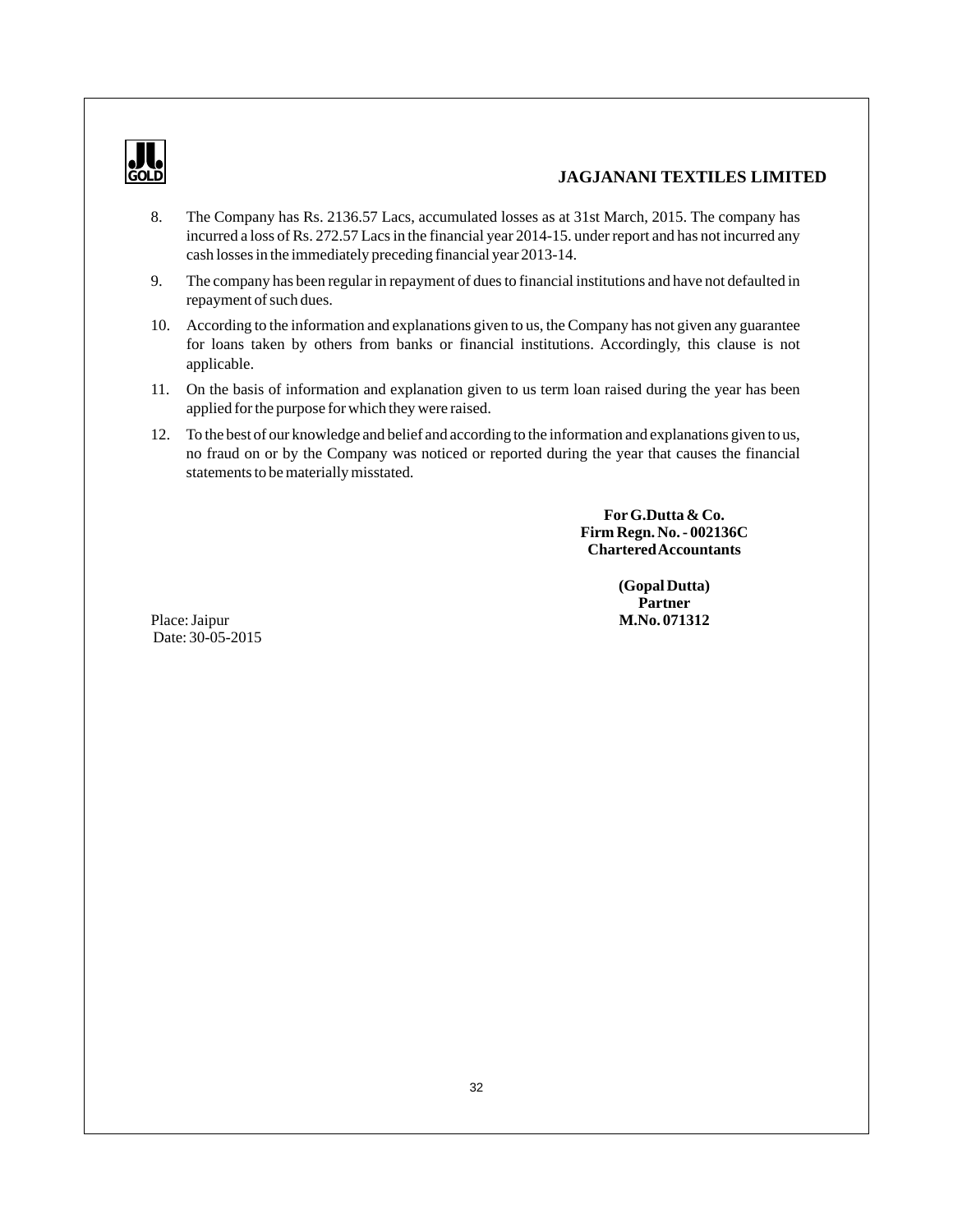

# **ANNEXURE-4. FORM NO. MR-3**

# **SECRETARIAL AUDIT REPORT ST FOR THE FINANCIALYEAR ENDED MARCH 31 , 2015**

[Pursuant to Section 204(1) of the Companies Act, 2013 and Rule No. 9 of the Companies (Appointment and Remuneration of Managerial Personnel) Rules, 2014]

**To, The Members Jagjanani Textiles Limited E-228, RIICO Industrial Area Bagru Extn.-I, Bagru Jaipur-303007 (Rajasthan).**

I have conducted the secretarial audit of the compliance of applicable statutory provisions and the adherence to good corporate practices by Jagjanani Textiles Limited (hereinafter called the Company). Secretarial Audit was conducted in a manner that provided us a reasonable basis for evaluating the corporate conducts / statutory compliance and expressing my opinion thereon.

Based on my verification of the Company 's books, papers, minutes books, forms and returns filed and other records maintained by the Company and also the information provided by the Company, its officers, agents and authorized representatives during the conduct of secretarial audit, I hereby report that in my opinion, the Company has, during the audit period covering the financial year ended on 31st March, 2015 ('Audit Period") complied with the statutory provisions listed hereunder and also that the Company has proper Board-processes and compliance-mechanism in place to the extent, in the manner and subject to the reporting made hereinafter:

I have examined the books, papers, minutes books, forms and returns filed and other records maintained by the Company for the financial year ended on 31st March, 2015 according to the provisions of:

- (i) The Companies Act, 2013 (the Act) and the rules made thereunder;
- (ii) The Securities Contracts (Regulation) Act, 1956 ('SCRA') and the rules made thereunder;
- (iii) The Depositories Act, 1996 and the Regulations and Bye-laws framed thereunder;
- (iv) Foreign Exchange Management Act, 1999 and the rules and regulations made thereunder to the extent of Foreign Direct Investment, Overseas Direct Investment and External Commercial Borrowings;
- (v) The following Regulations and Guidelines prescribed under the Securities and Exchange Board of India Act, 1992 ('SEBI Act'):-
	- (a) The Securities and Exchange Board of India (Substantial Acquisition of Shares and Takeovers) Regulations, 2011;
	- (b) The Securities and Exchange Board of India (Prohibition of Insider Trading) Regulations, 1992;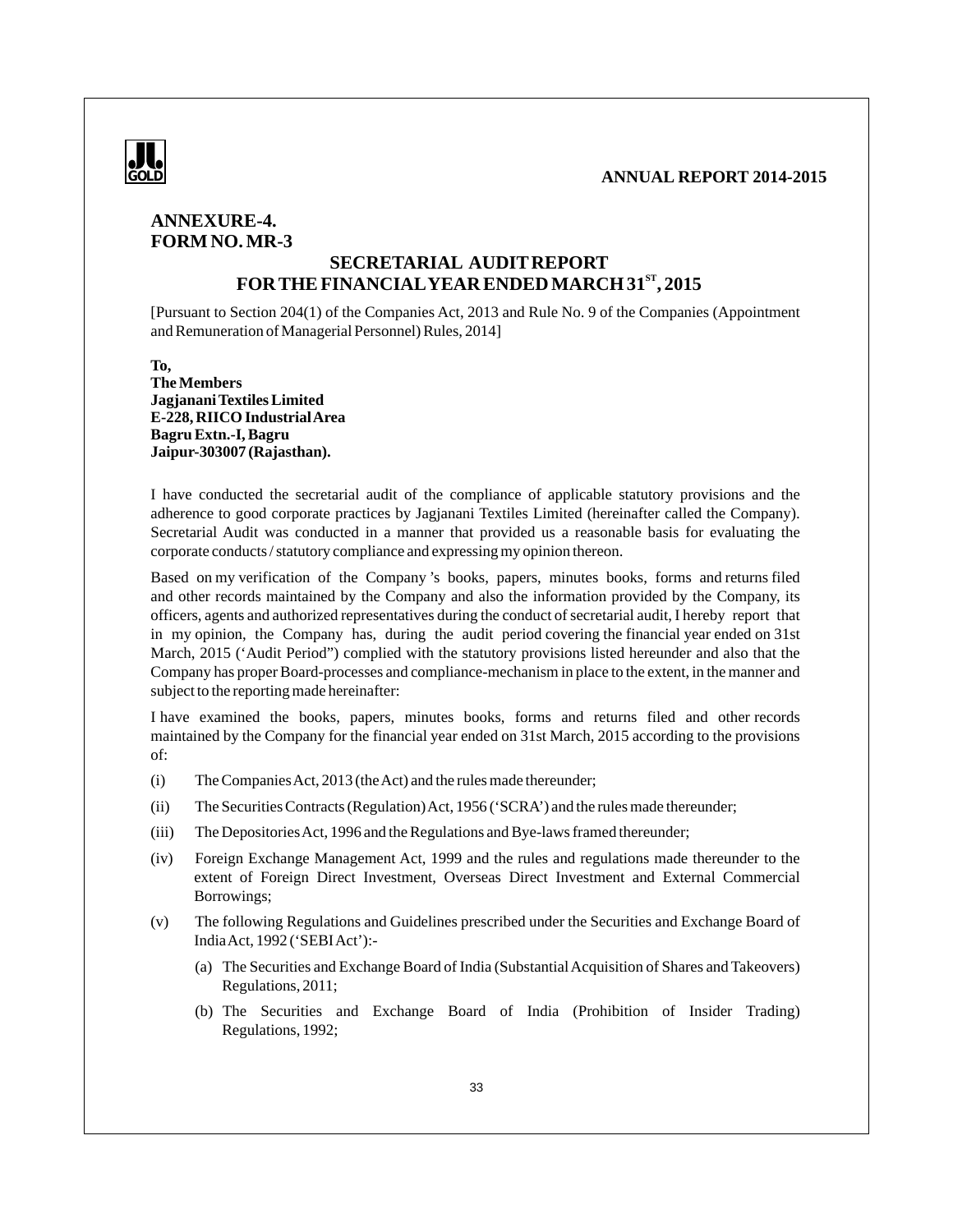

- (c) The Securities and Exchange Board of India (Issue of Capital and Disclosure Requirements) Regulations, 2009 **(Not applicable);**
- (d) The Securities and Exchange Board of India (Employee Stock Option Scheme and Employee Stock Purchase Scheme) Guidelines, 1999 and The Securities and Exchange Board of India (Share Based Employee Benefits) Regulations, 2014 notified on 28th October 2014 **(Not applicable);**
- (e) The Securities and Exchange Board of India (Issue and Listing of Debt Securities) Regulations, 2008 (Not applicable);
- (f) The Securities and Exchange Board of India (Registrars to an Issue and Share Transfer Agents) Regulations, 1993 regarding the Companies Act and dealing with client;
- (g) The Securities and Exchange Board of India (Delisting of Equity Shares) Regulations, 2009 **(Not applicable);** and
- (h) The Securities and Exchange Board of India (Buyback of Securities) Regulations, 1998 **(Not applicable);**

I have also examined compliance with the applicable clauses of the following:

- (i) Secretarial Standards issued by The Institute of Company Secretaries of India **(Not notified hence not applicable to the Company during the Audit Period).**
- (ii) The Listing Agreement entered into by the Company with Stock Exchange.

During the period under review the Company has complied with the provisions of the Act, Rules, Regulations, Guidelines, Standards, etc. mentioned above subject to our observations as furnished herein below:

#### **A. The Companies Act, 2013:**

a. Regarding filing of particulars of charge with ROC: During the course of our audit, we found that following charges need further action as detailed below:

| SI.<br>No.     | <b>Charge ID</b>          | Date of<br><b>Charge</b><br><b>Creation</b><br><b>Modification</b> | <b>Charge</b><br><b>Amount</b><br>secured (in<br>$\mathbf{Rs.}$ | <b>Charge Holder</b>                       | Remark as per<br><b>Auditor</b>      |
|----------------|---------------------------|--------------------------------------------------------------------|-----------------------------------------------------------------|--------------------------------------------|--------------------------------------|
| 1              | 10166880                  | $23 - \text{Jun} - 09$                                             | 2.960,000                                                       | <b>UCO Bank</b>                            | Modification of<br>charge is pending |
| $\overline{c}$ | 10140885                  | $4 - Feb - 09$                                                     | 20,000,000                                                      | <b>IDBI</b> Bank Ltd.                      | Pending for<br>Satisfaction          |
| 3              | 10111694                  | $20 - \text{Jun } -08$                                             | 20,000,000                                                      | Bank of Baroda                             | Pending for<br>Satisfaction          |
| 4              | 10092516                  | $8 - Feb - 08$                                                     | 9,000,000                                                       | Bank of Baroda                             | Pending for<br>Satisfaction          |
| 5              | 10080348                  | $24 - Apr - 09*$                                                   | 110,000,000                                                     | <b>UCO Bank</b>                            | Modification of<br>charge is pending |
| 6              | 10103773                  | $22 - Oct - 07$                                                    | 60,000,000                                                      | Bank of Baroda                             | Pending for<br>Satisfaction          |
| 7              | 90067248                  | $18 - Mar - 02*$                                                   | 30,000,000                                                      | The Jammu & Kashmir<br>Bank Ltd.           | Pending for filing<br>of CHG $-4$    |
| 8              | 9006684<br>$\overline{2}$ | $24 - Nov - 98*$                                                   | 72,500,000                                                      | Industrial<br>Development Bank of<br>India | Pending for filing<br>of CHG $-4$    |

\* Date of charge modification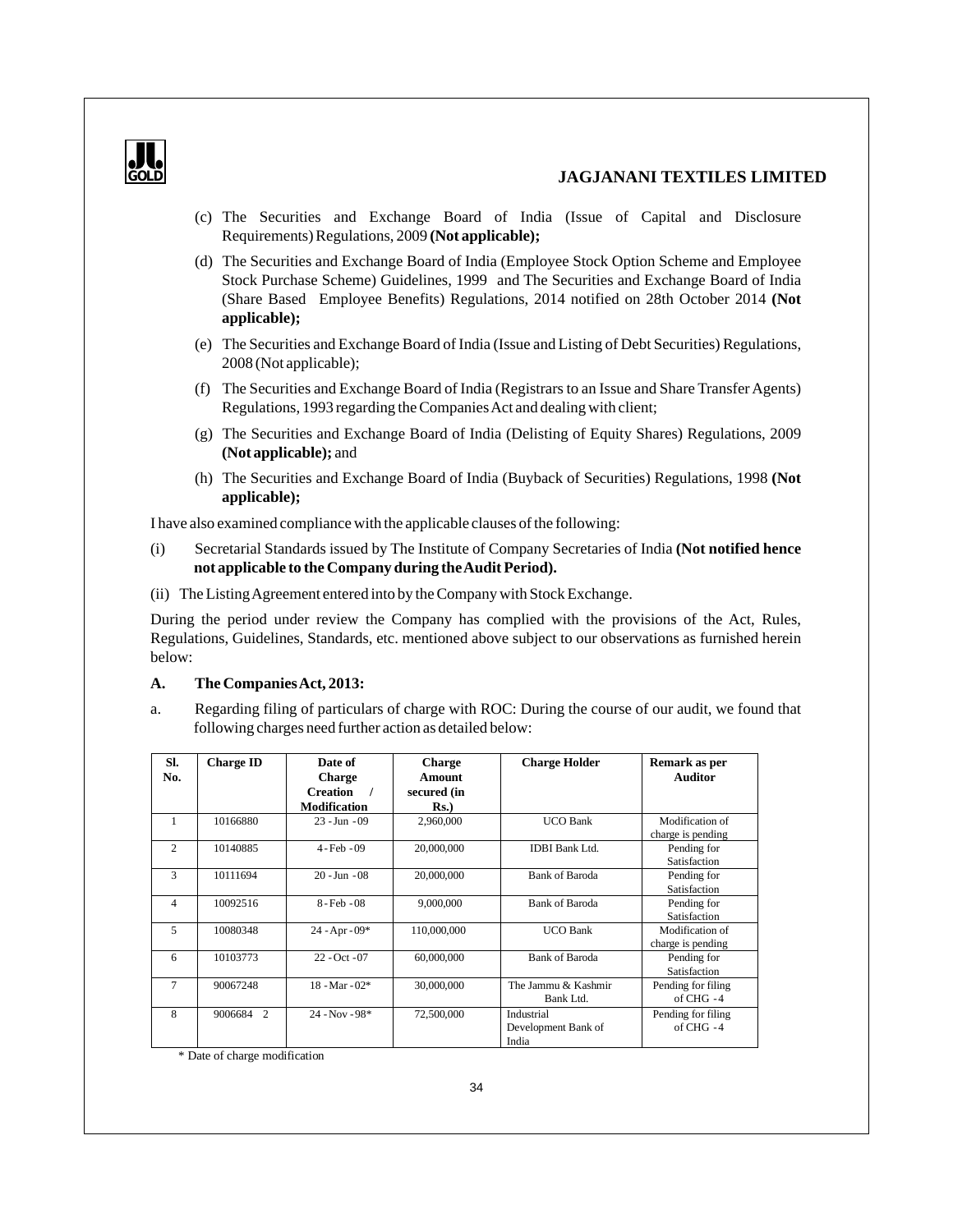

- b. The company has not filed Form No. MGT-10 with the Registrar of Companies pursuant to Section 93 read with Rule 13 of the Companies (Management and Administration) Rules, 2014 with respect to the transfer of certain shares taken place under the prescribed category, since the person in whose DP account these shares were credited has wrote to the Company that he has not acquired these shares but the same were credited in his DP account erroneously. This is also confirmed by the Shareholding Pattern as received from RTA afterwards.
- c. Re-appointment of Mr. N. K. Khurana, Mr. R. N. Swami, both independent Directors have not been made in the 17th AGM in terms of the respective provisions of the Companies Act, 2013.
- d. In the Notice for 17th AGM, the Ordinary Business of appointment of an Independent Director liable to retire by rotation has been done under the Special Business for a period of five years w.e.f. 29/09/2014 under the respective provisions of the Companies Act, 2013.
- e. The amount lying in the 'Share Application Money Refund Account'is pending for transfer to Investor Education and Protection Fund.

#### **B. Securities and Exchange Board of India Act, 1992:**

a. The Securities and Exchange Board of India (Substantial Acquisition of Shares and Takeovers) Regulations, 2011:

#### **Non compliance of Regulation 29(2) & 30(2).**

b. The Securities and Exchange Board of India (Prohibition of Insider Trading) Regulations, 1992:

#### **Non compliance of these Regulations.**

#### **C. Listing Agreement:**

- a. The company has generally complied with the conditions relating to preparation, submission and publication of quarterly / annual financial results under Clause 41 of Listing Agreement.
- b. The Company has generally filed the shareholding pattern under Clause 35 of Listing Agreement in the prescribed on quarterly basis, within 21 days from the end of each quarter under Clause 35 of Listing Agreement.
- c. Sometime there has been small time lag in uploading / updation of documents / information on the website of the Company in compliance of the provisions of the Listing Agreement in certain matters.

#### **D. Other applicable law / Statute:**

The following Laws / Statutes are applicable and as per Company's representation no violation of any law:

Factories Act, 1948, Industrial Disputes Act, 1947, The Payment of Wages Act, 1936, The Minimum Wages Act, 1948, Employees' State Insurance Act, 1948, The Employees' Provident Funds and Miscellaneous Provisions Act, 1952, The Payment of Bonus Act, 1965, The Payment of Gratuity Act, 1972, The Contract Labour (Regulation & Abolition) Act, 1970, The Maternity Benefit Act, 1961, The Child Labour (Prohibition & Regulation) Act, 1986, The Industrial Employment (Standing Order) Act, 1946, The Employees'Compensation Act, 1923, The Apprentices Act, 1961, Equal Remuneration Act, 1976, The Employment Exchange (Compulsory Notification of Vacancies) Act, 1959, Indian Boilers Act, 1923, Textiles (Development and Regulation) Order, 2001, Additional Duties of Excise (Textiles and Textile Articles) Act, 1978 and Pollution Control Laws / Environmental Laws.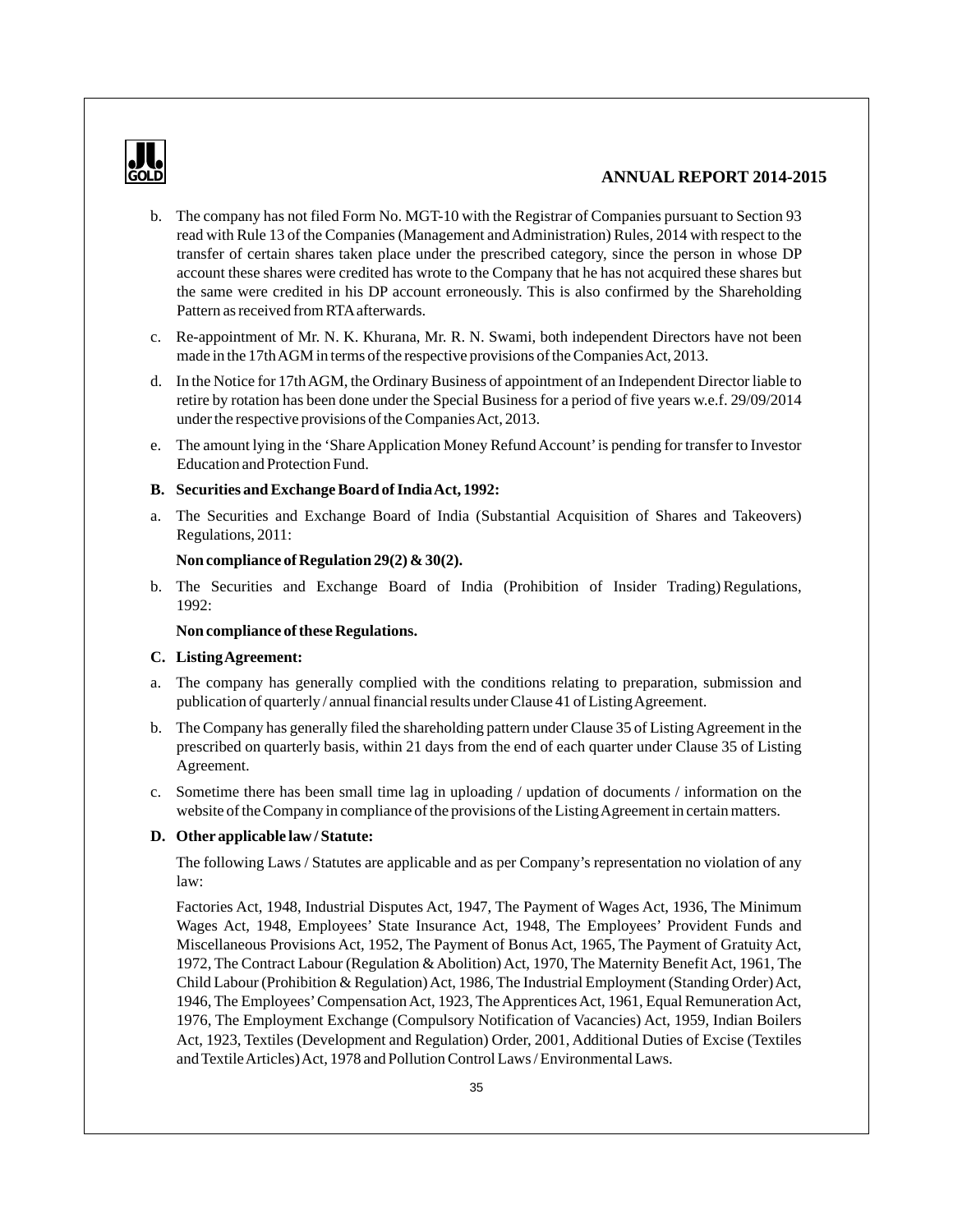

#### **I further report that:**

The Board of Directors of the Company is duly constituted with proper balance of Executive Directors, Non-Executive Directors and Independent Directors. The changes in the composition of the Board of Directors that took place during the period under review were carried out in compliance with the provisions of the Act.

Adequate notice is given to all directors to schedule the Board Meetings, agenda and detailed notes on agenda were sent at least seven days in advance in most of the cases and a system exists for seeking and obtaining further information and clarifications on the agenda items before the meeting and for meaningful participation at the meeting.

All decisions at Board Meetings and Committee Meetings are carried out unanimously as recorded in the minutes of the meetings of the Board of Directors or Committee of the Board, as the case may be.

**I further report that** the existing systems and processes in the Company are generally adequate commensurate with the size and operations of the Company to monitor and ensure compliance with applicable laws, rules, regulations and guidelines.

**I further report that during the audit period:** the Company has passed a Special Resolution through Postal Ballot for obtaining consent of the Shareholders of the Company to sale, lease or otherwise disposeoff whole or part of Company's undertaking in such form and manner as the Board of Directors of the company may consider fit to pay off Company's creditors.

> **ForManish Sharma & Associates Practising Company Secretaries**

**CS Manish Sharma Place:Jaipur Proprietor Date : 30/05/2015 FCS 4750, CPNo. 6703**

**Note: This report is to be read with our letter of even date which is annexed as Annexure Aand forms an integral part of this report.**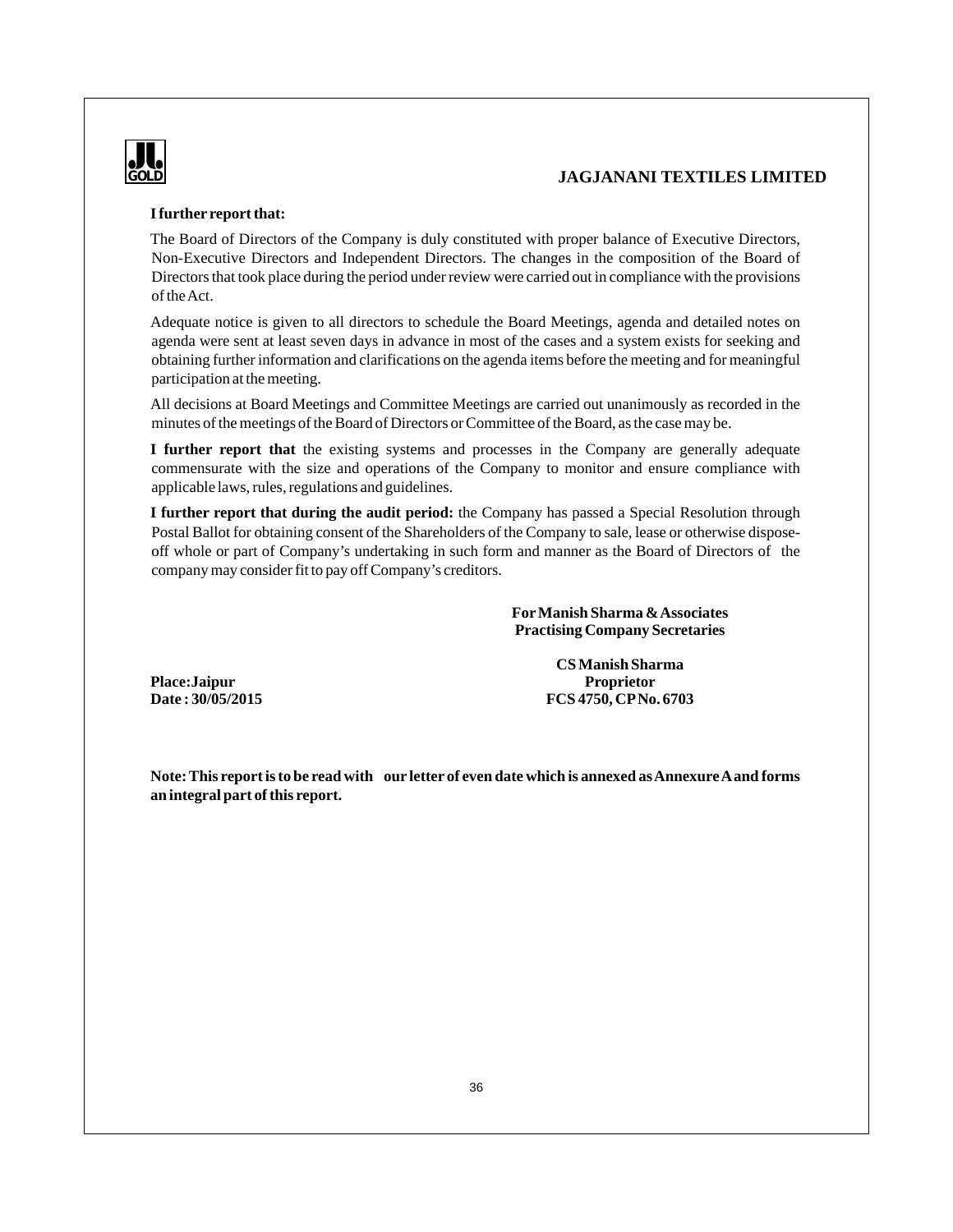

## **Annexure-A**

**To, The Members, Jagjanani Textiles Limited E-228, RIICO Industrial Area, Bagru Extn.-I, Bagru, Jaipur-303007 (Rajasthan).**

Our report of even date is to be read along with this letter.

- 1) Maintenance of Secretarial record is the responsibility of the management of the company. Our responsibility is to express an opinion on these Secretarial records based on our audit.
- 2) We have followed the Audit practices and processes as were appropriate to obtain reasonable assurance about the correctness of the contents of the Secretarial records. The verification was done on test basis to ensure that correct facts are reflected in Secretarial records. We believe that the processes and practices, we followed provide a reasonable basis for our opinion.
- 3) We have not verified the correctness and appropriateness of financial records and Books of Accounts of the company. We have relied upon the Report of Statutory Auditors regarding compliance of Companies Act, 2013 and Rules made there under relating to maintenance of Books of Accounts, papers and financial statements of the relevant Financial Year, which give a true and fair view of the state of the affairs of the company.
- 4) Where ever required, we have obtained the Management representation about the compliance of Laws, rules and regulations and happening of events etc.
- 5) The compliance of the provisions of Corporate and other applicable laws, rules, regulations, standards is the responsibility of management. Our examination was limited to the verification of procedures on test basis.
- 6) The Secretarial Audit report is neither an assurance as to the future viability of the company nor of the efficiency or effectiveness with which the management has conducted the affairs of the Company.

**ForManish Sharma & Associates Practising Company Secretaries**

**CS Manish Sharma Place: Jaipur Proprietor Date : 30/05/2015 FCS 4750, CPNo. 6703**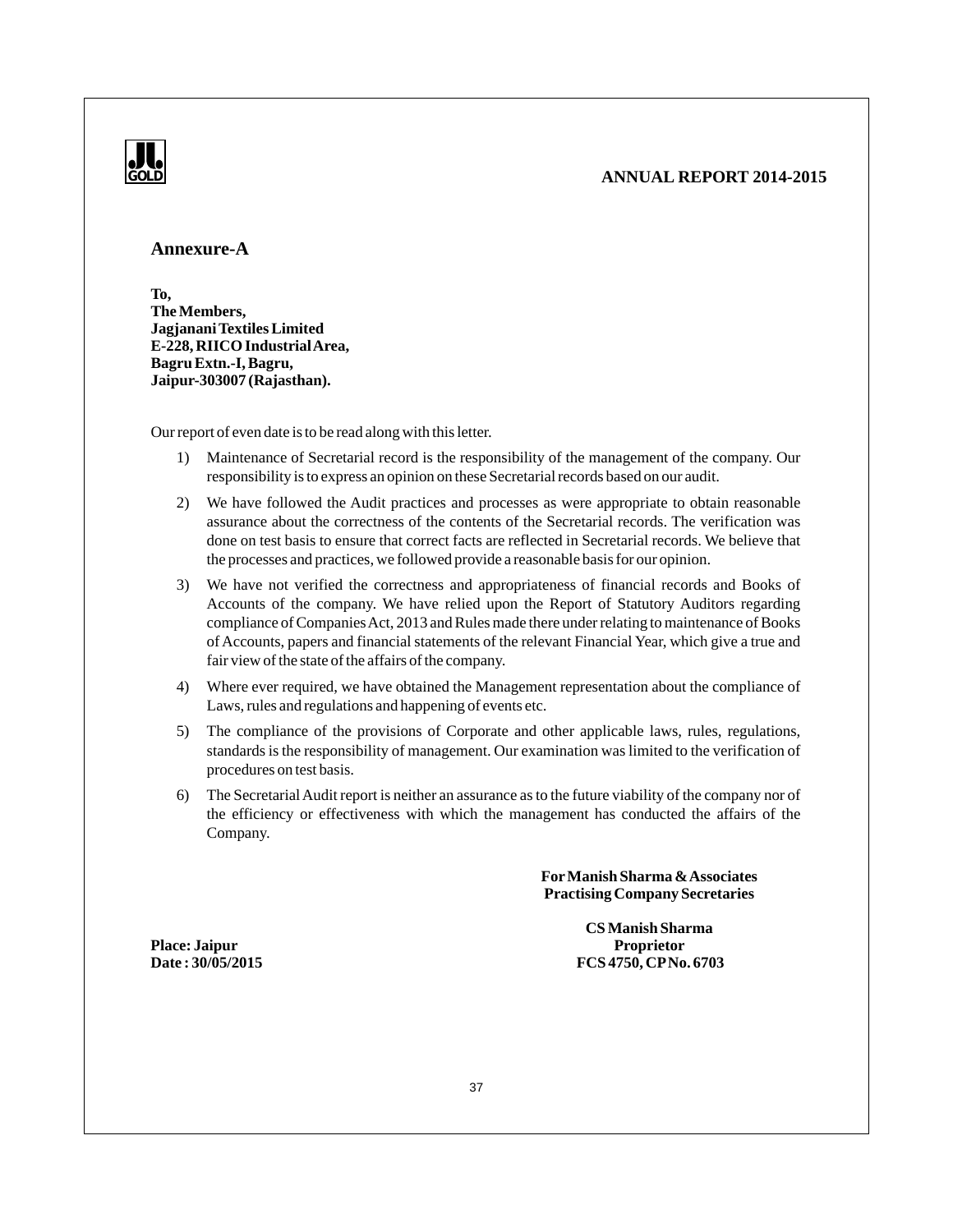

#### **ANNEXURE-5.**

**Information required under the Companies (Disclosure of Particulars in the Report of the Board of Directors) Rules, 1988**

#### **A. Conservation of Energy:**

a. Energy conservation measures taken

Your Company is continuously striving energy conservation measures to make the plant energy efficient to the extent possible and reviews & explores various steps to conserve energy. In order to develop the energy efficiency approach among the staff, the company organizes regular meetings and reviews the power consumption pattern periodically. Staff and workmen are encouraged to make suggestions for energy saving steps which can be implemented.

b. Total energy consumption and energy consumption per unit of production:

#### **FORM 'A'**

Form for Disclosure of Particulars with respect to Conservation of Energy

|   |           | A. Power & Fuel Consumption                                               |                     |                      |
|---|-----------|---------------------------------------------------------------------------|---------------------|----------------------|
|   |           |                                                                           | <b>Current Year</b> | <b>Previous Year</b> |
|   | 1         | <b>Electricity</b>                                                        |                     |                      |
|   | a)        | <b>Purchased Units</b>                                                    | 1996005             | 3544730              |
|   |           | Total Amount (` '000)                                                     | 13715               | 22302                |
|   |           | Rate/Unit()                                                               | 6.87                | 6.29                 |
|   | b)        | Own Generation                                                            |                     |                      |
|   |           | i) Through Diesel Generator                                               |                     |                      |
|   |           | Units                                                                     |                     | 35478                |
|   |           | Total Amount (`'000)                                                      |                     | 507                  |
|   |           | Cost/Unit(                                                                |                     | 14.30                |
|   | $\rm ii)$ | Through<br>steam                                                          |                     |                      |
|   |           | Turbine/Generators                                                        |                     |                      |
| 2 |           | Coal (specify quantity & where used)                                      |                     |                      |
| 3 |           | <b>Furnace Oil</b>                                                        |                     |                      |
|   |           | Diesel / Light Diesel Oil                                                 |                     |                      |
| 4 |           | <b>Other/Internal Generation – Steam (Wood &amp; Agro waste Brequets)</b> |                     |                      |
|   |           | Quantity Produced (Kgs)                                                   | 125928              | 184726               |
|   |           | Total Cost $($ '000)                                                      | 1652                | 2276                 |
|   |           | Rate/Kg()                                                                 | 13.12               | 12.32                |
|   |           |                                                                           |                     |                      |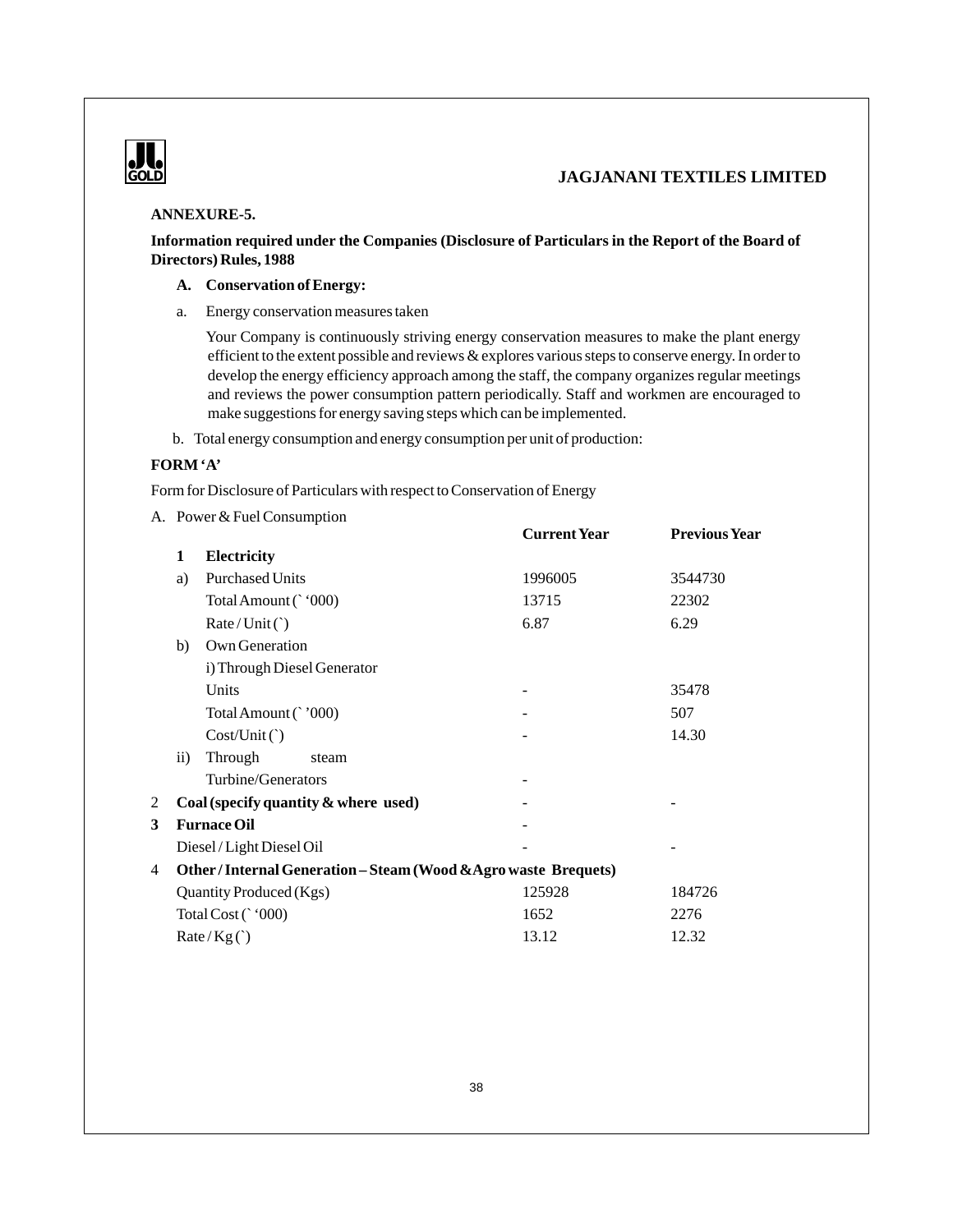

#### B. Consumption per unit of production :

| <b>Current Year</b> |            |            |                          |                          |                          | <b>Previous Year</b> |        |                          |                          |
|---------------------|------------|------------|--------------------------|--------------------------|--------------------------|----------------------|--------|--------------------------|--------------------------|
| Product             | Unit       |            |                          | Elect Coal Furnace Oil   | Steam                    | Elect                |        | Coal Furnace Oil Steam   |                          |
|                     |            | <b>KWH</b> |                          |                          |                          | <b>KWH</b>           |        |                          |                          |
| Cotton Yarn KG      |            | 3.60       | $\sim$                   | $\overline{\phantom{a}}$ | $\overline{\phantom{a}}$ | 3.50                 | $\sim$ | $\overline{\phantom{a}}$ | $\overline{\phantom{0}}$ |
| Fabric              | <b>MTR</b> | 1.50       | $\overline{\phantom{a}}$ | $\overline{\phantom{a}}$ |                          | 1.40                 | $\sim$ | $\overline{\phantom{a}}$ | $\overline{\phantom{0}}$ |

# **C. Technology absorption:**

Technology absorption is a regular process at your Company.

### **D. Foreign exchange earnings and outgo:**

There has been no transaction involving foreign exchange during the year under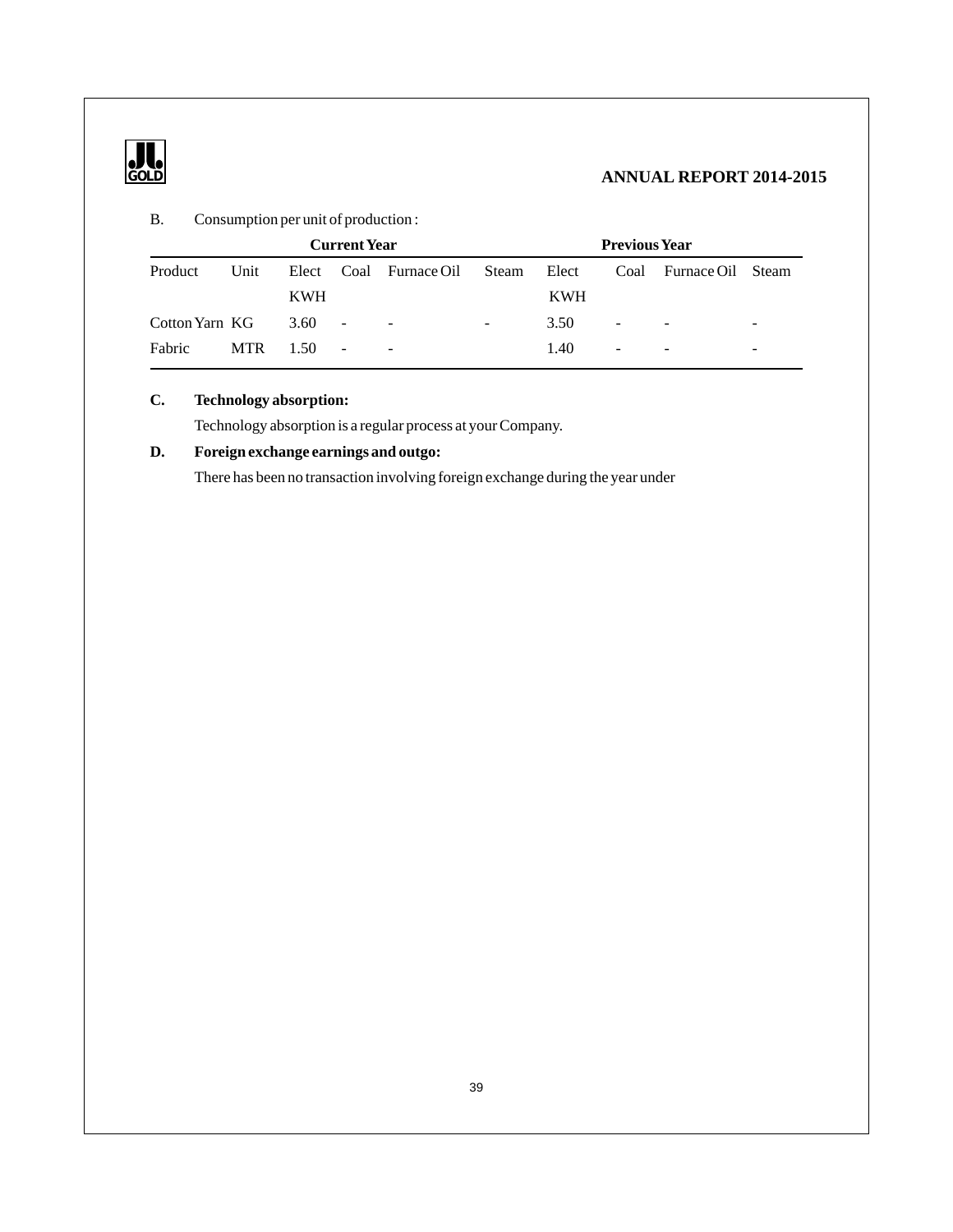

# **Balance Sheet as at 31st March, 2015**

| Dalance Sheet as at 51st March, 2015                                  | 000                |                     |            |
|-----------------------------------------------------------------------|--------------------|---------------------|------------|
| <b>Particulars</b>                                                    | <b>Note</b><br>No. | 31/03/2015 Rs. '000 | 31/03/2014 |
| <b>I. EQUITY AND LIABILITIES</b>                                      |                    |                     |            |
| (1) Shareholder's Funds                                               |                    |                     |            |
| (a) Share Capital                                                     | $\mathbf{1}$       | 156,000             | 156,000    |
| (b) Reserves and Surplus                                              | $\overline{c}$     | (212, 869)          |            |
| (c) Money received against share warrants                             |                    |                     | (185, 612) |
| (2) Share application money pending allotment                         |                    |                     |            |
|                                                                       |                    |                     |            |
| (3) Non-Current Liabilities                                           |                    |                     |            |
| (a) Long-term borrowings                                              | 3                  | 135,204             | 198,277    |
| (b) Other Long term liabilities                                       | 4                  | 5,320               | 6,147      |
| (c) Long term provisions                                              | 5                  | 2,105               | 2,502      |
| (4) Current Liabilities                                               |                    |                     |            |
|                                                                       |                    |                     |            |
| (a) Short-term borrowings<br>(b) Trade payables                       | 6                  | 39,649              | 33,046     |
| (c) Other current liabilities                                         | 6                  | 17,714              | 15,475     |
| (d) Short-term provisions                                             |                    |                     |            |
| <b>Total</b>                                                          |                    | 143.123             | 225,835    |
|                                                                       |                    |                     |            |
| <b>II.Assets</b>                                                      |                    |                     |            |
| (1) Non-current assets                                                |                    |                     |            |
| (a) Fixed assets                                                      |                    |                     |            |
| (i) Tangible assets                                                   | $\overline{7}$     | 83.862              | 141,889    |
| (ii) Intangible assets                                                |                    |                     |            |
| (iii) Capital work-in-progress                                        |                    | 791                 | 18,442     |
| (iv) Intangible assets under development                              |                    |                     |            |
| (v) Fixed assets pertaininhg to discontinuing operations and held for |                    |                     |            |
| sale.                                                                 |                    |                     |            |
| (b) Non-current investments                                           | ٠                  | 39                  | 39         |
| (c) Deferred tax assets(net)                                          |                    | 22,572              | 22,572     |
| (d) Long term loans and advances                                      | 8                  | 7,776               | 7,776      |
| (e) Trade receivables                                                 | 9                  | 660                 | 939        |
| (f) Other non-current assets                                          |                    |                     |            |
| (2) Current assets                                                    |                    |                     |            |
| (a) Current investments                                               |                    |                     |            |
| (b) Inventories                                                       | 10                 | 3,395               | 9.929      |
| (c) Trade receivables                                                 | 9                  | 10,103              | 10,033     |
| (d) Cash and cash equivalents                                         | 11                 | 9,199               | 7,852      |
| (e) Short-term loans and advances                                     | 8                  | 4,726               | 6,364      |
| (f) Other current assets                                              |                    |                     |            |
| <b>Total</b>                                                          |                    | 143,123             | 225,835    |

For and on behalf of the Board

l

 $Sd$ <sup>-</sup> **S K** Singhal  $Sd$   $\sim$   $Sd$   $\sim$   $Sd$   $\sim$ 

**Director**<br>**DIN 00075934** 

 **As per our attached report of even date**

Managing Director<br>DIN 01905310

**Manish Kr Jain** S G Vyas

 For G Dutta & Co. Chartered Accountants F.R.No.002136C  $Sd$ <sup>-</sup> (Gopal Dutta)<br>Partner M.NO. 071312

Place:Jaipur<br>Date:30.05.15

Chief Financial Officer

40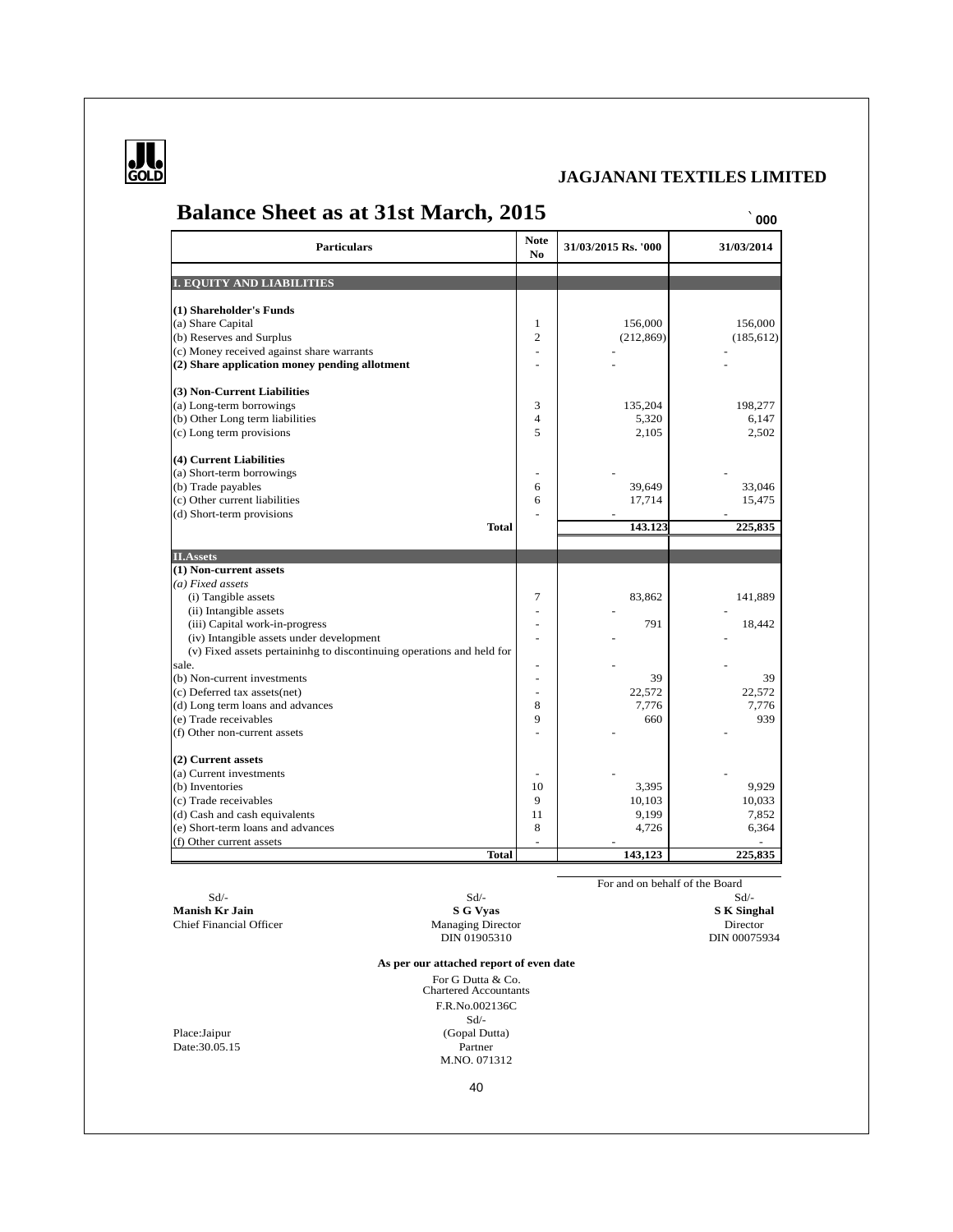

| Profit and Loss statement for the year ended 31st March, 2015                                                  |         | 31/03/2015      | 000<br>31/03/2014 Rs.          |
|----------------------------------------------------------------------------------------------------------------|---------|-----------------|--------------------------------|
| Particulars                                                                                                    | Note No | Rs. '000        | LOU.                           |
| CONTINUING OPERATIONS                                                                                          |         |                 |                                |
| III. Income<br>I. Revenue from operations (gross)<br>Less: Excise duty                                         | 12      | 75,349          | 84,027                         |
| Revenue from operations (net)                                                                                  |         | 75,349          | 84,027                         |
| II. Other Income                                                                                               | 13      | 12,651          | 92,920                         |
| III. Total Revenue (I +II)                                                                                     |         | 88,000          | 176,947                        |
| <b>IV.</b> Expenses:<br>Cost of materials consumed<br>Purchase of Stock-in-Trade                               | 14      | 56,898<br>2,903 | 74.236<br>6,030                |
| Changes in inventories of finished goods, work-in-progress                                                     |         |                 |                                |
| and Stock-in-Trade                                                                                             | 15      | 3,829           | (4,832)                        |
| Employee benefit expense                                                                                       | 16      | 3,949           | 5,848                          |
| Other expenses                                                                                                 | 17      | 3,929           | 6,562                          |
| <b>Total Expenses</b>                                                                                          |         | 71,508          | 87,844                         |
| Earnings before interest, tax, depreciation and                                                                |         |                 |                                |
| amortization (EBITDA) (III - IV)                                                                               |         | 16,492          | 89,103                         |
| Depreciation and amortization expense                                                                          | 18      | 23,709          | 18,744                         |
| Financial costs                                                                                                | 19      | 20,040          | 25,232                         |
| Profit / (Loss) before tax                                                                                     |         | (27, 257)       | 45,127                         |
|                                                                                                                |         |                 |                                |
| Tax expense:<br>(1) Current tax                                                                                |         |                 |                                |
| (2) Deferred tax                                                                                               |         |                 |                                |
| Total tax expense                                                                                              |         |                 |                                |
|                                                                                                                |         |                 |                                |
| Profit / (Loss) for the period from continuing operations                                                      |         | (27, 257)       | 45,127                         |
| (A)                                                                                                            |         |                 |                                |
| DI SCONTI NUI NG OPERATIONS                                                                                    |         |                 |                                |
| Profit/(Loss) before tax from discontinuing operations                                                         |         |                 |                                |
| Tax expense of discounting operations                                                                          |         |                 |                                |
| Profit/(Loss) after tax from Discontinuing operations<br>(B)                                                   |         |                 |                                |
|                                                                                                                |         |                 |                                |
| Profit/(Loss) for the period $(A + B)$                                                                         |         | (27, 257)       | 45,127                         |
| Earning per equity share [nominal value of share Rs.10 (31<br>March 2013: Rs. 10]                              |         |                 |                                |
| <b>Basic</b>                                                                                                   | 20      | (1.75)          | 2.89                           |
| Diluted                                                                                                        |         |                 |                                |
|                                                                                                                |         |                 | For and on behalf of the Board |
| $Sd/-$<br>$Sd$ /-                                                                                              |         |                 | SQ/-                           |
| Manish Kr Jain<br>S G Vyas                                                                                     |         |                 | S K Singhal                    |
| Chief Financial Officer<br>Managing Director<br>DIN 01905310                                                   |         |                 | Director<br>DIN 00075934       |
|                                                                                                                |         |                 |                                |
| As per our attached report of even date<br>For G Dutta & Co.<br><b>Chartered Accountants</b><br>F.R.No.002136C |         |                 |                                |
| $Sd$ /-                                                                                                        |         |                 |                                |
| (Gopal Dutta)<br>Place: Jaipur<br>Date: 30.05.15<br>Partner                                                    |         |                 |                                |
| M.NO. 071312                                                                                                   |         |                 |                                |
| 41                                                                                                             |         |                 |                                |
|                                                                                                                |         |                 |                                |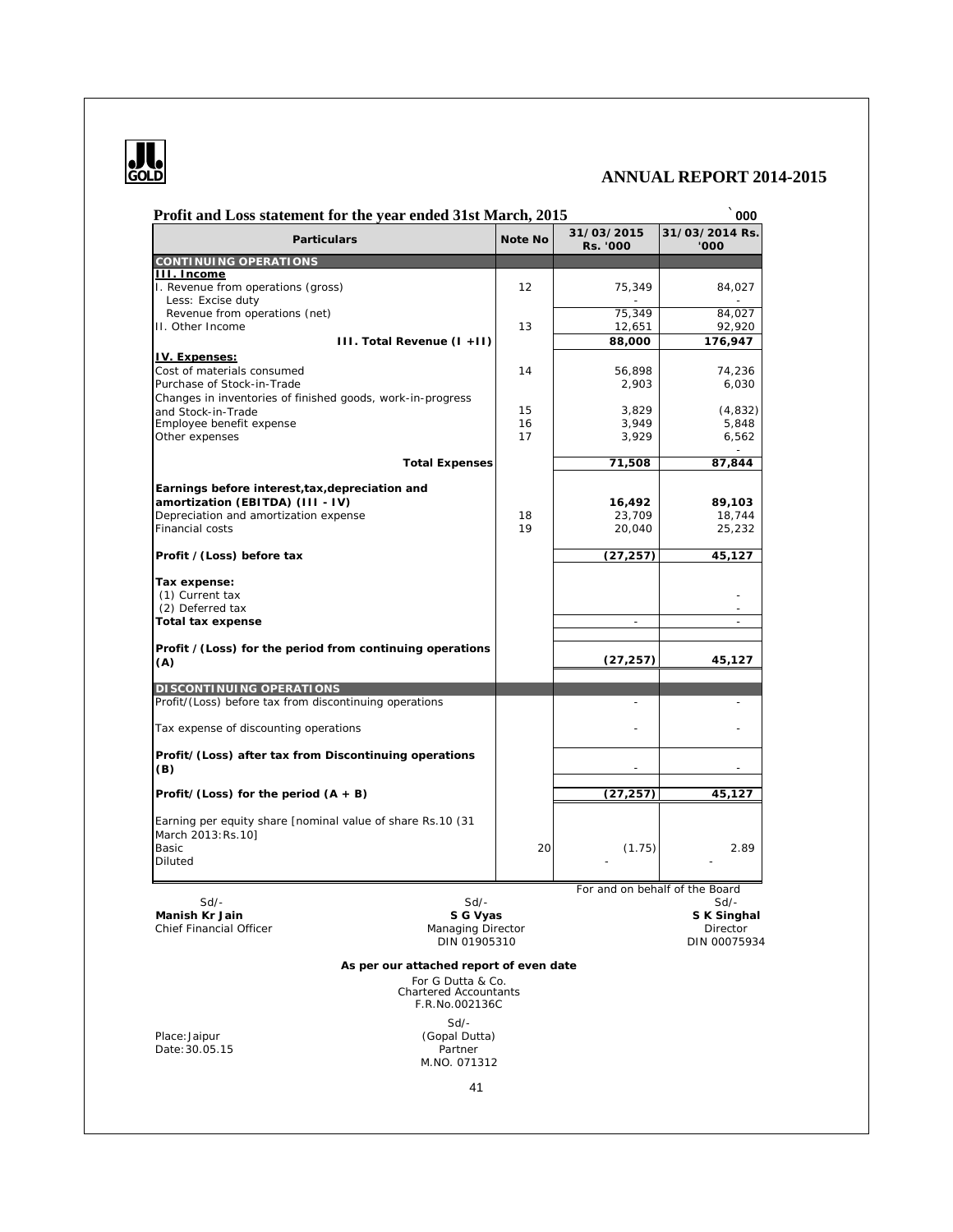

|                                                                                                                                                                                                                                                                                                                                                                                                                                              | Notes forming part of the financial statements<br><b>Note 1 Share Capital</b> |                                         |  |  |  |  |  |
|----------------------------------------------------------------------------------------------------------------------------------------------------------------------------------------------------------------------------------------------------------------------------------------------------------------------------------------------------------------------------------------------------------------------------------------------|-------------------------------------------------------------------------------|-----------------------------------------|--|--|--|--|--|
| Particulars                                                                                                                                                                                                                                                                                                                                                                                                                                  | 31/03/2015<br>Rs. '000                                                        | 31/03/2014<br>Rs. '000                  |  |  |  |  |  |
| Authorised shares<br>18000000 (31 March 2014:18000000) equity shares of Rs. 10/- each                                                                                                                                                                                                                                                                                                                                                        | 180,000                                                                       | 180,000                                 |  |  |  |  |  |
| Issued, subscribed and fully paid-up shares<br>15600000 (31 March 2014:15600000) equity shares of Rs. 10/- each                                                                                                                                                                                                                                                                                                                              | 156,000                                                                       | 156,000                                 |  |  |  |  |  |
| Total issued, subscribed and fully paid-up share capital                                                                                                                                                                                                                                                                                                                                                                                     | 156,000                                                                       | 156,000                                 |  |  |  |  |  |
| a.) Reconciliation of the shares outstanding at the beginning and at the end of<br>the year                                                                                                                                                                                                                                                                                                                                                  |                                                                               |                                         |  |  |  |  |  |
| <b>Equity Shares</b>                                                                                                                                                                                                                                                                                                                                                                                                                         |                                                                               |                                         |  |  |  |  |  |
| Particulars                                                                                                                                                                                                                                                                                                                                                                                                                                  | 31 March 2015 31 March 2014                                                   |                                         |  |  |  |  |  |
| At the beginning of the period<br>Issued during the period-Bonus issue<br>Issued during the period-ESOP                                                                                                                                                                                                                                                                                                                                      | 15,600                                                                        | 15,600                                  |  |  |  |  |  |
| Outstanding at the end of the period<br>Preference Shares                                                                                                                                                                                                                                                                                                                                                                                    | 15,600                                                                        | 15,600                                  |  |  |  |  |  |
| Particulars                                                                                                                                                                                                                                                                                                                                                                                                                                  | 31 March 2015                                                                 | 31 March 2014                           |  |  |  |  |  |
| At the beginning of the period<br>Issued during the period<br>Outstanding at the end of the period                                                                                                                                                                                                                                                                                                                                           |                                                                               |                                         |  |  |  |  |  |
| b.) Terms/rights attached to equity shares                                                                                                                                                                                                                                                                                                                                                                                                   |                                                                               |                                         |  |  |  |  |  |
| The company has only one class of equity shares having a par value of Rs. 10 per share.Each holder of equity<br>shares is entitled to one vote per share.<br>In the event of liquidation of company, the holders of equity shares will be entitled to receive remaining assets<br>of company, after distribution of all preferential amount. The distribution will be in proportion to the number of<br>equity shares held by share holders. |                                                                               |                                         |  |  |  |  |  |
| c.) Details of shareholders holding more than 5% shares in the company                                                                                                                                                                                                                                                                                                                                                                       |                                                                               |                                         |  |  |  |  |  |
| Particulars                                                                                                                                                                                                                                                                                                                                                                                                                                  | 31 March 2015                                                                 | 31 March 2014                           |  |  |  |  |  |
| Equity shares of Rs. 10 each fully paid<br>Shree Ganesh Projects Pvt. Ltd.<br>BSA Holdings Pvt. Ltd.                                                                                                                                                                                                                                                                                                                                         | No. of Shares<br>2,437,366<br>1,030,030                                       | No. of Shares<br>2,437,366<br>1,030,030 |  |  |  |  |  |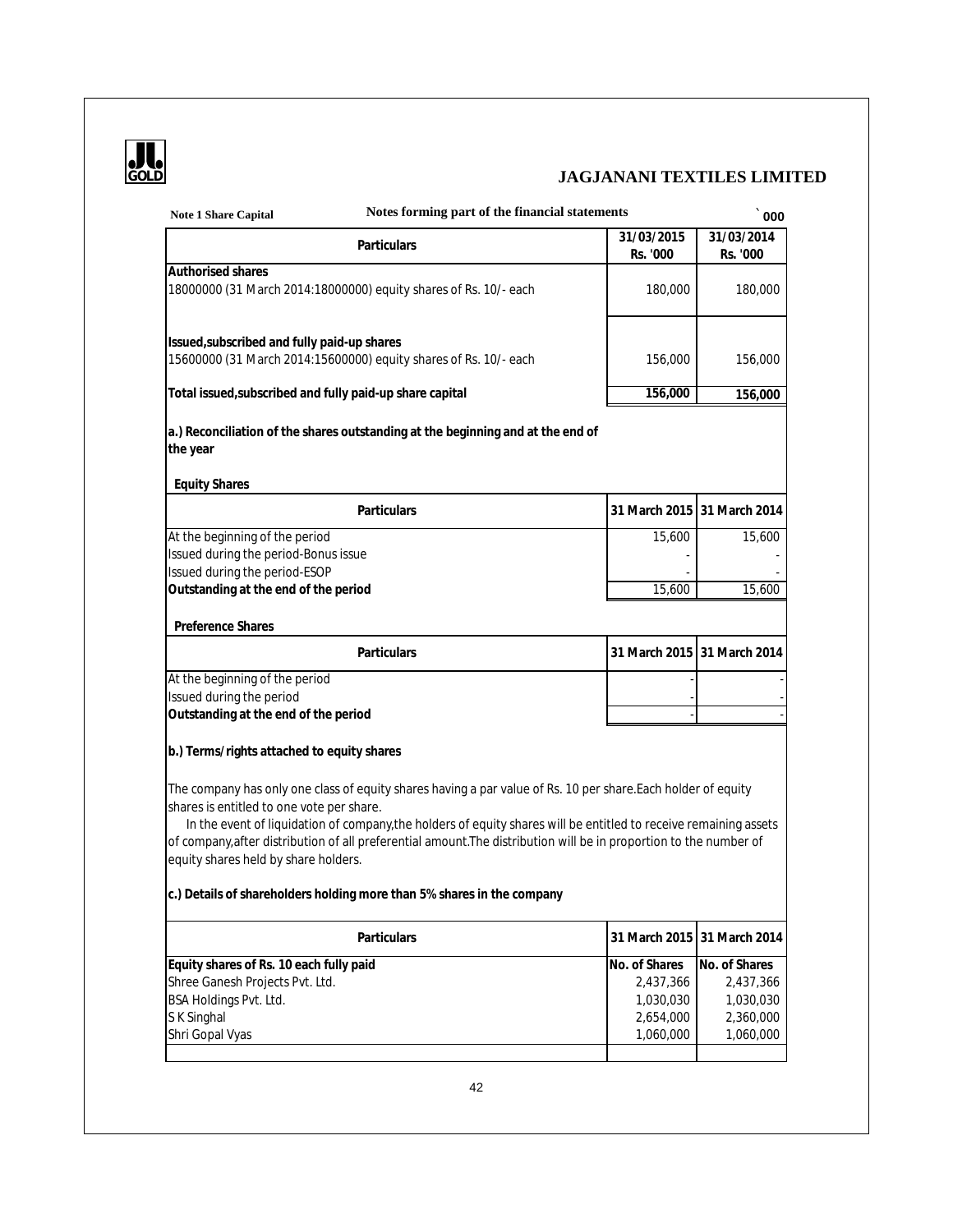

#### **Notes forming part of the financial statements**

#### **As at 31 March, 2015 As at 31 March, 2014** - - - - 102,313 102,313 **As at 31 March, 2015 As at 31 March, 2014 Surplus/(Defecit) in the statement of profit and loss** Opening balance (287,925) (333,052) Profit for the year (27,257) 45,127 Less: Appropriations Proposed final equity dividend Tax on proposed equity dividend Dividend on preference shares Tax on preference dividend  $\overline{\phantom{a}}$  -  $\overline{\phantom{a}}$  -  $\overline{\phantom{a}}$  -  $\overline{\phantom{a}}$  -  $\overline{\phantom{a}}$  -  $\overline{\phantom{a}}$  -  $\overline{\phantom{a}}$ Transfer to debenture redemption reserve  $\blacksquare$ Transfer to general reserve Total appropriations **Net deficit in the statement of profit and loss (315,182) (287,925) Total reserves and surplus (212,869) (185,612) (b) Capital redemption reserve (c) Securities premium account Note 2 Reserves and surplus Particulars (a) Capital reserve** `**000**

#### **Notes forming part of the financial statements**

#### **Note 3 Long-term borrowings**

| <b>Particulars</b>                                              | Non-current portion            |          | <b>Current maturities</b> |                             |  |
|-----------------------------------------------------------------|--------------------------------|----------|---------------------------|-----------------------------|--|
|                                                                 | 31 March 2015<br>31 March 2014 |          |                           | 31 March 2015 31 March 2014 |  |
|                                                                 | Rs. '000                       | Rs. '000 | Rs. '000                  | Rs. '000                    |  |
| Term loans                                                      |                                |          |                           |                             |  |
| <b>SECURED</b>                                                  |                                |          |                           |                             |  |
| <b>UVARCL</b>                                                   | 35,730                         | 78,213   |                           |                             |  |
| ASREC INDIA LTD.                                                | 28,000                         | 51,000   |                           |                             |  |
| Nature of security:                                             |                                |          |                           |                             |  |
| Term Ioans from U V Asset Reconsruction Company Limited         |                                |          |                           |                             |  |
| and ASREC (India) Limited are secured by way of equitable       |                                |          |                           |                             |  |
| mortgage of Land & Buildings at E-228                           |                                |          |                           |                             |  |
| RIICO Industrial Area, Bagru Extension, Bagru and hypothecation |                                |          |                           |                             |  |
| of all the movable assets of the Company. The mortgage referred |                                |          |                           |                             |  |
| to above rank pari-passu. The term loans are further personally |                                |          |                           |                             |  |
| quaranteed by two Directors of the Company.                     |                                |          |                           |                             |  |
| <b>UNSECURED</b>                                                |                                |          |                           |                             |  |
| from others                                                     | 37,900                         | 37.910   |                           |                             |  |
| from Directors                                                  | 33,320                         | 30,900   |                           |                             |  |
| Security Deposit                                                | 254                            | 254      |                           |                             |  |
| <b>TOTAL</b>                                                    | 135,204                        | 198,277  |                           |                             |  |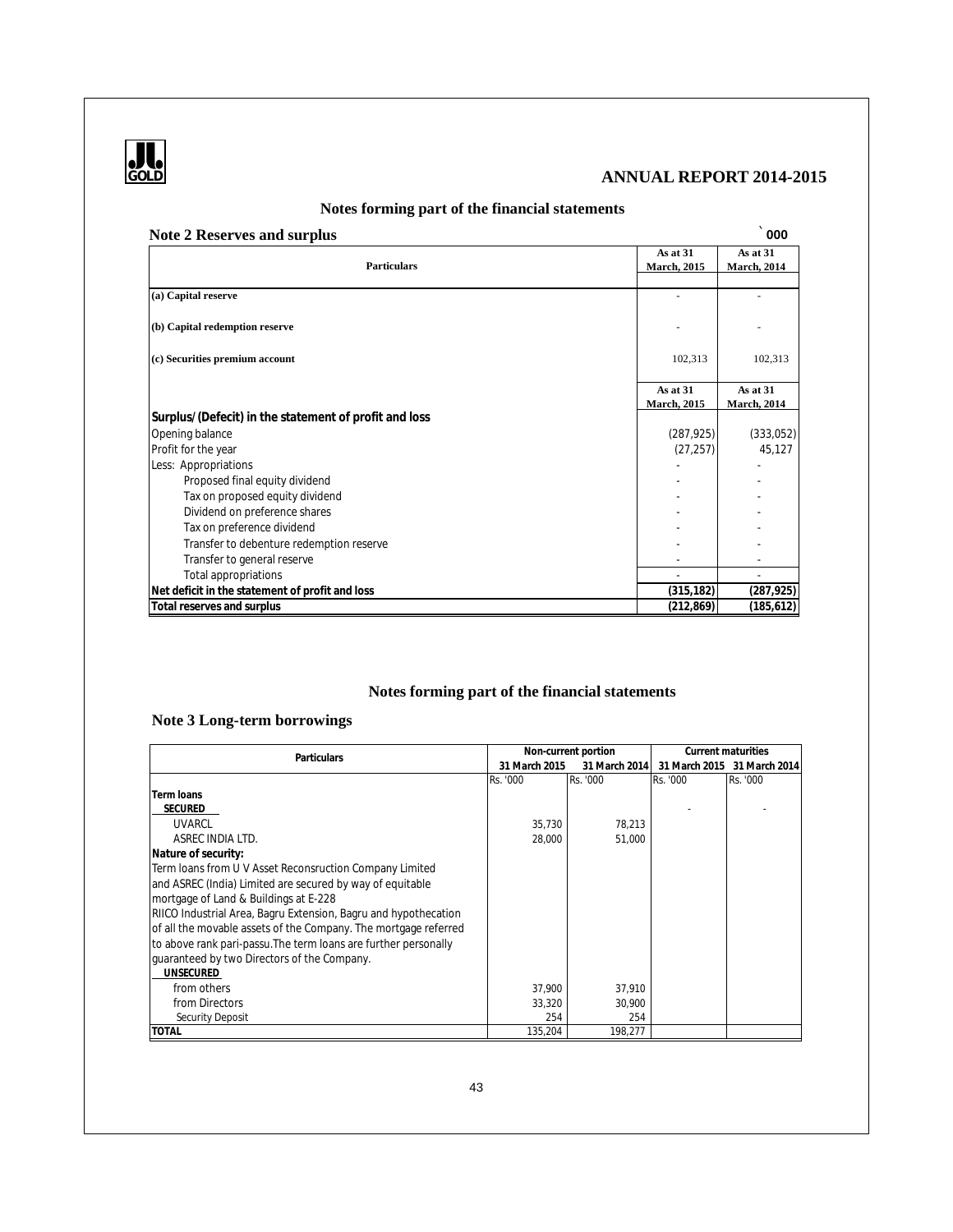

## **Notes forming part of the financial statements**

`**000**

#### **Note 4 Other long-term liabilities**

| <b>Particulars</b>                     |      | 31 March 2015 31 March 2014 |
|----------------------------------------|------|-----------------------------|
| Trade payables (including acceptances) |      |                             |
| <b>Others</b>                          |      |                             |
| Sundry Creditors- Capital Goods        | 5320 | 6147                        |
|                                        |      |                             |
| total                                  | 5320 | 6147                        |

#### **Notes forming part of the financial statements**

| <b>Note 5 Provisions</b>        |      |                                                         |            | 000 |  |
|---------------------------------|------|---------------------------------------------------------|------------|-----|--|
|                                 |      | Long-Term                                               | Short-Term |     |  |
| <b>Particulars</b>              |      | 31 March 2015 31 March 2014 31 March 2015 31 March 2014 |            |     |  |
| Provision for employee benefits |      |                                                         |            |     |  |
| Provision for gratuity          | 1010 | 1193                                                    |            |     |  |
| Provision for leave encashment  | 1044 | 1082                                                    |            |     |  |
| Liability for Bonus             | 51   | 227                                                     |            |     |  |
|                                 | 2105 | 2502                                                    |            |     |  |
| Other provisions                |      |                                                         |            |     |  |
| Provision for VI Pay commission |      |                                                         |            |     |  |
|                                 |      |                                                         |            |     |  |
| <b>TOTAL</b>                    | 2105 | 2502                                                    |            |     |  |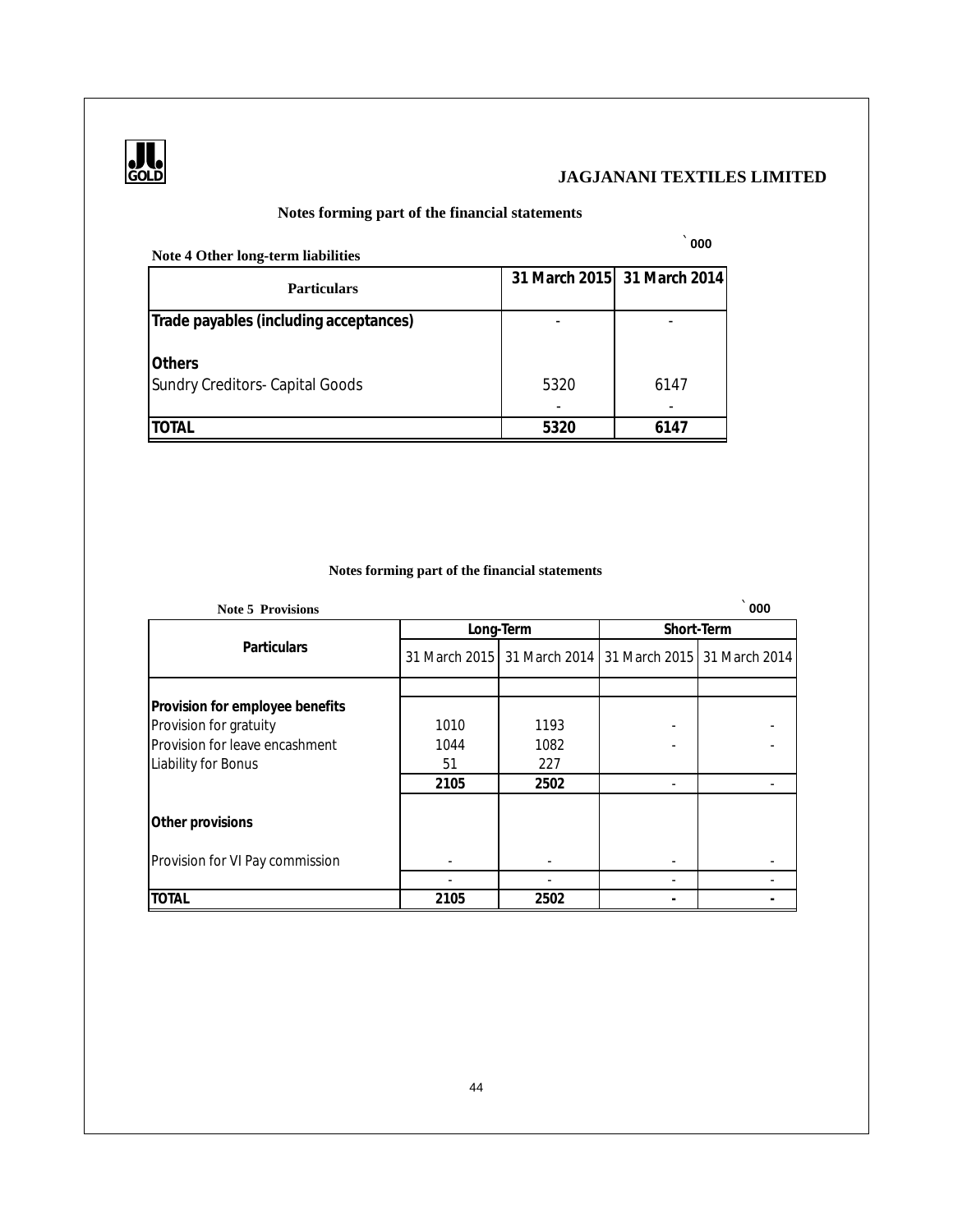

**17,714** 

**Total 57,363**

**15,475**

**48,521**

#### **Notes forming part of the financial statements**

#### **Note 6 Other current liabilities**

**Trade payables (including acceptances)** 39,649 33,046 **39,649 33,046 Other liabilities** Current maturities of long-term borrowings (Note 5) Current maturities of finance lease obligations (Note 5)) Interest accrued but not due on borrowings Interest accrued and due on borrowings Unearned revenue on AMC services Investor Education and Protection Fund will be credited by following amounts(as and when due) Unpaid dividend Unpaid matured deposits Unpaid matured debentures **Others** (i) Statutory remittances (Contributions to PF and ESIC, Withholding Taxes, Excise Duty, VAT, Service Tax, etc.) 5,097 4,045 (ii) Trade / Security deposits received  $\blacksquare$ - (iii) Outstanding Liabilities **and Containers** and Containers and Containers and Containers and Containers and Containers and Containers and Containers and Containers and Containers and Containers and Containers and Contai - (iv) Others 11,430  **Particulars 31/03/2015 31/03/2014**  `**000**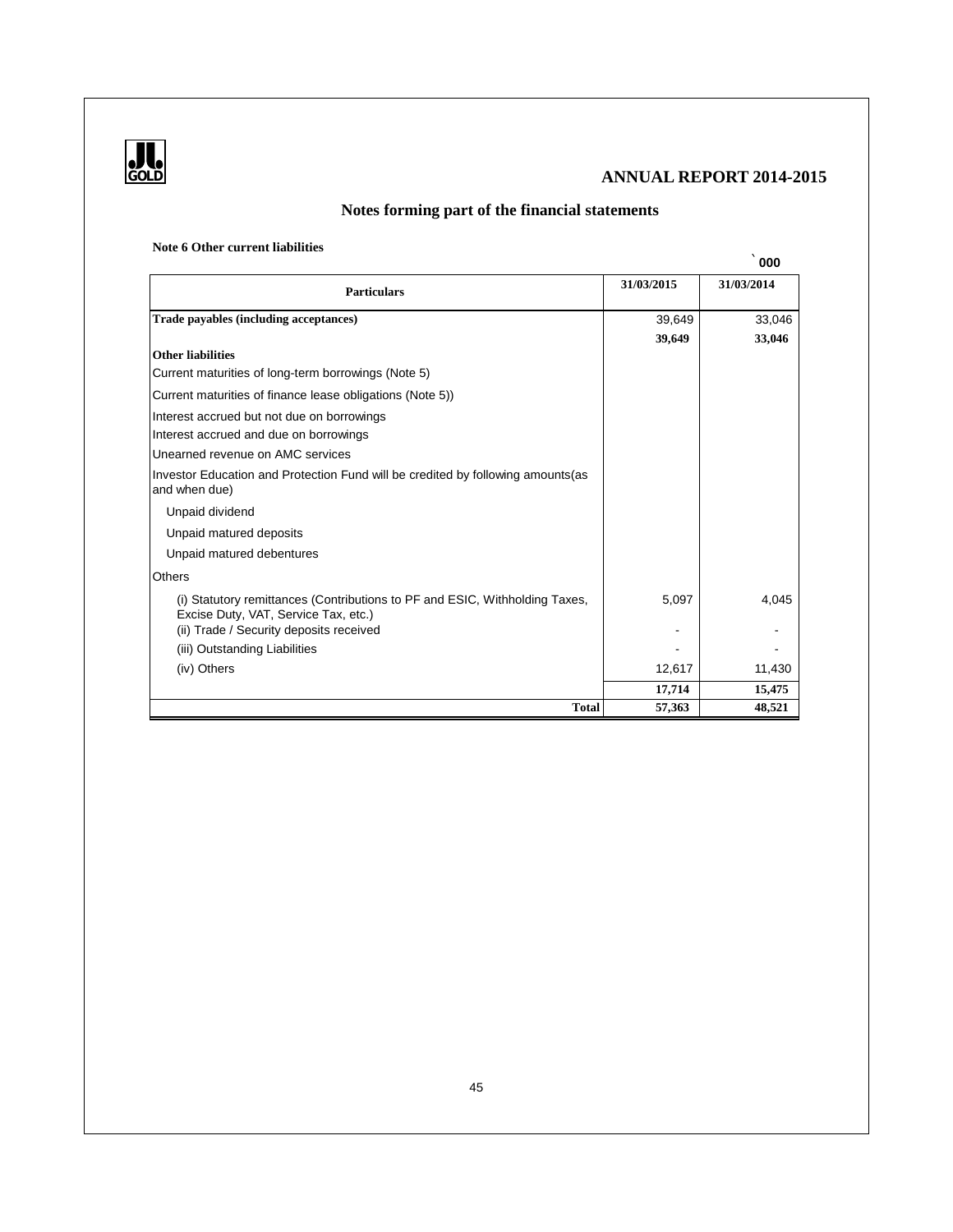

# **Notes forming part of the financial statements**

#### **Note 7 Tangible assets**

| $110W + 1000$                                  |          |                  |                        |                           |          |                          |                           | Rs. '000 |
|------------------------------------------------|----------|------------------|------------------------|---------------------------|----------|--------------------------|---------------------------|----------|
| <b>Particulars</b>                             | Land     | <b>Buildings</b> | Plant and<br>Equipment | Furniture<br>and fixtures | Computer | Vehicles                 | Leasehold<br>improvements | Total    |
|                                                |          |                  |                        |                           |          |                          |                           |          |
| Cost or Valuation                              |          |                  |                        |                           |          |                          |                           |          |
| At 1 April 2013                                | 6229     | 82611            | 336385                 | ٠                         |          |                          |                           | 425225   |
| Additions                                      |          |                  |                        |                           |          |                          |                           |          |
| Disposals                                      | $\Omega$ | U                |                        |                           |          |                          |                           |          |
| Transfer to assets held for sale(discontinuing |          |                  |                        |                           |          |                          |                           |          |
| operations)                                    |          |                  |                        |                           |          |                          |                           |          |
| Other adjustments                              | $\Omega$ | 0                | 0                      | $\mathbf 0$               | 0        | $\Omega$                 | 0                         |          |
| Exchange differences                           |          |                  |                        |                           |          |                          |                           |          |
| Borrowing costs                                |          |                  |                        | ٠                         | ۰        | ٠                        |                           |          |
| At 31 March 2014                               | 6229     | 82611            | 336385                 | ٠                         | ٠        | $\overline{a}$           | $\overline{\phantom{a}}$  | 425225   |
| <b>Additions</b>                               |          |                  |                        | ٠                         |          |                          |                           |          |
| Acquisitions through amalgamation              |          |                  |                        |                           |          |                          |                           |          |
| Disposals                                      |          |                  | 94085                  |                           |          |                          |                           |          |
| Other adjustments                              | $\Omega$ | U                | $\Omega$               | $\Omega$                  | 0        | $\Omega$                 | $\Omega$                  |          |
| Exchange differences                           |          |                  |                        |                           |          |                          |                           |          |
| Borrowing costs                                |          |                  |                        |                           |          |                          |                           |          |
| At March 31, 2015                              | 6229     | 82611            | 242300                 | $\overline{\phantom{a}}$  | 0        | $\overline{\phantom{a}}$ | $\overline{\phantom{a}}$  | 331140   |

| Particulars                                    | Land     | <b>Buildings</b> | Plant and<br>Equipment | Furniture<br>and fixtures | Computer | Vehicles                 | Leasehold<br><i>improvements</i> | Total    |
|------------------------------------------------|----------|------------------|------------------------|---------------------------|----------|--------------------------|----------------------------------|----------|
|                                                |          |                  |                        |                           |          |                          |                                  |          |
| Depreciation                                   | $\Omega$ | $\Omega$         | $\Omega$               | $\mathbf 0$               | 0        | $\mathbf 0$              | 0                                |          |
| At 1 April 2013                                | 6229     | 19311            | 245281                 | 0                         | 0        | $\mathbf 0$              | 0                                | 264592   |
| Charge for the year                            |          | 2759             | 15985                  |                           | 0        | 0                        | 0                                | 18744    |
| Disposals                                      |          |                  |                        |                           |          |                          |                                  |          |
| Transfer to assets held for sale(discontinuing |          |                  |                        |                           |          |                          |                                  |          |
| operations)                                    | 0        |                  |                        | ٠                         | ٠        | $\overline{\phantom{a}}$ |                                  |          |
| At 31 March 2014                               | ٠        | 22070            | 261266                 | $\Omega$                  | $\Omega$ | $\Omega$                 | $\mathbf 0$                      | 283336   |
| Charge for the year                            |          | 3891             | 19818                  | ٠                         | 0        | $\Omega$                 | 0                                | 23709    |
| <b>Disposals</b>                               | $-1337$  | $\Omega$         | $-61104$               | 0                         | 0        | $\mathbf 0$              | 0                                | $-62441$ |
| At 31 March 2015                               | 4892     | 25961            | 219980                 | $\mathbf 0$               | 0        | $\mathbf 0$              | $\mathbf 0$                      | 244604   |
|                                                |          |                  |                        |                           |          |                          |                                  |          |
| Impairment loss                                |          |                  |                        |                           |          |                          |                                  |          |
| At 1 April 2012                                |          |                  |                        |                           |          |                          |                                  |          |
| At 31 March 2013                               |          |                  |                        | ٠                         |          |                          |                                  |          |
| Charge for the year                            |          |                  |                        |                           |          | ٠                        |                                  |          |
| At 31 March 2014                               |          |                  | ٠                      | $\overline{\phantom{a}}$  | ٠        | ٠                        |                                  |          |
| Net Block                                      |          |                  |                        |                           |          |                          |                                  |          |
|                                                |          |                  |                        |                           |          |                          |                                  |          |
| At 31 March 2014                               | 6229     | 60541            | 75119                  | $\mathbf 0$               | 0        | $\mathbf 0$              | ٠                                | 141889   |
| At 31 March 2015                               | 4892     | 56650            | 22320                  | $\mathbf 0$               | 0        | $\mathbf 0$              |                                  | 83862    |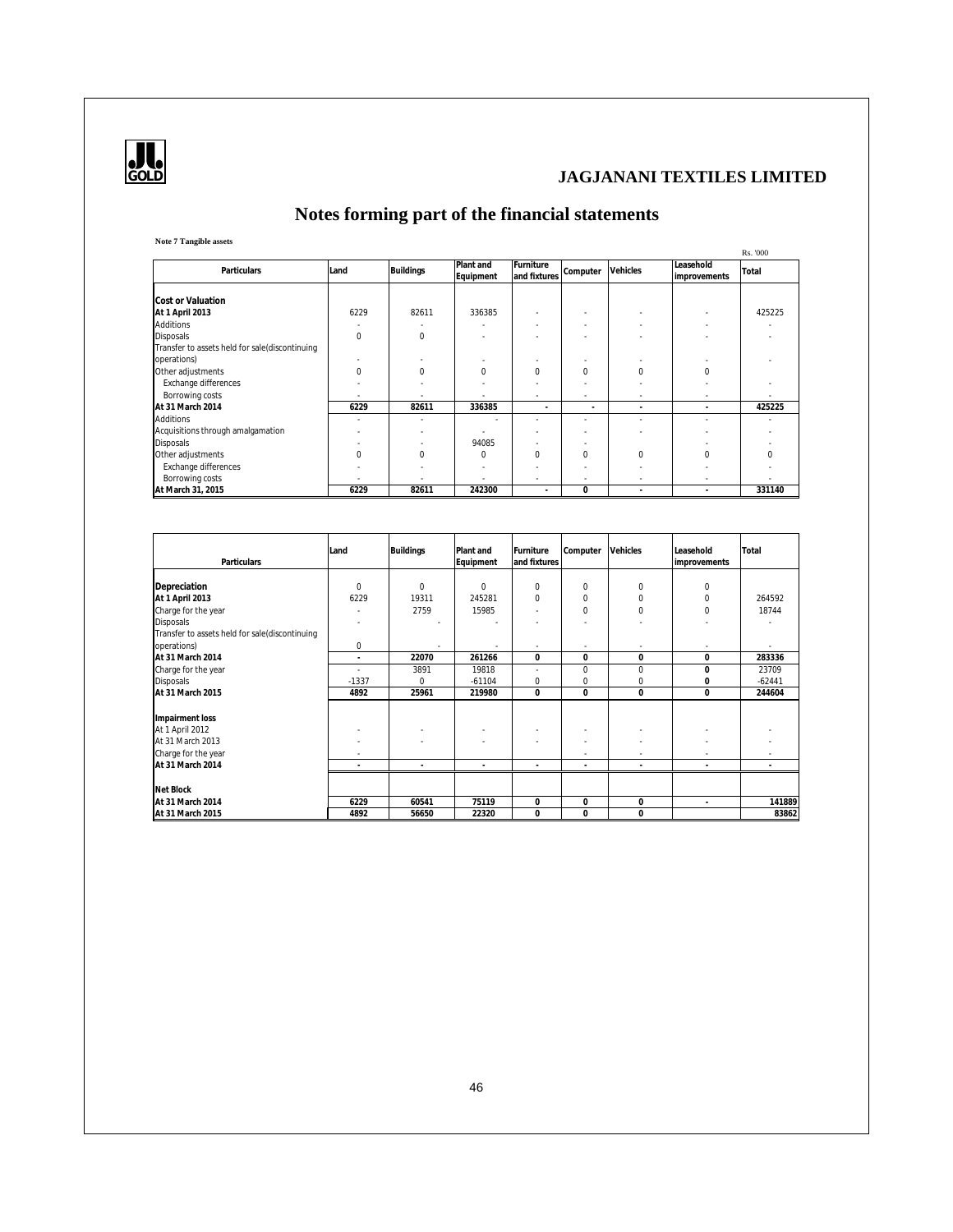

# **Notes forming part of the financial statements**

### **Note 8 Loans and advances**

`**000**

| Particulars                                                                                                                                                                                                                                |     | Non-current  |                                           | Current      |                    |  |
|--------------------------------------------------------------------------------------------------------------------------------------------------------------------------------------------------------------------------------------------|-----|--------------|-------------------------------------------|--------------|--------------------|--|
|                                                                                                                                                                                                                                            |     |              | 31 March 2015 31 March 2014 31 March 2015 |              | 31 March 2014      |  |
| Capital Advances<br>Secured, considered good<br>Unsecured, considered good                                                                                                                                                                 | (A) |              |                                           |              |                    |  |
| <b>Security Deposit</b><br>Secured, considered good<br>Unsecured, considered good<br>Doubtful                                                                                                                                              |     | 7776         | 7776                                      |              |                    |  |
| Provision for doubtful security deposit                                                                                                                                                                                                    | (B) | 7776<br>7776 | 7776<br>7776                              |              |                    |  |
| Loans and advances to related parties[note 37(B)]<br>Unsecured, considered good                                                                                                                                                            | (C) |              |                                           |              |                    |  |
| Advances recoverable in cash or kind<br>Secured, considered good<br>Unsecured, considered good<br>Doubtful                                                                                                                                 |     |              |                                           | 1076         | 2337               |  |
| Provision for doubtful advances                                                                                                                                                                                                            | (D) |              |                                           |              |                    |  |
| Other loans and advances<br>Advance income-tax (net of provision for taxation)<br>Prepaid expenses<br>Interest accrued on investment & FD's<br>Loans to employees<br>Advance to suppliers<br>Balance with statutory/government authorities |     |              |                                           | 3514<br>136  | 3187<br>212<br>628 |  |
| Total $(A + B + C + D + E)$                                                                                                                                                                                                                | (E) | 7776         | 7776                                      | 3650<br>4726 | 4027<br>6364       |  |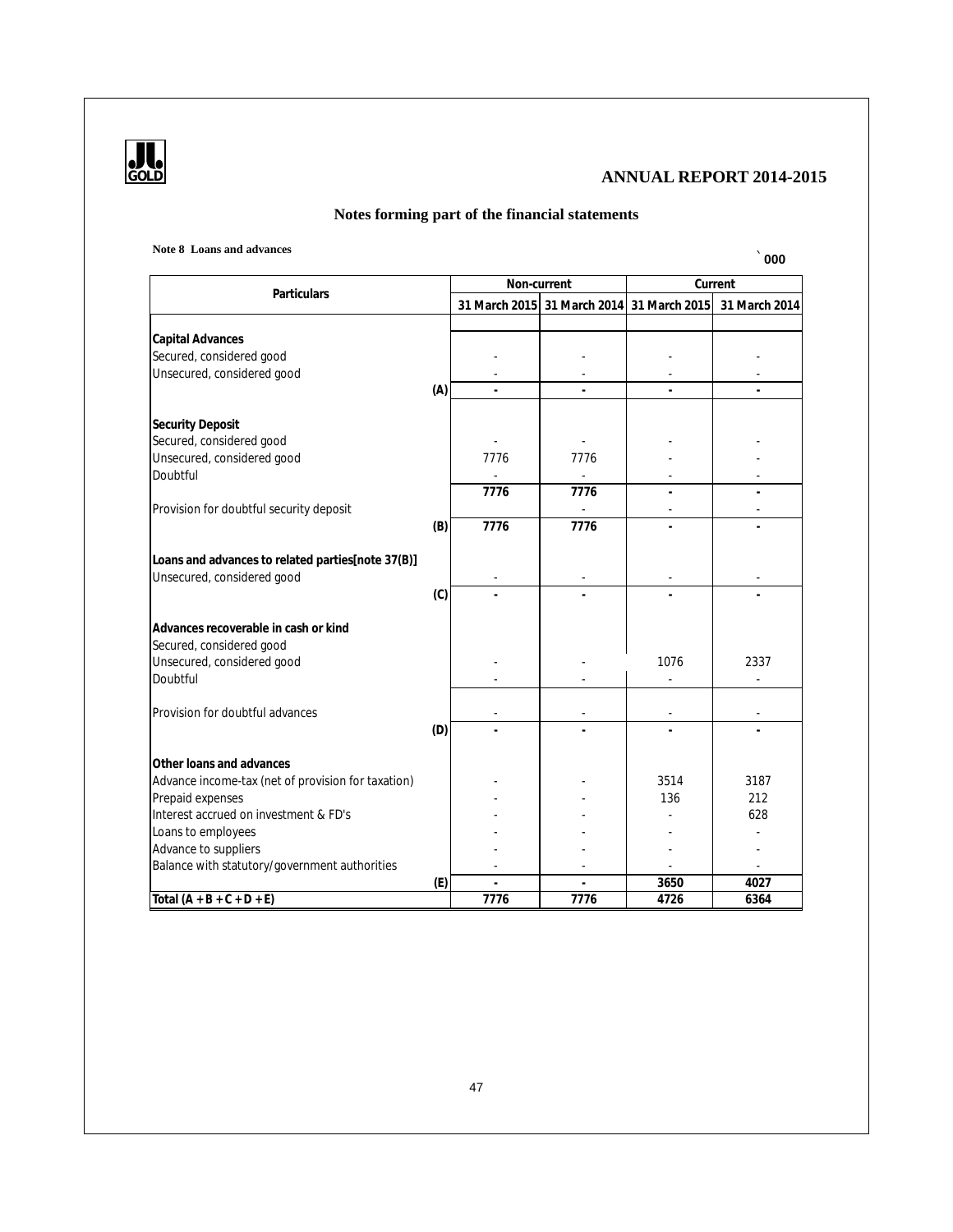

# **Notes forming part of the financial statements**

#### **Note 9 Trade receivables and Other assets**

|                                                                                                                        |               |               |               | 000           |  |
|------------------------------------------------------------------------------------------------------------------------|---------------|---------------|---------------|---------------|--|
| <b>Particulars</b>                                                                                                     |               | Non-current   | Current       |               |  |
|                                                                                                                        | 31 March 2015 | 31 March 2014 | 31 March 2015 | 31 March 2014 |  |
| Unsecured, considered good unless stated otherwise<br>Outstanding for a period exceeding six months from the date they |               |               |               |               |  |
| are due for payment<br>Secured, considered good                                                                        |               |               |               |               |  |
| Unsecured, considered good<br>Doubtful                                                                                 | 660           | 939           | 10103         | 10033         |  |
|                                                                                                                        | 660           | 939           | 10103         | 10033         |  |
| Provision for doubtful receivables                                                                                     |               |               |               |               |  |
| (A)                                                                                                                    | 660           | 939           | 10103         | 10033         |  |
| Other receivables                                                                                                      |               |               |               |               |  |
| Secured, considered good                                                                                               |               |               |               |               |  |
| Unsecured, considered good<br>Doubtful                                                                                 |               |               |               |               |  |
| Provision for doubtful receivables                                                                                     | ٠             |               | ×,            |               |  |
| (B)                                                                                                                    |               |               |               |               |  |
| Total $(A + B)$                                                                                                        | 660           | 939           | 10103         | 10033         |  |
|                                                                                                                        |               |               |               |               |  |
| Trade receivables includes:                                                                                            |               | Non-current   | Current       |               |  |
|                                                                                                                        | 31 March 2015 | 31 March 2014 | 31 March 2015 | 31 March 2014 |  |
| Due from non-executive directors                                                                                       |               |               |               |               |  |
| Due from officers                                                                                                      |               |               |               |               |  |
| Due from non-executive directors and officers jointly with other<br>persons                                            |               |               |               |               |  |
| Dues from partnership firm in which the company the company's non-                                                     |               |               |               |               |  |
| executive director is a partner                                                                                        |               |               |               |               |  |
| Dues from Pvt. Ltd. Company in which the company's non-executive                                                       |               |               |               |               |  |
| director is a director                                                                                                 |               |               |               |               |  |
|                                                                                                                        |               |               |               |               |  |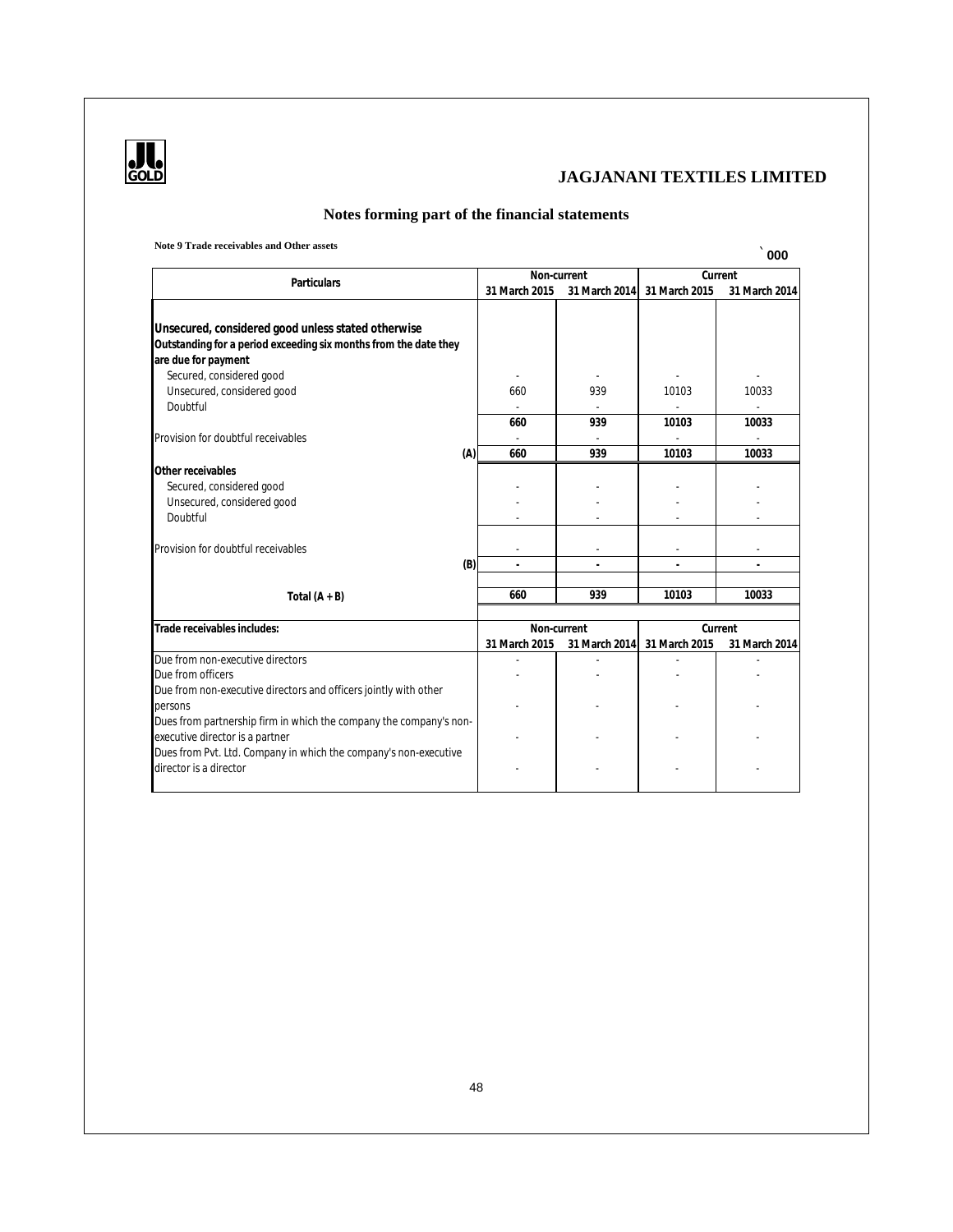

# **Notes forming part of the financial statements**

#### **Note 10 Inventories**

**31 March 2015 31 March 2014** Raw materials and components 1218 1218 3085 Work-in-progress 207 Finished goods 1003 4625 Traded goods(stock -in -transit) and the state of the state of the state of the state of the state of the state of the state of the state of the state of the state of the state of the state of the state of the state of the Stores and spares 1174 2012 Loose tools - - TOTAL **3395 9929 Particulars** (At lower of cost and net realisable value) `**000**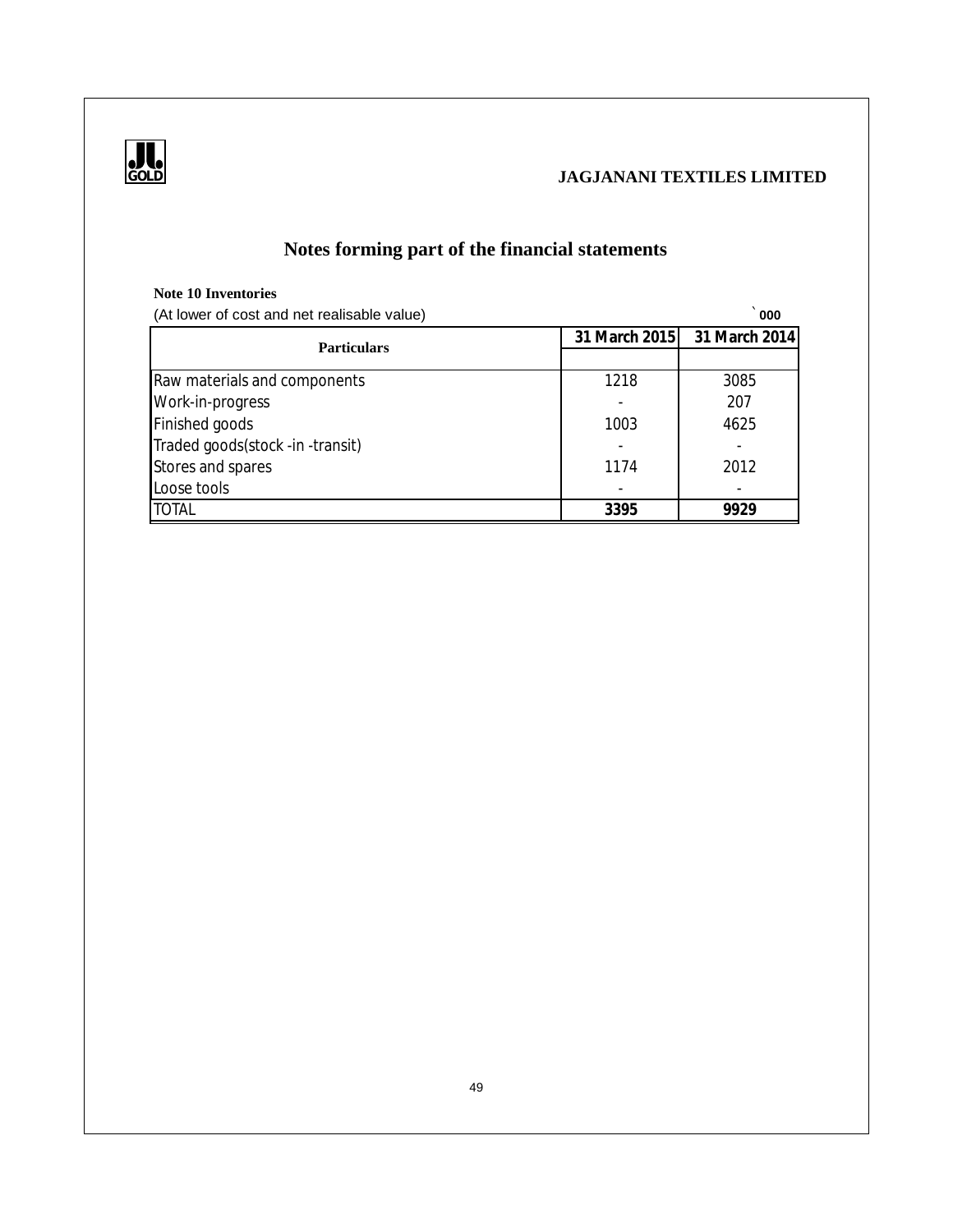

### **Notes forming part of the financial statements**

**Note 11 Cash and cash equivalents**

#### `**000**

| Particulars                                               | Non-current | Current                                                 |      |  |
|-----------------------------------------------------------|-------------|---------------------------------------------------------|------|--|
|                                                           |             | 31 March 2015 31 March 2014 31 March 2015 31 March 2014 |      |  |
| Cash and cash equivalents                                 |             |                                                         |      |  |
| Balances with banks:                                      |             |                                                         |      |  |
| On current accounts                                       |             | 187                                                     | 158  |  |
| Deposits with original maturity of less than three months |             |                                                         |      |  |
| On unpaid dividend account                                |             |                                                         |      |  |
| Cheques/drafts on hand                                    |             |                                                         |      |  |
| Unpaid matured deposits                                   |             |                                                         |      |  |
| Unpaid matured debentures                                 |             |                                                         |      |  |
| Cash in hand                                              |             | 123                                                     | 124  |  |
|                                                           |             | 310                                                     | 282  |  |
| Other bank balances                                       |             |                                                         |      |  |
| Deposits with original maturity for more than 12 months   |             |                                                         |      |  |
| Deposits with original maturity for more than 3 months    |             |                                                         |      |  |
| but less than 12 months                                   |             | 8889                                                    | 7570 |  |
| Margin money deposit                                      |             |                                                         |      |  |
|                                                           |             | 8889                                                    | 7570 |  |
| Amount disclosed under non-current assets                 |             |                                                         |      |  |
| <b>TOTAL</b>                                              |             | 9199                                                    | 7852 |  |

# **Notes forming part of the financial statements**

### **Note 12 Revenue from Operations**

| NOTE 12 Revenue from Operations |               | Rs '000       |
|---------------------------------|---------------|---------------|
| Particulars                     | 31 March 2015 | 31 March 2014 |
| Revenue from operations         |               |               |
| Sale of products                |               |               |
| Finished goods                  | 68560         | 51867         |
| Traded goods                    | 6314          | 6275          |
| Job Work Charges                | 475           | 25885         |
| Other operating revenue         |               |               |
| Scrap sales                     |               |               |
| Other                           |               |               |
| Revenue from operations(net)    | 75349         | 84027         |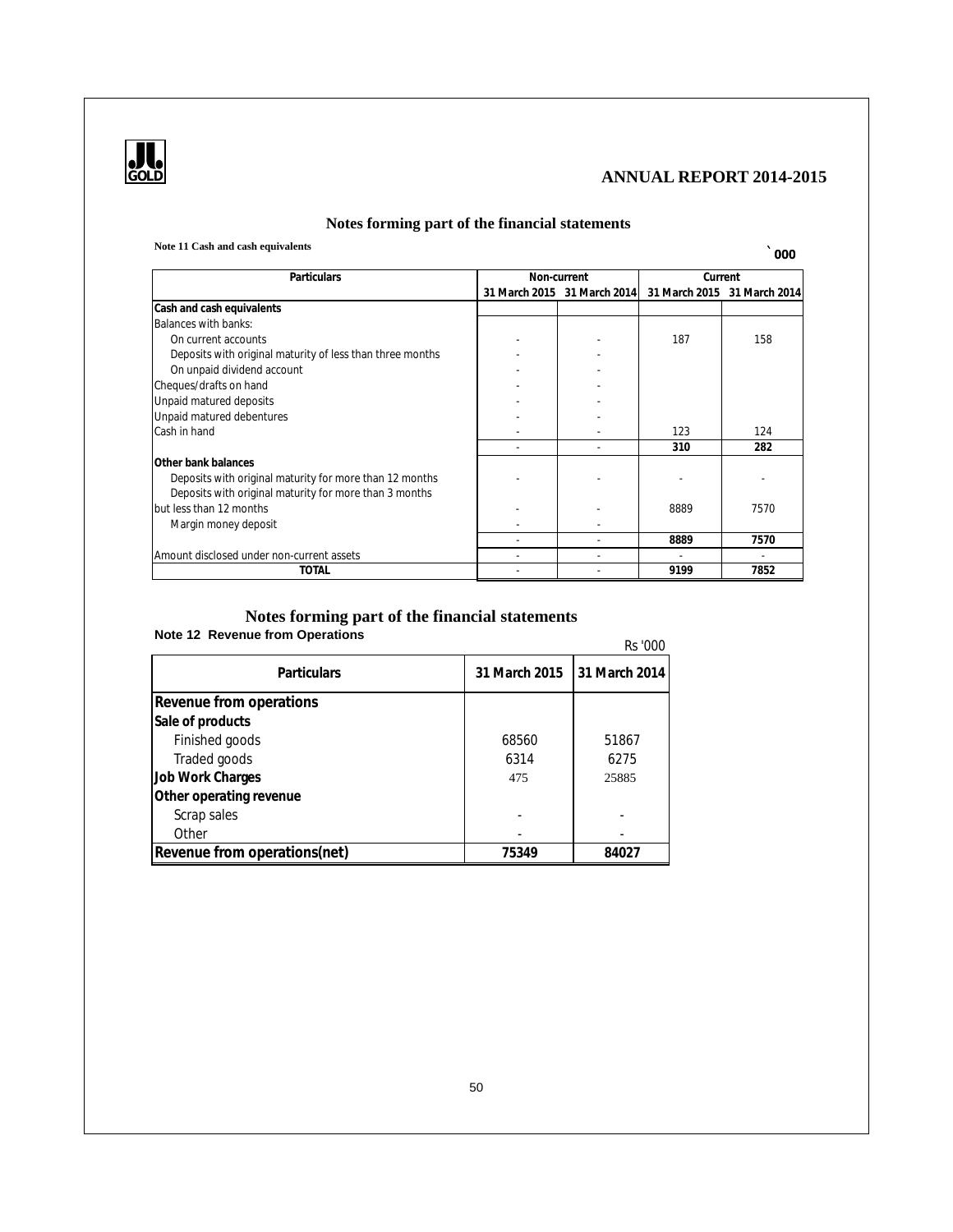

# **Notes forming part of the financial statements**

| Note 13 Other income           |               | 000        |
|--------------------------------|---------------|------------|
| <b>Particulars</b>             | 31/03/2015 Rs | 31/03/2014 |
| Interest income on             |               |            |
| Bank deposits                  | 768           | 698        |
| Long-term investments          |               |            |
| Current investments            |               |            |
| <b>Others</b>                  | 461           | 245        |
| Expense/Liability written back | 4375          | 91951      |
| Other Misc Income              | 7047          | 26         |
| TOTAL                          | 12651         | 92920      |

# **Notes forming part of the financial statements**

#### **Note 14 Manufacturing Expenses**

# `**000**

| <b>Particulars</b>                                | 31/03/2015 | 31/03/2014 |
|---------------------------------------------------|------------|------------|
| Consumption of Raw Material                       | 36,917     | 39,248     |
| Consumption of stores and spares                  | 3,533      | 8,014      |
| Consumption of loose tools                        |            |            |
| Sub-contracting expenses                          |            |            |
| Increase / (decrease) of excise duty on inventory |            |            |
| Customer service expenditure                      |            |            |
| <b>HYO</b> Transfer charges                       |            |            |
| Power and fuel                                    | 15,367     | 25,085     |
| Water charges                                     | 316        | 354        |
| Freight and forwarding charges                    |            | 136        |
| Repairs and maintenance                           | 765        |            |
| Loss on sale of Machinery - Fixed Assets          |            |            |
| Plant and machinery                               |            | 1,399      |
| <b>Buildings</b>                                  |            |            |
| Vehicle                                           |            |            |
| Others                                            |            |            |
| TOTAL                                             | 56,898     | 74.236     |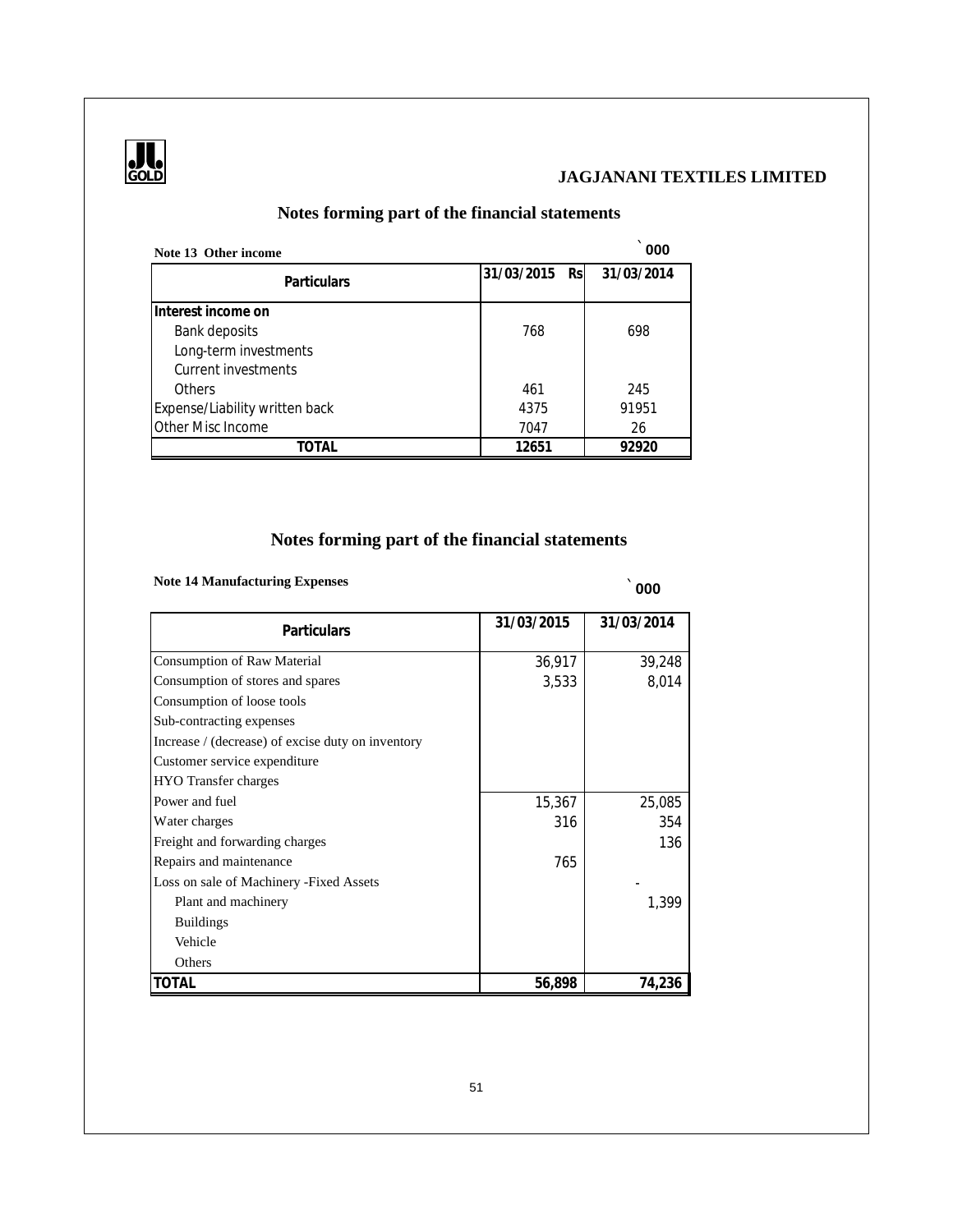

# **Notes forming part of the financial statements**

| Note 15 Increase/Deacrease in Stock |            | 000        |
|-------------------------------------|------------|------------|
| Particulars                         | 31/03/2015 | 31/03/2014 |
| <b>Opening Stock</b>                |            |            |
| <b>Finished Goods</b>               | 4,625      |            |
| <b>Stock in Process</b>             | 207        |            |
|                                     |            | $\Omega$   |
| Closing Stock                       |            |            |
| <b>Finished Goods</b>               | 1003       | 4625       |
| <b>Stock in Process</b>             |            | 207        |
|                                     |            |            |
|                                     |            |            |
| Decrease in stock                   | 3829       |            |
| Increase in stock                   |            | 4832       |

### **Notes forming part of the financial statements**

**Note 16 Employee benefit expenses**

### `**000**

| Particulars                              | 31/03/2015 | 31/03/2014 |
|------------------------------------------|------------|------------|
|                                          |            |            |
| Salaries, wages and bonus                | 3658       | 5348       |
| Contribution to provident and other fund | 126        | 215        |
| Employee stock option plan               |            |            |
| <b>Gratuity expenses</b>                 | 82         | 270        |
| Post employment medical benefits         |            |            |
| Staff welfare expenses                   | 83         | 15         |
| TOTAL                                    | 3.949      | 5,848      |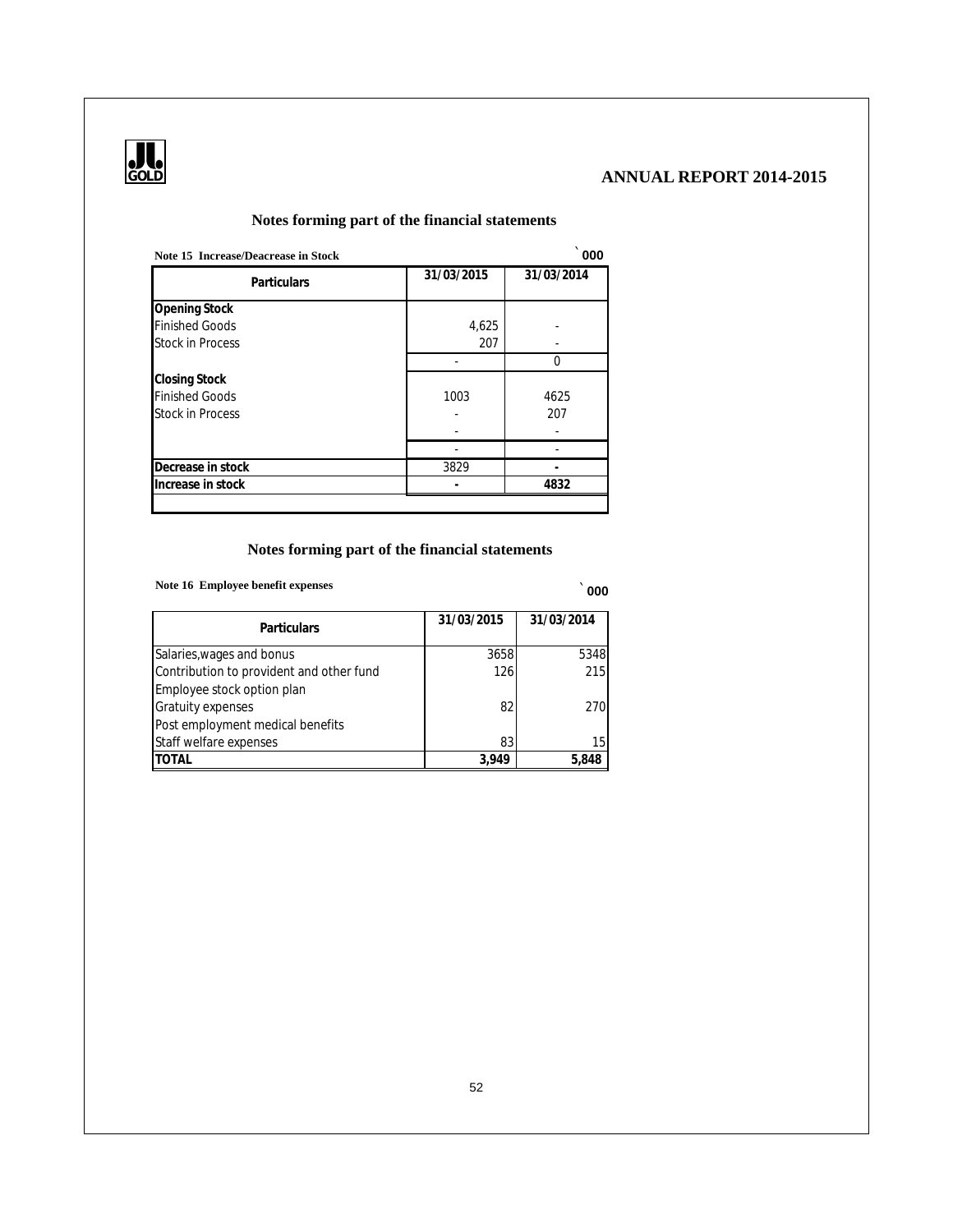

#### **Notes forming part of the financial statements**

#### **Note 17 Other expenses**

Rent 192 Rates and taxes and taxes and taxes and taxes and taxes and taxes are set of  $44$  165 Insurance 204 391 Advertising and sales commission 79 812 Brokerage and discounts 1991 291 Interest on TDS default 8 Late filing fees  $(TDS)$  55 Legal and professional fees 721 1287 Payment to auditor(refer details below) 91 91 91 Miscellaneous expenses 1892 1892 3270 **3929 6562** Above expenses include reasearch and development expenses and the set of the set of the set of the set of the set of the set of the set of the set of the set of the set of the set of the set of the set of the set of the set of the set of the set of the set of **Payment to auditor 31 March 2015 31 March 2014 As auditor:** Audit fee 50 50 j Tax audit fee - -  $\overline{a}$ Limited review **All 2008** - **In other capacity and the capacity dependent of the capacity**  $\cdot$ - Taxation matters 16 16 Company law matters - Management services - Other services(certification fees) and the services of the services of the services of the services of the services of the services of the services of the services of the services of the services of the services of the ser - Reimbursement of expenses<br>
TOTAL
25 25 **TOTAL 91 91 Particulars 31/03/2015 31/03/2014**  `**000**

#### **Notes forming part of the financial statements**

| Note 18 Depreciation and amortization expense |            | 000        |
|-----------------------------------------------|------------|------------|
| <b>Particulars</b>                            | 31/03/2015 | 31/03/2014 |
| Depreciation of tangible assets               | 23.709     | 18.744     |
| Amortization of intangible assets             |            |            |
| Depreciation of investment property           |            |            |
|                                               | 23,709     | 18,744     |
| Less: Recoupment of revaluation reserve       |            |            |
| TOTAL                                         | 23.709     | 18.744     |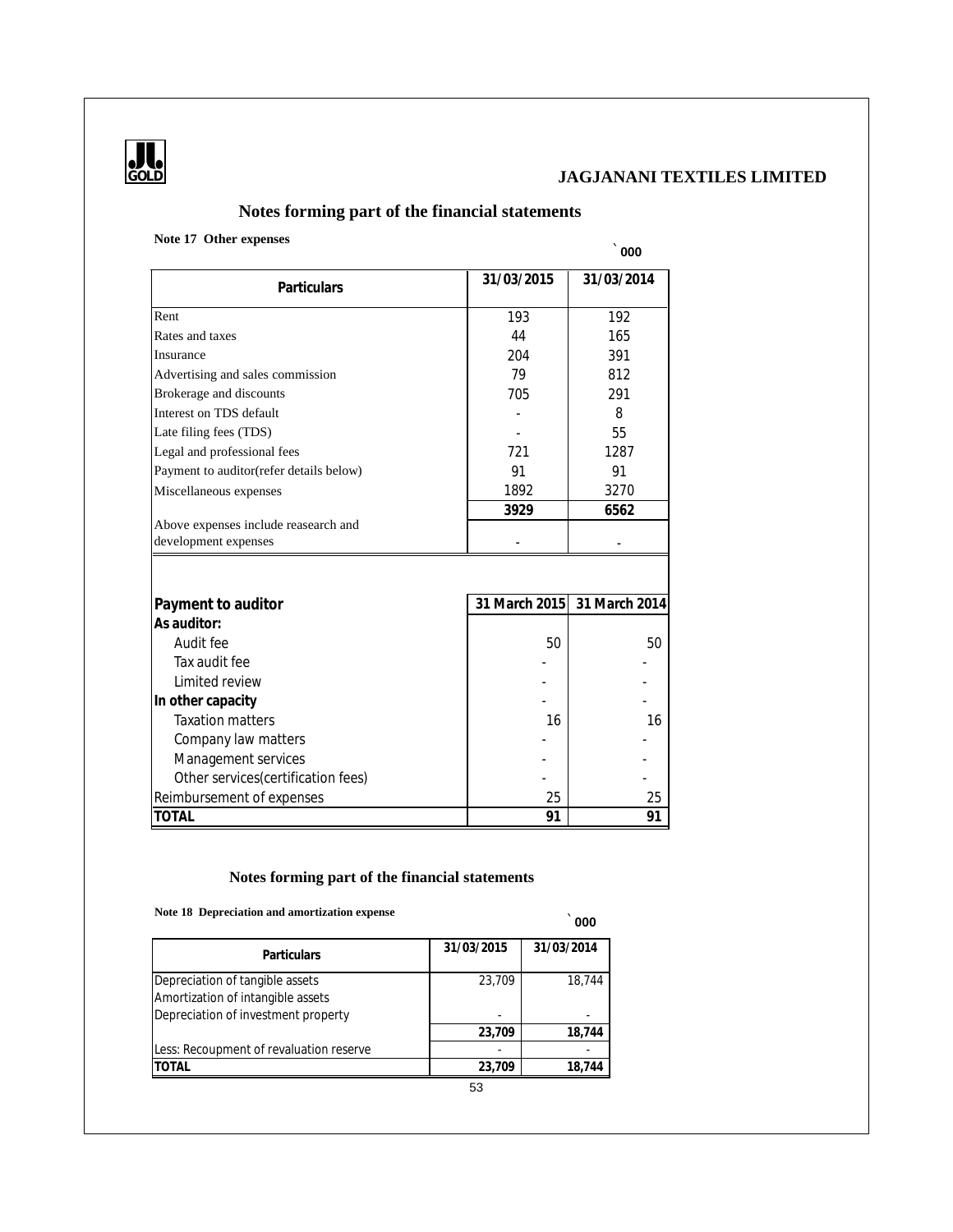

### **Notes forming part of the financial statements**

#### **Note 19 Finance Costs**

|                                                    |            | 000        |
|----------------------------------------------------|------------|------------|
| Particulars                                        | 31/03/2015 | 31/03/2014 |
| Interest:                                          |            |            |
| Interest on FITL                                   |            |            |
| Interest on TDS                                    | 21         | 413        |
| Interest on Term Loan UCO Bank                     |            |            |
| Interest on secured loans                          | 16819      | 24819      |
| Bank & Financing charges                           | 3200       |            |
| Amortization of ancillary borrowing costs          |            |            |
| Exchange difference to the extent considered as an |            |            |
| adjustment to borrowing cost                       |            |            |
| TOTAL                                              | 20040      | 25232      |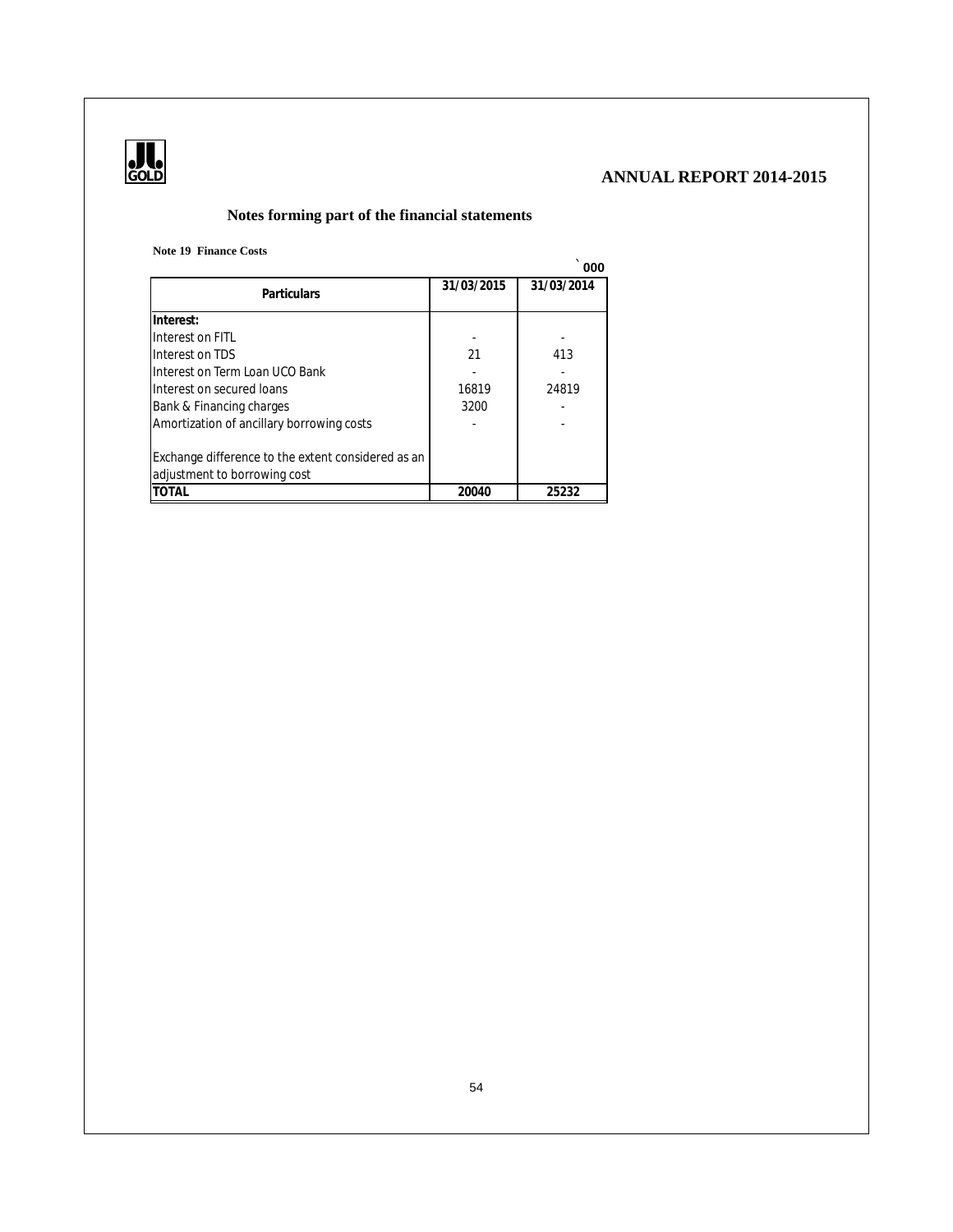

# **Notes forming part of the financial statements**

| Note 20 Earnings per share (EPS)                                                                                                                                                                                                                                                                                                                                                                                                                                                                                                                                                                    |                                                                                           | in Rs.'000                                                                |
|-----------------------------------------------------------------------------------------------------------------------------------------------------------------------------------------------------------------------------------------------------------------------------------------------------------------------------------------------------------------------------------------------------------------------------------------------------------------------------------------------------------------------------------------------------------------------------------------------------|-------------------------------------------------------------------------------------------|---------------------------------------------------------------------------|
| Particulars                                                                                                                                                                                                                                                                                                                                                                                                                                                                                                                                                                                         | 31 March 2015                                                                             | 31 March 2014                                                             |
| Total operations for the year<br>Profit/(loss) after tax<br>Less: Dividends on convertible preference shares and                                                                                                                                                                                                                                                                                                                                                                                                                                                                                    | 27257                                                                                     | 45167                                                                     |
| tax there on                                                                                                                                                                                                                                                                                                                                                                                                                                                                                                                                                                                        |                                                                                           |                                                                           |
| Net profit/(loss) for calculation of basic EPS<br>Net loss as above<br>Add: Dividends on convertible preference shares and<br>tax there on<br>Add: Interest on bonds convertible into equity shares<br>(net of tax)<br>Net profit/(loss) for calculation of diluted EPS<br>Continuing operations<br>Profit/(loss) after tax<br>Less: Dividends on convertible preference shares and<br>tax there on<br>Net profit for calculation of basic EPS<br>Net loss as above<br>Add: Dividends on convertible preference shares and<br>tax there on<br>Add: Interest on bonds convertible into equity shares | 27257<br>$\overline{0}$<br>$\overline{0}$<br>27257.00<br>27257.00<br>27257.00<br>27257.00 | 45167<br>$\mathbf 0$<br>0<br>45167.00<br>45167.00<br>45167.00<br>45167.00 |
| (net of tax)                                                                                                                                                                                                                                                                                                                                                                                                                                                                                                                                                                                        |                                                                                           |                                                                           |
| Net profit/(loss) for calculation of diluted EPS                                                                                                                                                                                                                                                                                                                                                                                                                                                                                                                                                    | 27257.00                                                                                  | 45167.00                                                                  |
| Weighted average number of equity shares in<br>calculating basic EPS<br>Effect of dilution:<br>Convertible preference shares<br>Convertible bonds<br>Stoch options granted under ESOP                                                                                                                                                                                                                                                                                                                                                                                                               | 15600                                                                                     | 15600                                                                     |
| Weighted average number of equity shares in<br>calculating diluted EPS                                                                                                                                                                                                                                                                                                                                                                                                                                                                                                                              | 15600                                                                                     | 15600                                                                     |
| Earning per equity share [nominal value of<br>share Rs.10 (31 March 2015: Rs.10]<br>Basic<br>Diluted                                                                                                                                                                                                                                                                                                                                                                                                                                                                                                | (1.75)                                                                                    | 2.89                                                                      |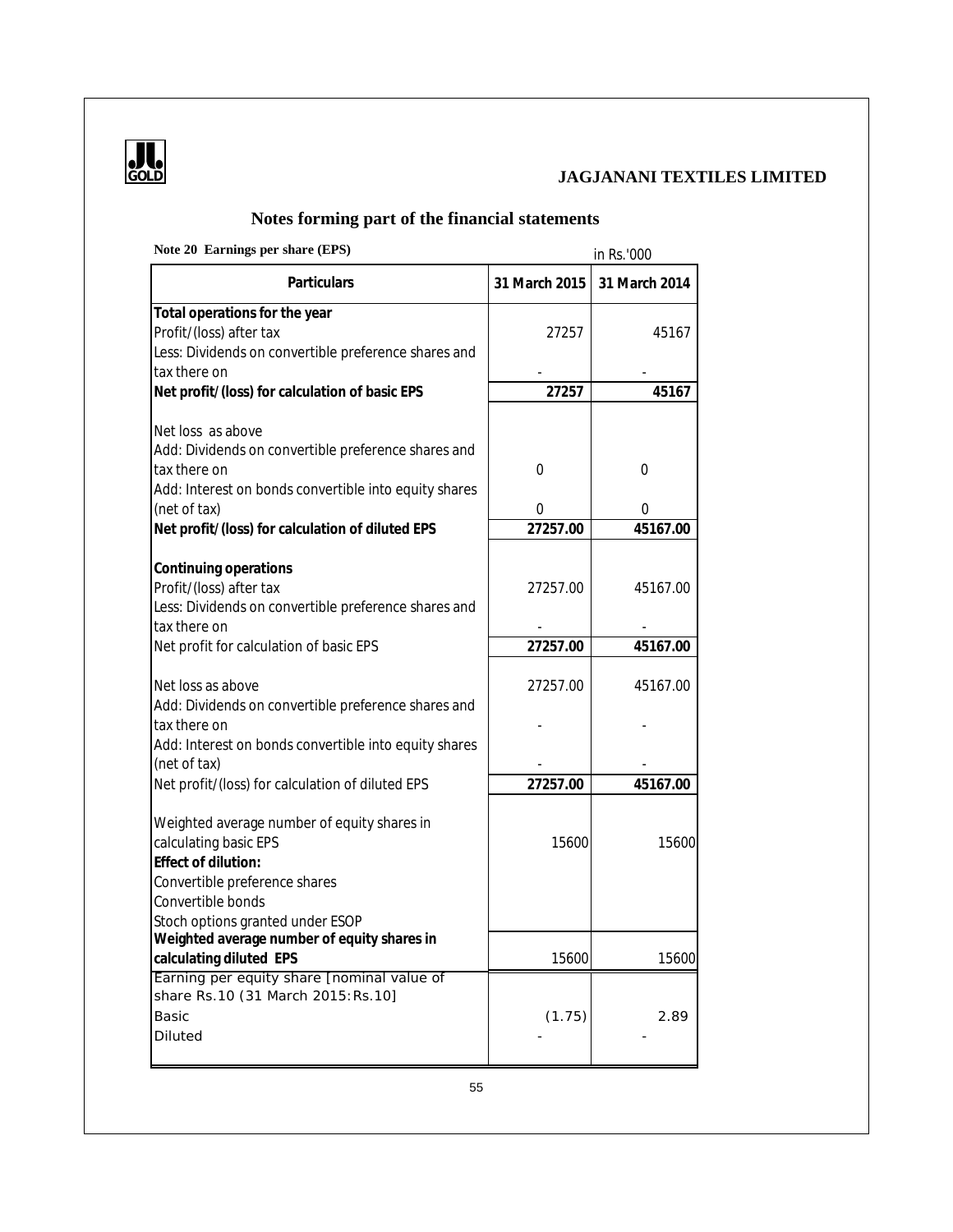

#### **SCHEDULES**

#### **SIGNIFICANTACCOUNTING POLICIES AND NOTES TO THE ACCOUNTS**

#### **A. Significant Accounting Policies**

#### **(1) Basis of Accounting**

Financial statements are prepared under the historical cost convention, in accordance with generally accepted Accounting Standards applicable in India and the provisions of Companies Act, 2013. The Company follows the mercantile system of accounting and recognizes income and expenditure on accrual basis except in case of significant uncertainties relating to income.

#### **(2) Revenue Recognition**

Sales are recognized on completion of sale of goods and recorded gross of tax but net of trade discounts & rebates.

#### **(3) Fixed Assets**

Fixed Assets are stated at cost less accumulated depreciation. The Company capitalizes all costs relating to the acquisitions and installations of fixed assets. Direct financing cost, if any, incurred during construction period in respect of major projects is also capitalized.

#### **(4) Depreciation**

Depreciation on all Fixed Assets is provided based on the useful life of the asset in manner prescribed in Schedule II of the Companies Act, 2013. In respect of assets acquired during the financial year, depreciation is provided on Pro-rata basis with reference to the period each assets was put to use during financial year. During the year Depreciation has been changed on the basis of single shift in view of the plant operations.

#### **(5) Investments**

Investments are valued at cost.

#### **(6) Inventories**

- (I) All inventories are valued at cost or market value whichever is lower
- (II) For arriving cost of Finished Goods and stock in process all production expenses and depreciation except financing cost and marketing cost are considered.
- (III) In respect of raw materials, stores and spares cost is computed on weighted average basis.
- (IV) Fixed overhead are allocated for inclusion in the cost of conversion on the basis of normal level of production capacity. Conversion cost is apportioned to the finished goods in process on the basis of estimated values and proportions arrived at by the cost sheet of the last month of financial period in which production had taken place.

#### **(7) Foreign Currency Transactions**

There were no foreign currency transactions during the year.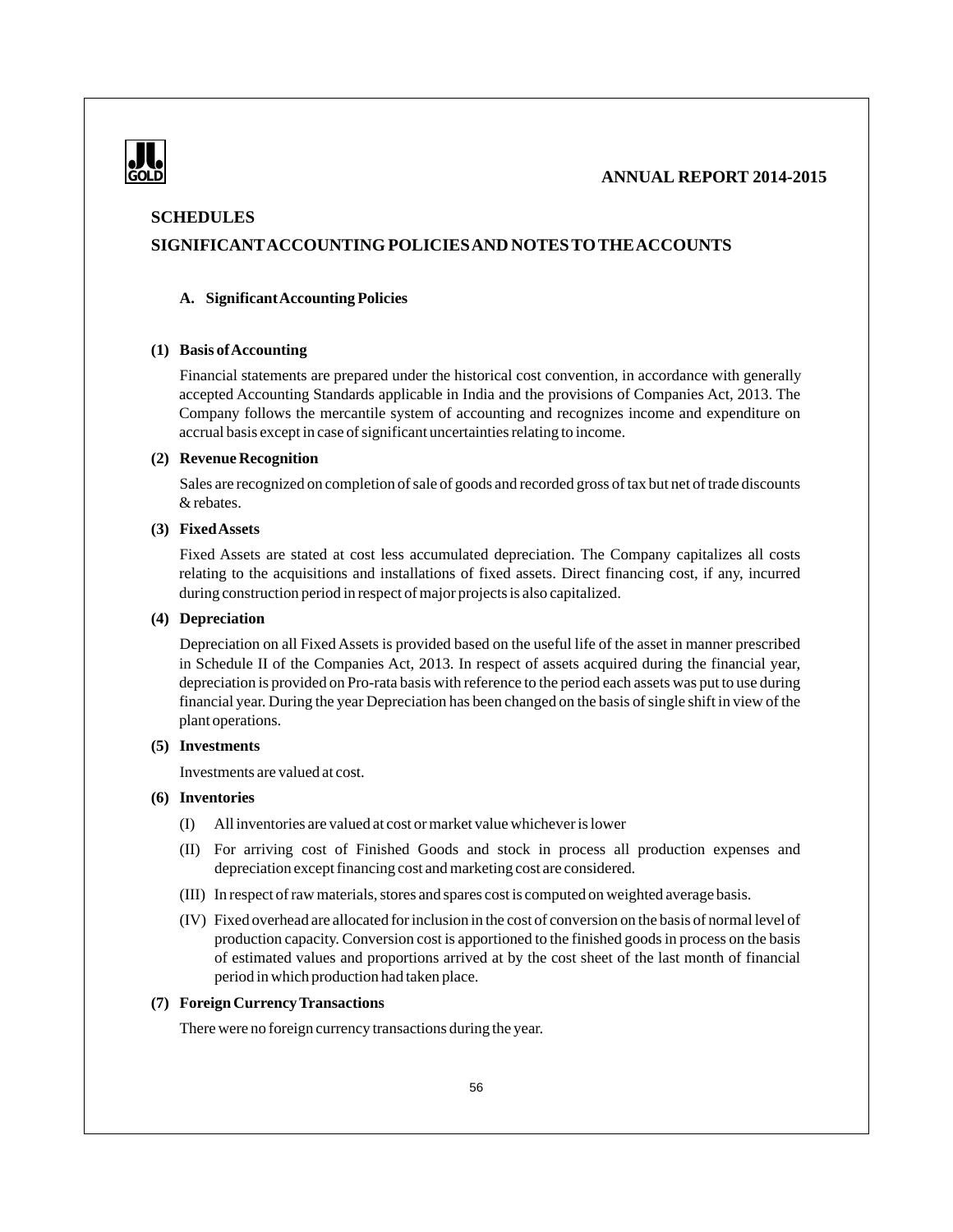

#### **(8) Retirement Benefits**

- (i) Liabilities in respect of gratuity and leave encashment are provided on the basis of actual calculation.
- (ii) Contribution to Employees Provident Fund Scheme are paid to the Regional Commissioner of Provident Fund.

#### **B. NOTES**

- 1. Estimated Amount of contracts on capital account to be executed and not provided for is Rs. 7.91 Lacs net of advances (previous year Rs. 184.42 Lacs).
- 2. Investment of Rs. 39000/- in form of National Saving Certificates has been pledged with Sales tax authorities.
- 3. Certain Balances of Sundry Debtors, Sundry Creditors and trade advances are subject to confirmation.
- 4. Related Party Disclosures :

There is no related party transaction

- 5. In view of substantial taxable losses, no adjustment towards Deferred tax assets is being made during the year.
- 6. There was no amount due to such of the units registered under SSI and declared to us as on 31.3.2015 and further there was no claim from suppliers under the '' interest on delayed payments under Small Scale Undertaking Act, 1993.''
- 7. Previous years figures have been regrouped wherever necessary to conform to the current year's classification since the presentation has been made as per the Revised Schedule VI, in the current year.
- 8. In View of Losses and consequent erosion of net worth, the company is a case of Reference to BIFR.
- 9. Regarding Secretarial Audit Report for compliance of Securities and Exchange Board of India Act, 1992/Regulation it is stated that there is no change in holdings as per Regulation 29(2) & 30(2) and no Insider Trading transaction has taken place. Therefore no Regulation have been violated.
- C. Additional Information pursuant to the provisions of paragraphs (5) of part II

of Schedule III of the Companies Act, 2013

- I. Particulars in respect of the installed capacities and the actual production:
- A. Installed Capacity:

| <b>Particular</b> | Unit |              | <b>Installed Capacity</b> |
|-------------------|------|--------------|---------------------------|
|                   |      | Current Year | Previous Year             |
| <b>Rotors</b>     | Nos. | 960          | 960                       |
| Looms             | Nos. | 42           | 42                        |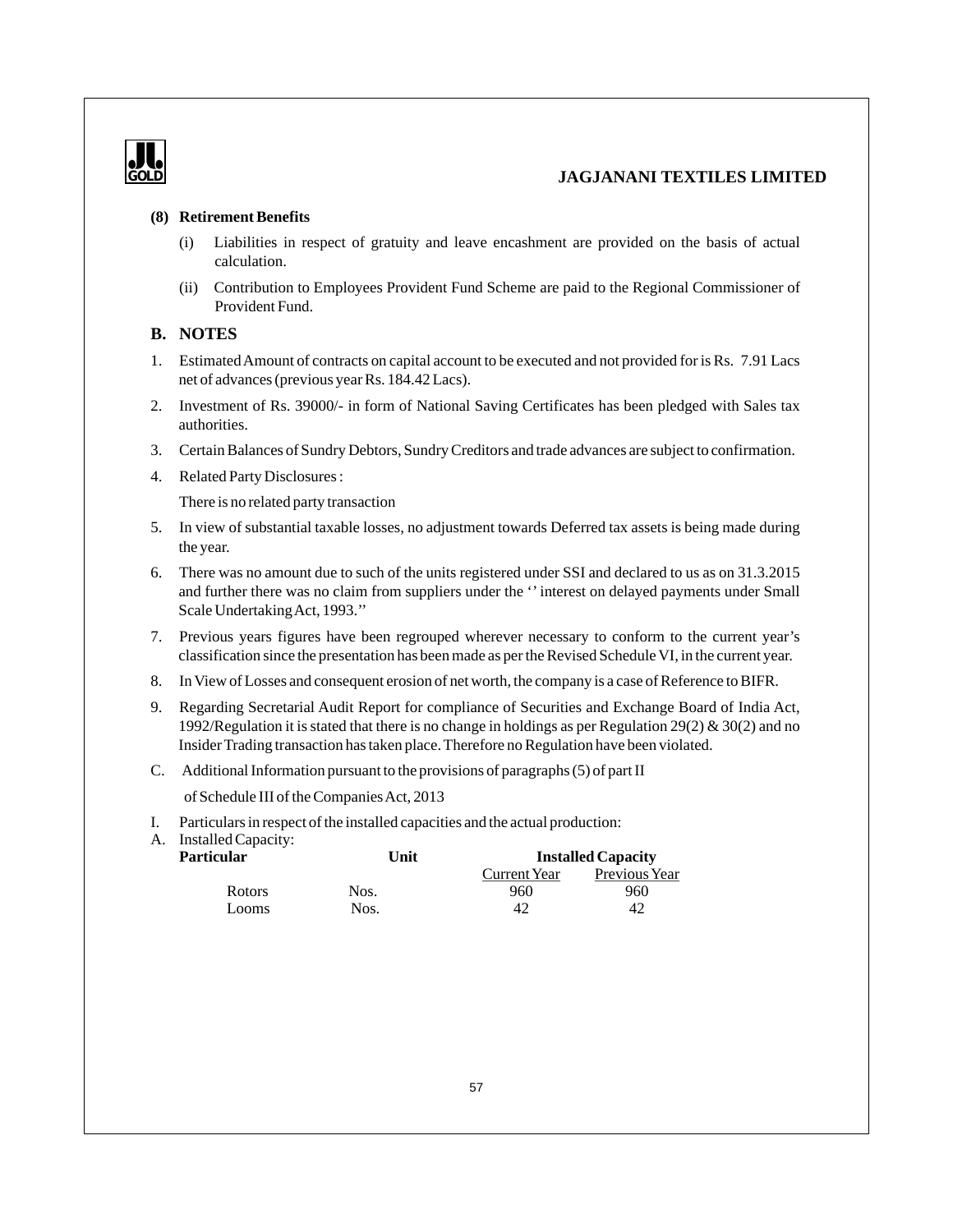

| Β.            | <b>Actual Production</b><br>Particulars<br>Yarn (Kgs.)<br>Waste $(Kgs.)$<br>Fabric (Mtrs.)*<br>Fents, Rags &<br>Chindies (Kgs.) | Current year<br>Quantity<br>335340<br>20120<br>1024536<br>31069 |                | Previous year<br>Quantity<br>577809<br>34670<br>970405<br>29802 |       |
|---------------|---------------------------------------------------------------------------------------------------------------------------------|-----------------------------------------------------------------|----------------|-----------------------------------------------------------------|-------|
|               | II. Particulars in respect of stocks of Finished goods and sales:                                                               |                                                                 |                |                                                                 |       |
|               | Manufacturing Activities                                                                                                        |                                                                 |                |                                                                 |       |
|               |                                                                                                                                 | <b>Current Year</b>                                             |                | Previous Year                                                   |       |
|               | Patriculars                                                                                                                     | Quantity                                                        | Value          | Quantity                                                        | Value |
|               |                                                                                                                                 | Kgs. ('000)                                                     |                | Kgs.                                                            | (000) |
| $\mathbf{i}$  | Opening Stock of                                                                                                                |                                                                 |                |                                                                 |       |
|               | Finished Goods:                                                                                                                 |                                                                 |                |                                                                 |       |
|               | Yarn (Kgs.)                                                                                                                     |                                                                 | $\blacksquare$ |                                                                 |       |
|               | Waste $(Kgs.)$                                                                                                                  | 34670                                                           | 35             |                                                                 |       |
|               | Fabric (Mtrs.)                                                                                                                  | 77086                                                           | 4396           |                                                                 |       |
|               | Fents, Rags &                                                                                                                   |                                                                 |                |                                                                 |       |
|               | Chindies (Kgs.)                                                                                                                 | 19431                                                           | 194            |                                                                 |       |
| $\mathbf{ii}$ | Closing stock of<br>finished goods<br>Yarn (Kgs.)                                                                               |                                                                 |                |                                                                 |       |
|               |                                                                                                                                 |                                                                 |                |                                                                 |       |
|               | Waste (Kgs.)                                                                                                                    | 51090                                                           | 153            | 34670                                                           | 35    |
|               | Fabric (Mtrs.)                                                                                                                  | 11329                                                           | 649            | 77086                                                           | 4396  |
|               | Fents, Rags &                                                                                                                   |                                                                 |                |                                                                 |       |
|               | Chindies (Kgs.)                                                                                                                 | 11812                                                           | 201            | 19431                                                           | 194   |
|               |                                                                                                                                 |                                                                 |                |                                                                 |       |
|               | iii) Sales                                                                                                                      |                                                                 |                |                                                                 |       |
|               | Yarn (Kgs.)                                                                                                                     | 32810                                                           | 1955           | 4869                                                            | 98    |
|               | Waste (Kgs.)                                                                                                                    | 3700                                                            | 11             |                                                                 |       |
|               | Fabric (Mtrs.)                                                                                                                  | 1090293                                                         | 70620          | 893319                                                          | 57557 |
|               | Fents, Rags &                                                                                                                   |                                                                 |                |                                                                 |       |
|               | Chindies (Kgs.)                                                                                                                 | 38688                                                           | 2288           | 10371                                                           | 585   |
|               |                                                                                                                                 |                                                                 |                |                                                                 |       |
|               | Note: 335340 Kgs (Previous Year 572940 Kgs) of Yarn have been consumed internally for manufacture of<br>fabrics.                |                                                                 |                |                                                                 |       |
|               | III Analysis of Raw Material Consumed                                                                                           |                                                                 |                |                                                                 |       |
|               | <b>Current Year</b>                                                                                                             | Previous Year                                                   |                |                                                                 |       |
|               |                                                                                                                                 |                                                                 |                |                                                                 |       |

| Culicin Ical | TIVVIUUS TUUL |       |                       |       |         |
|--------------|---------------|-------|-----------------------|-------|---------|
| Qty. (Kgs.)  | Value         |       | $($ '000) Qty. (Kgs.) | Value | (1.000) |
| Cotton       | 363243        | 27952 | 401719                | 34342 |         |
| Polyester    | 11334         | 1119  | 14979                 | 1460  |         |
| Cotton Yarn  | 87854         | 7846  | 17768                 | 3446  |         |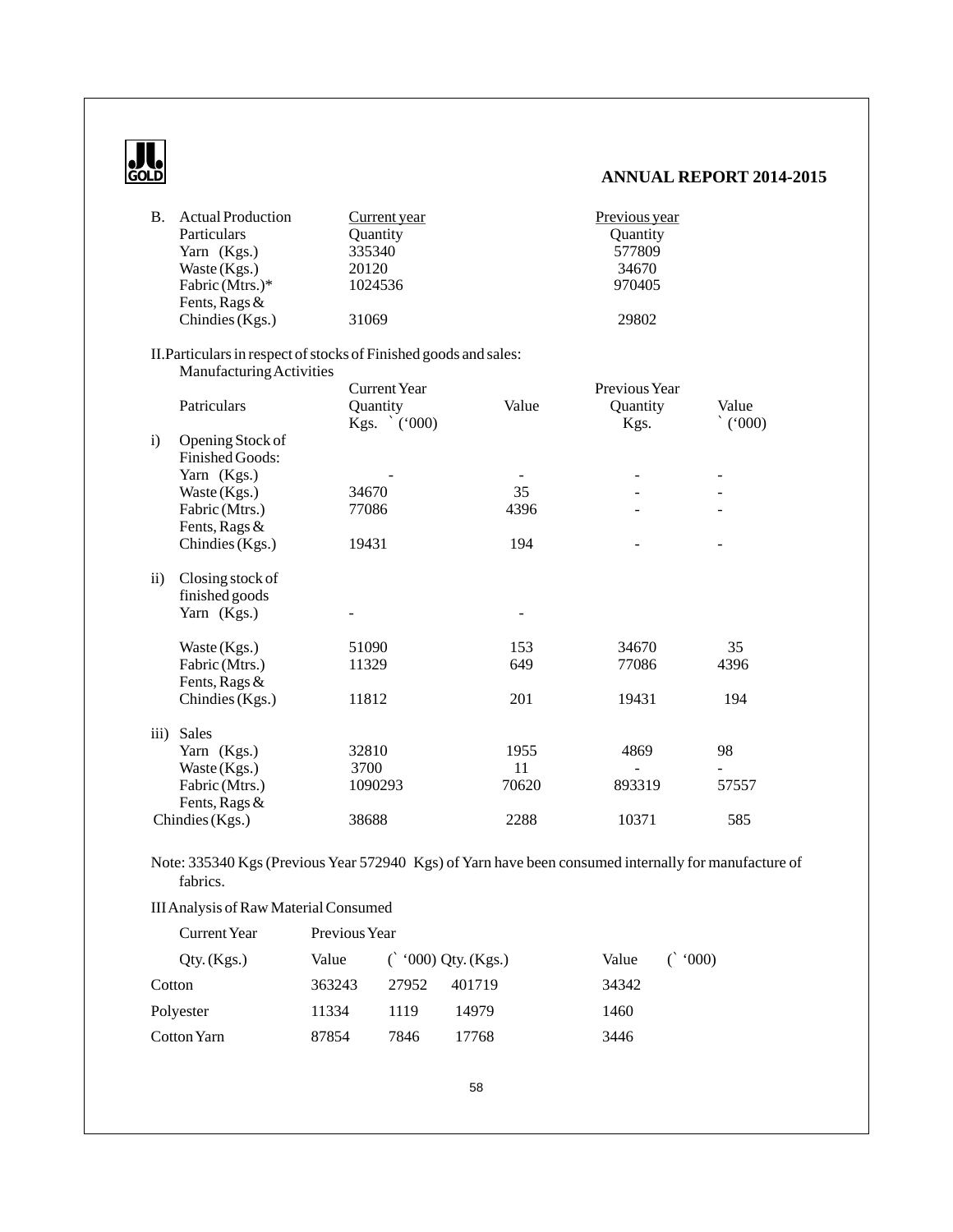

|    |                                | III Analysis of Raw Material Consumed               |                                         |                              |               |                    |                                   |       |                             |
|----|--------------------------------|-----------------------------------------------------|-----------------------------------------|------------------------------|---------------|--------------------|-----------------------------------|-------|-----------------------------|
|    |                                |                                                     |                                         | Current Year                 |               |                    | Previous Year                     |       |                             |
|    |                                |                                                     | Qty.<br>(Kgs.)                          | Value<br>(000)               | $\mathcal{C}$ | Qty.<br>(Kgs.)     | Value<br>$\mathcal{C}$<br>(000)   |       |                             |
|    |                                | Cotton                                              | 363243                                  |                              | 27952         | 401719             | 34342                             |       |                             |
|    |                                | Polyester                                           | 11334                                   |                              | 1119          | 14979              | 1460                              |       |                             |
|    |                                | Cotton Yarn                                         | 87854                                   |                              | 7846          | 17768              | 3446                              |       |                             |
|    |                                | Viscose                                             |                                         |                              |               |                    |                                   |       |                             |
|    |                                |                                                     |                                         |                              | 36917         |                    | 39248                             |       |                             |
| IV |                                | CIF Value of imports                                |                                         |                              |               | Current Year       |                                   |       | Previous Year               |
|    | Capital Goods                  |                                                     |                                         |                              |               |                    |                                   |       |                             |
|    | Spare parts                    |                                                     |                                         |                              |               |                    |                                   |       |                             |
| V  |                                | Expenditure in Foreign                              |                                         |                              |               |                    |                                   |       |                             |
|    | Currency<br>Travelling         |                                                     |                                         |                              |               |                    |                                   |       |                             |
|    |                                |                                                     |                                         |                              |               |                    |                                   |       |                             |
| VI |                                | Value of raw materials,<br>stores & spares consumed |                                         | <b>Imported</b>              |               | <b>Indigeneous</b> |                                   |       | <b>Imported Indigeneous</b> |
|    | during the year                |                                                     |                                         | <b>000°</b>                  |               | 600                | $600^{\circ}$                     |       | $000^{\circ}$               |
|    | Raw Materials                  |                                                     |                                         |                              |               | 36917              |                                   |       | 39248                       |
|    | Percentage                     |                                                     |                                         |                              |               | 87                 |                                   |       | 83                          |
|    | Stores & Spares                |                                                     |                                         |                              |               | 5356               |                                   |       | 8014                        |
|    | Percentage                     |                                                     |                                         |                              |               | 13                 |                                   |       | 17                          |
|    | FOB value                      |                                                     |                                         |                              |               |                    |                                   |       |                             |
|    | 10. Earning per share          |                                                     |                                         |                              |               |                    | <b>Current Year</b> Previous Year |       |                             |
|    |                                | Net Profit as per Profit & Loss $A/c$ (in Rs.000)   |                                         |                              |               | (27257)            |                                   | 45127 |                             |
|    | No. of Shares                  |                                                     |                                         |                              |               | 15600000           | 15600000                          |       |                             |
|    |                                | Basic Earning per share of Rs.10/- each             |                                         |                              |               | $-1.75$            |                                   | 2.89  |                             |
|    |                                |                                                     | For and on behalf of the Board          |                              |               |                    |                                   |       |                             |
|    | $Sd$ <sup>-</sup>              |                                                     |                                         | $Sd$ /-                      |               |                    |                                   |       | $Sd$ /-                     |
|    | Manish Kumar Jain              |                                                     |                                         | S.G. Vyas                    |               |                    |                                   |       | S. K. Singhal               |
|    | <b>Chief Financial Officer</b> |                                                     |                                         | Managing Director            |               |                    |                                   |       | Director                    |
|    |                                |                                                     |                                         | DIN 01905310                 |               |                    |                                   |       | DIN 00075934                |
|    |                                |                                                     | As per our attached report of even date | For G.Dutta & Co.            |               |                    |                                   |       |                             |
|    |                                |                                                     |                                         | <b>Chartered Accountants</b> |               |                    |                                   |       |                             |
|    |                                |                                                     |                                         | F.R. No. 002136C             |               |                    |                                   |       |                             |
|    |                                |                                                     |                                         | Sd/-                         |               |                    |                                   |       |                             |
|    | Place: Jaipur                  |                                                     |                                         | (Gopal Dutta)                |               |                    |                                   |       |                             |
|    | Dated: 30/05/2015              |                                                     |                                         | Partner                      |               |                    |                                   |       |                             |
|    |                                |                                                     |                                         | M.NO. 071312                 |               |                    |                                   |       |                             |
|    |                                |                                                     |                                         |                              |               |                    |                                   |       |                             |
|    |                                |                                                     |                                         |                              | 50            |                    |                                   |       |                             |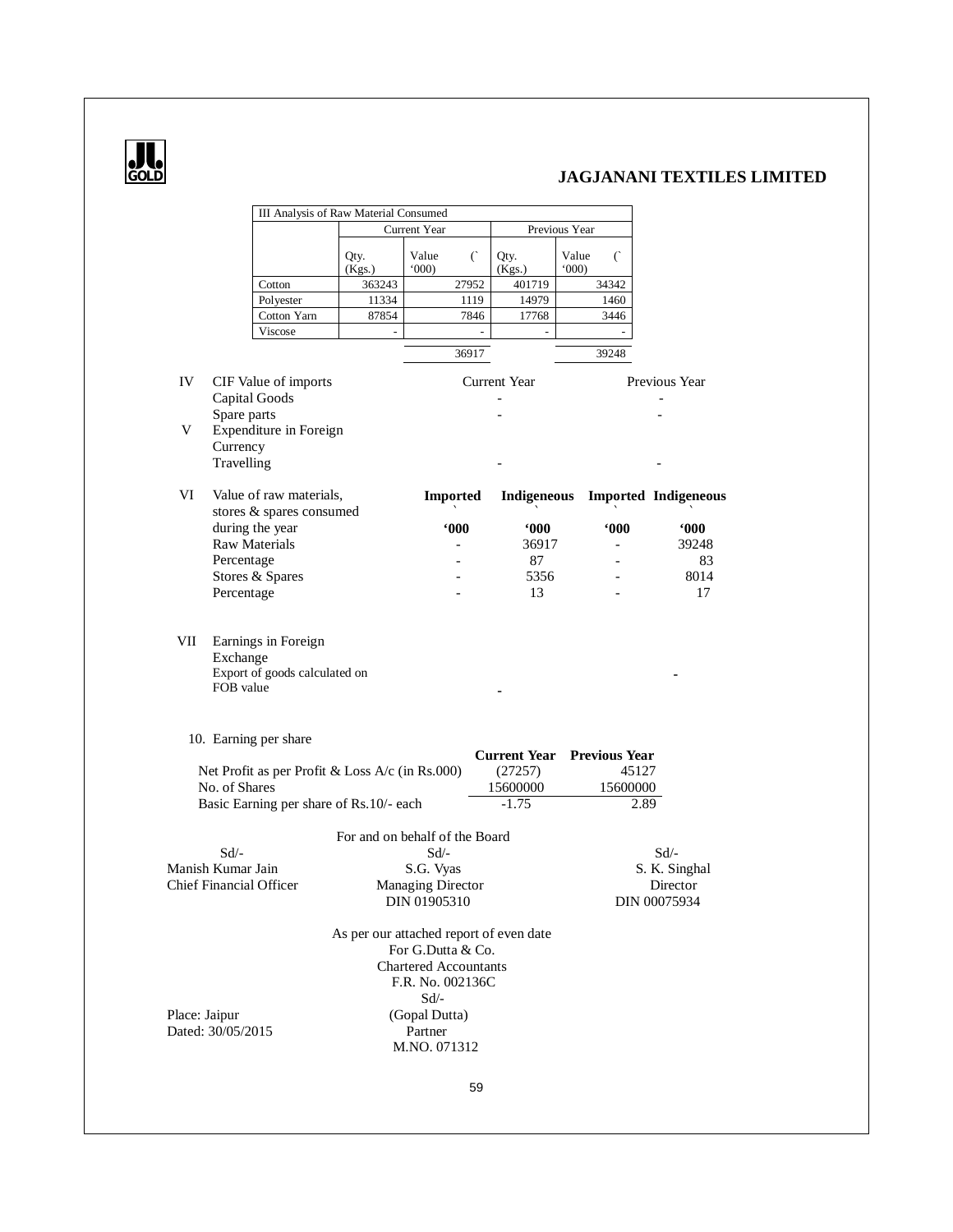

| CASH FLOW STATEMENT for the year ended 31st March, 2015     |                                   |          |           |      | Rs. '000                          |
|-------------------------------------------------------------|-----------------------------------|----------|-----------|------|-----------------------------------|
|                                                             |                                   |          |           |      |                                   |
| Particulars                                                 | For the period<br>ended March 31, |          |           |      | For the period<br>ended March 31, |
|                                                             | 2015                              | Rs. '000 |           | 2014 | Rs. '000                          |
| A. CASH FLOW FROM OPERATING ACTIVITIES                      |                                   |          |           |      |                                   |
|                                                             |                                   |          |           |      |                                   |
| Net Profit before extraordinary items and tax               |                                   |          | (27, 257) |      | 45,127                            |
| Adjustments for:                                            |                                   |          |           |      | 18,744                            |
| Depreciation/amortisation                                   |                                   |          | 23,709    |      |                                   |
| Interest expense<br>Interest income                         |                                   |          | 20,040    |      | 25,232                            |
| Dividend income                                             |                                   |          | (1, 229)  |      | (943)                             |
|                                                             |                                   |          |           |      |                                   |
| (Profit)/Loss on sale of assets (net)                       |                                   |          |           |      |                                   |
| Changes in Working Capital                                  |                                   |          |           |      |                                   |
| Adjustments for:                                            |                                   |          |           |      |                                   |
| (Increase)/Decrease in trade and other receivables          |                                   |          | 209       |      | (8, 233)                          |
| (Increase)/Decrease in Inventories                          |                                   |          | 6,534     |      | (9,929)                           |
| (Increase)/Decrease in Other Current assets                 |                                   |          | 1,638     |      | 25,194                            |
| Increase/(Decrease) in trade payables and other liabilities |                                   |          | 12,365    |      | (23, 814)                         |
| Cash Generation from operations                             |                                   |          | 36,009    |      | 71,378                            |
| Net Income taxes paid                                       |                                   |          |           |      |                                   |
| Net cash flow from/ (used in) operating activities          |                                   |          | 36,009    |      | 71,378                            |
| <b>B. CASH FLOW FROM INVESTING ACTIVITIES</b>               |                                   |          |           |      |                                   |
| Purchase of fixed assets                                    |                                   |          |           |      |                                   |
| Sale of fixed assets                                        |                                   |          | 39,576    |      |                                   |
| Change in Sundry Creditors- Capital Goods                   |                                   |          | 827       |      |                                   |
| Interest received                                           |                                   |          | 1,229     |      | 943                               |
| Change in Advance Capital Goods                             |                                   |          |           |      |                                   |
| Change in other non current assets                          |                                   |          |           |      |                                   |
| Change in Capital WIP                                       |                                   |          | 17,651    |      | 105,878                           |
| Net Cash used in investing activities                       |                                   |          | 59,283    |      | 106,821                           |
|                                                             |                                   |          |           |      |                                   |
| C. CASH FLOW FROM FINANCING ACTIVITIES                      |                                   |          |           |      |                                   |
| Proceeds from issue of share capital (net of expenses)      |                                   |          |           |      |                                   |
| Proceeds from borrowings(net)                               |                                   |          | (66, 993) |      | (153, 438)                        |
| Interest and Financing charges                              |                                   |          | (20, 040) |      | (25, 232)                         |
| Depreciation Written back on sale of fixed assets           |                                   |          | (6, 912)  |      |                                   |
| Net Cash from/(used in) financing activities                |                                   |          | (93, 945) |      | (178, 670)                        |
| Cash & Cash Equivalents (Opening balance)                   |                                   |          | 7,852     |      | 8,323                             |
| Net increase in cash & cash equivalents                     |                                   |          | 1,347     |      | (471)                             |
| Cash & Cash Equivalents (Closing balance)                   |                                   |          | 9,199     |      | 7,852                             |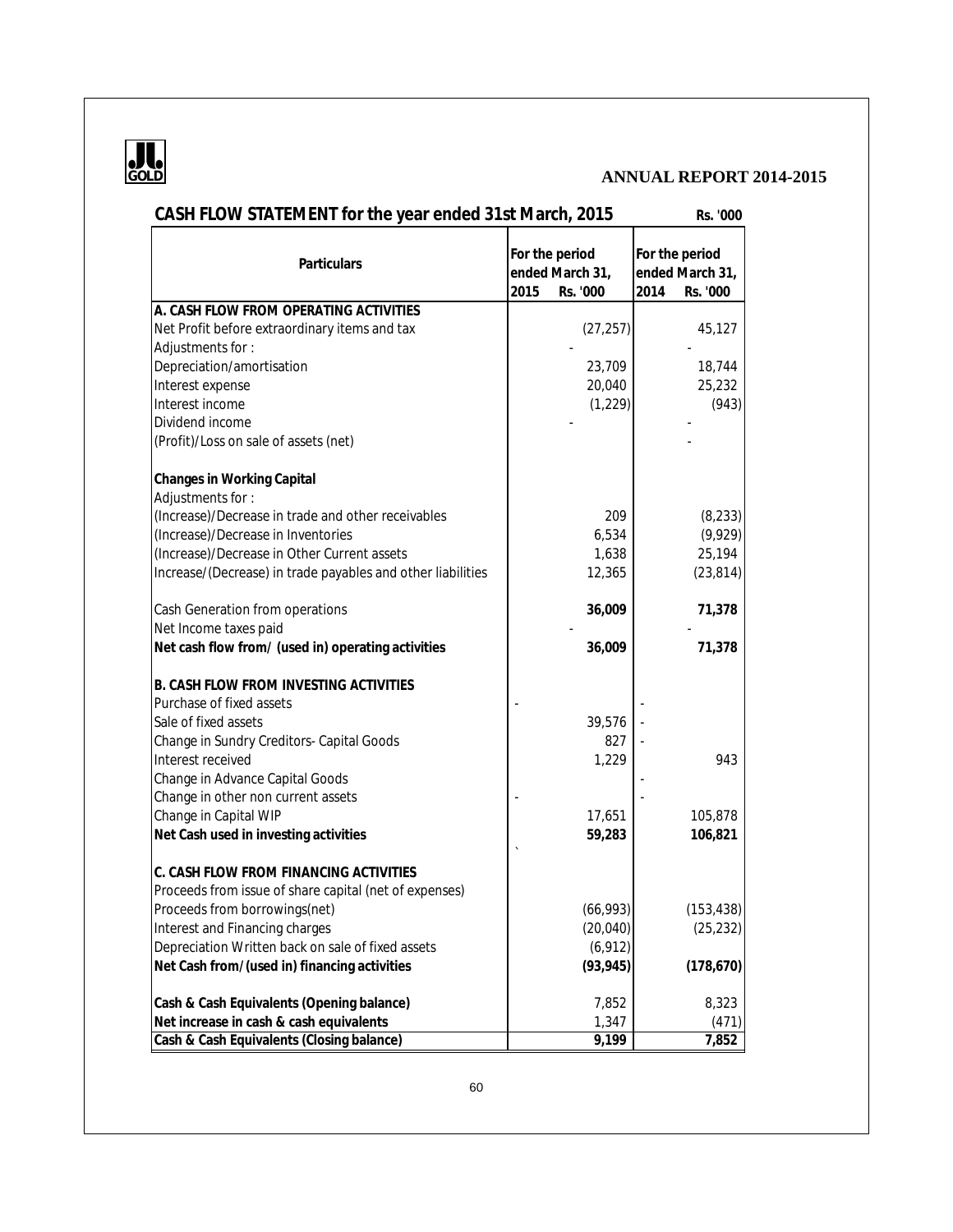|                      | <b>Proxy Form</b>                                                                                                                                                                                                                                                                                                                                                                       |
|----------------------|-----------------------------------------------------------------------------------------------------------------------------------------------------------------------------------------------------------------------------------------------------------------------------------------------------------------------------------------------------------------------------------------|
|                      | (Pursuant to Section 105(6) of the Companies Act, 2013 and Rule 19(3)<br>of the Companies (Management and Administration) Rules, 2014]                                                                                                                                                                                                                                                  |
|                      | <b>JAGJANANI TEXTILES LIMITED</b>                                                                                                                                                                                                                                                                                                                                                       |
|                      | Registered Office: E-228, RIICO Ind. Area, Bagru Extn. - I, Bagru, Jaipur-303007<br>CIN: L17124RJ1997PLC013498                                                                                                                                                                                                                                                                          |
|                      |                                                                                                                                                                                                                                                                                                                                                                                         |
|                      |                                                                                                                                                                                                                                                                                                                                                                                         |
|                      |                                                                                                                                                                                                                                                                                                                                                                                         |
|                      |                                                                                                                                                                                                                                                                                                                                                                                         |
|                      |                                                                                                                                                                                                                                                                                                                                                                                         |
|                      |                                                                                                                                                                                                                                                                                                                                                                                         |
|                      |                                                                                                                                                                                                                                                                                                                                                                                         |
|                      |                                                                                                                                                                                                                                                                                                                                                                                         |
|                      | or failing him                                                                                                                                                                                                                                                                                                                                                                          |
| Signature:           |                                                                                                                                                                                                                                                                                                                                                                                         |
|                      |                                                                                                                                                                                                                                                                                                                                                                                         |
|                      | or failing him                                                                                                                                                                                                                                                                                                                                                                          |
|                      |                                                                                                                                                                                                                                                                                                                                                                                         |
|                      |                                                                                                                                                                                                                                                                                                                                                                                         |
| Signature:           | or failing him                                                                                                                                                                                                                                                                                                                                                                          |
|                      | as my/our proxy to attend and vote (on a poll) for me/us and on my/our behalf at the 18 <sup>th</sup> Annual General Meeting of the Company, to be<br>held on Wednesday the 30th September 2015 at 10.00 a.m., at E-228, RIICO Ind. Area, Bagru Extn.- I, Bagru, Jaipur-303007                                                                                                          |
| 1.                   | (Rajasthan), and at any adjournment thereof in respect of such resolutions as are indicated below:<br>To receive, consider and adopt the audited Balance Sheet of the Company as at 31st March, 2015 and Profit & Loss Account                                                                                                                                                          |
|                      | for the year ended on that date along with the Reports of the Auditors and Directors thereon.                                                                                                                                                                                                                                                                                           |
| $\mathbf{2}$ .<br>3. | To appoint a Director in place of Mr. S. G. Vyas who retires by rotation and being eligible, offers him-self for re-appointment.<br>To appoint M/s G. Dutta & Co., Chartered Accountants, Jaipur (ICAI Registration No. 002136 'C') the retiring auditors of<br>the Company as Auditors, who shall hold the office from the conclusion of this AGM until the conclusion of the next AGM |
|                      | and to fix their remuneration                                                                                                                                                                                                                                                                                                                                                           |
| 4.<br>5.             | To Re-appoint Mr. S G. Vyas as Managing Director of the Company.<br>To ratify the term of office of Mr. N. K. Khurana, Independent Director of the Company.                                                                                                                                                                                                                             |
| 6.                   | To ratify the term of office of Mr. R. N. Swami, Independent Director of the Company.                                                                                                                                                                                                                                                                                                   |
|                      | Affix<br>Revenue                                                                                                                                                                                                                                                                                                                                                                        |
| Notes:               | Stamp<br>Signature of shareholder(s)<br>Signature of Proxy holder(s)                                                                                                                                                                                                                                                                                                                    |
| 1.                   | This form of proxy in order to be effective should be duly completed and deposited at the Registered Office of the<br>Company, not less than 48 hours before the commencement of the Meeting.                                                                                                                                                                                           |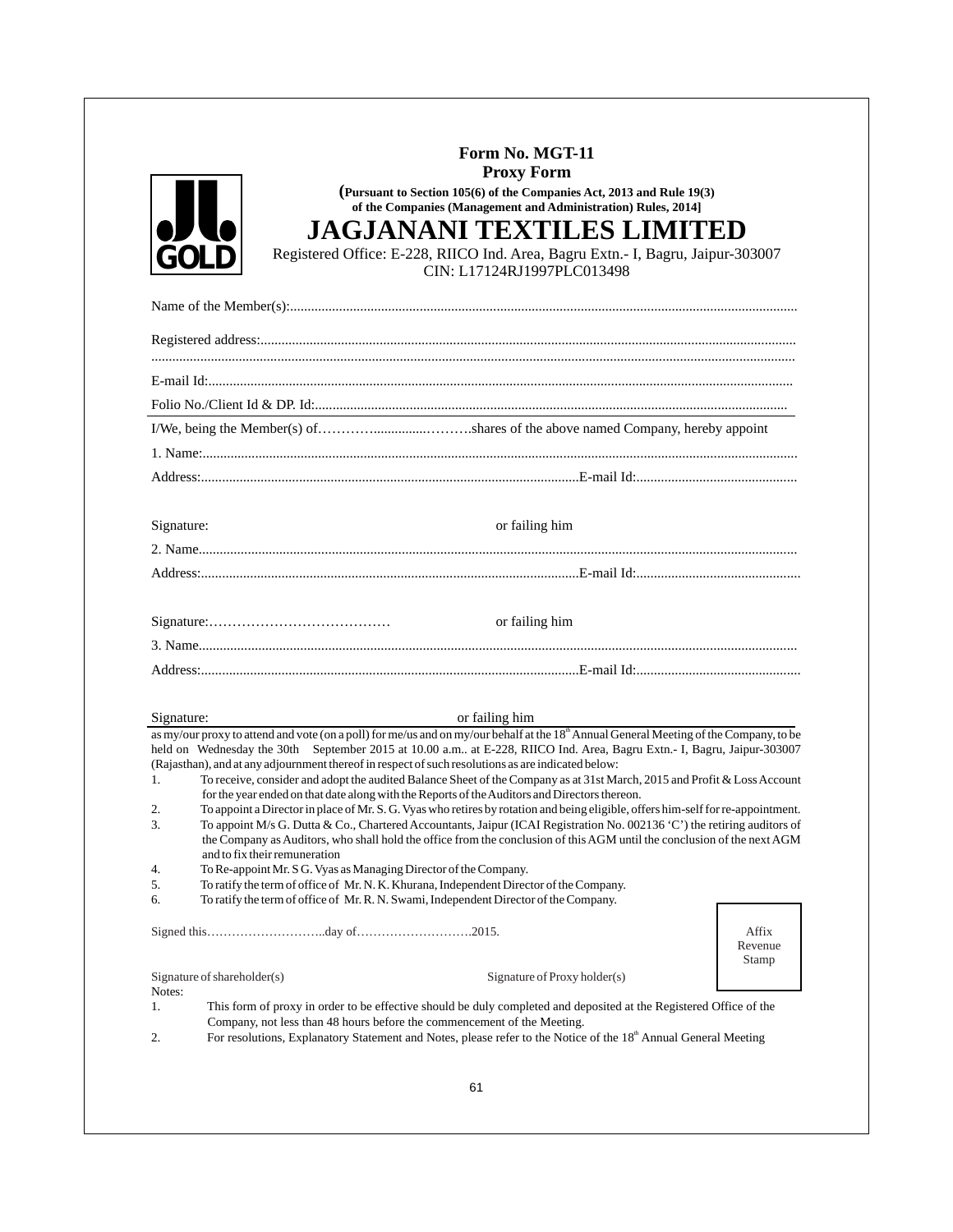|                            |                                                                            | <b>ATTENDANCE SLIP</b>                                                              |                                                                                                                                                                                                                                      |
|----------------------------|----------------------------------------------------------------------------|-------------------------------------------------------------------------------------|--------------------------------------------------------------------------------------------------------------------------------------------------------------------------------------------------------------------------------------|
|                            |                                                                            | (member's particulars to be furnished below)                                        | Please complete the attendance slip and hand it over at the entrance of the Meeting venue.                                                                                                                                           |
|                            |                                                                            |                                                                                     |                                                                                                                                                                                                                                      |
|                            |                                                                            |                                                                                     | Member's/ Proxy's name (in block Letters)<br><u>Example 2006</u>                                                                                                                                                                     |
|                            |                                                                            |                                                                                     |                                                                                                                                                                                                                                      |
|                            |                                                                            | Jaipur-303007 (Raj.) on Wednesday the 30 <sup>th</sup> September 2015 at 10.00 a.m. |                                                                                                                                                                                                                                      |
| 1.<br>2.<br>3.<br>meeting. | Please hand over the attendance slip at the entrance of the meeting venue. |                                                                                     | Those who hold shares in Demat form to quote their Demat Account No. and Depository Participant (D.P.) ID. No.<br>Shareholders/proxy holders desiring to attend the meeting may bring his/her copy of Annual Report for reference at |
|                            |                                                                            | <b>Electronic Voting Particulars</b>                                                |                                                                                                                                                                                                                                      |
|                            | Electronic Voting Sequence No. (EVSN)                                      | User ID                                                                             | Sequence Number                                                                                                                                                                                                                      |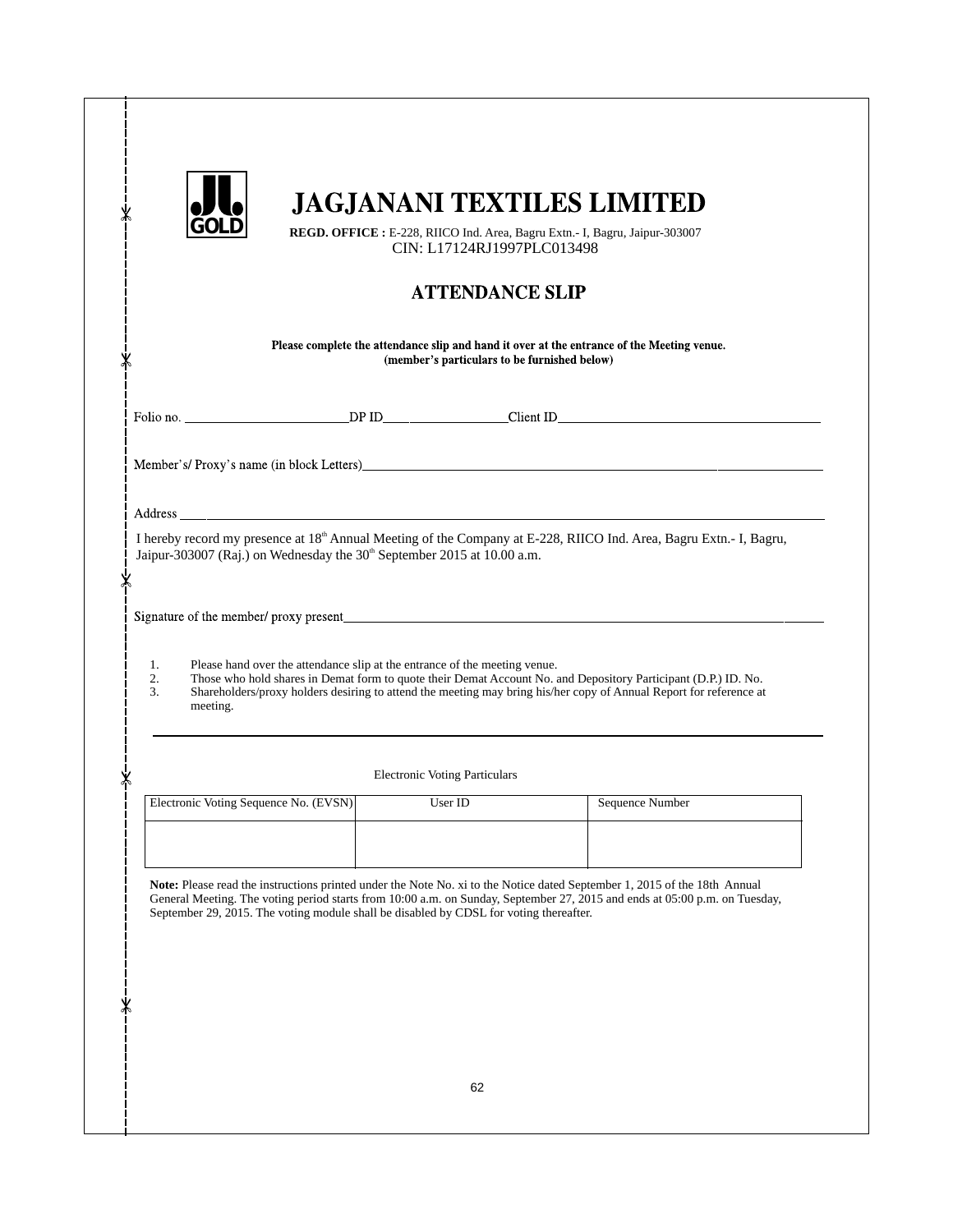**Book-Post**

If undelivered please return to :<br>JAGJANANI TEXTILES LIMITED<br>E-228, RIICO Ind. Area Bagru, Extn.-I, Bagru, Jaipur-303007 E-228, RIICO Ind. Area Bagru, Extn.-I, Bagru, Jaipur-303007 **JAGJANANI TEXTILES LIMITED**

*If undelivered please return to :*